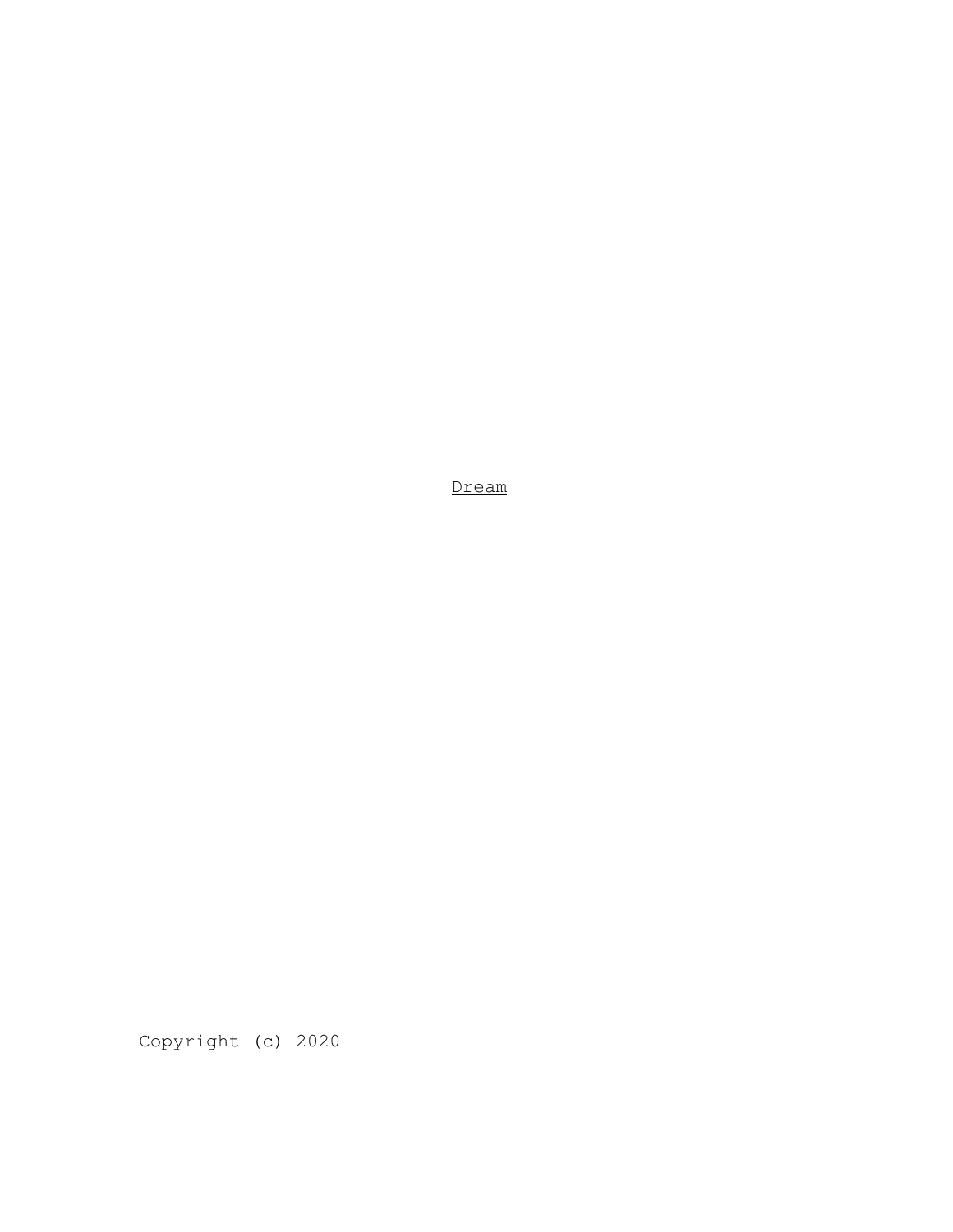INT: LARGE WAREHOUSE-LIKE BUILDING.

RANDY COLES, 35, is being chased by 4 uniformed armed security guards. He takes flight, flapping his arms wildly, coming to rest briefly at the top of a light pole. For a moment he is above the arc light and is hidden from the men by the glare. He has just enough time to catch his breath when he is spotted by a guard with a powerful flashlight.

> GUARD There he is! Get him!

One of the guards fires a shot from his handgun, knocking out the light and narrowly missing Randy. Randy flies off with the guards close behind. His frantic arm flapping tires him quickly, but luckily there is a 5-story building in view. He gives a mighty effort, flying up and landing on the building's roof. Finding the door to the stairs locked, he concentrates hard and painfully pushes himself through the steel in the middle of the door.

He runs down one flight of stairs, then another before hearing the approaching pack of guards. He opens the door to the third floor, heads down the hallway and again pushes himself through a locked glass door. Just as he makes it through, the glass shatters, propelling Randy forward with enough force to fling him into a large copier at the far wall. Stunned for a moment, he again hears the approaching guards.

Randy closes his eyes, concentrates hard, and becomes invisible. He carefully stands and makes his way to a corner, behind a desk.

A guard kicks the rest of the glass out of the door and they enter through the hole. Even though they don't see him, they search the room with outstretched arms. Randy is approached by a guard and wriggles past him, but it's too close.

> GUARD 1 It's him! He's over here. I felt him!

GUARD 2 (POINTING) There! He's there!

The first guard pulls a small can of spray paint out of a holster on his belt, sprays it towards Randy, revealing his whereabouts. Randy coughs from the paint fumes as the guards rush towards him.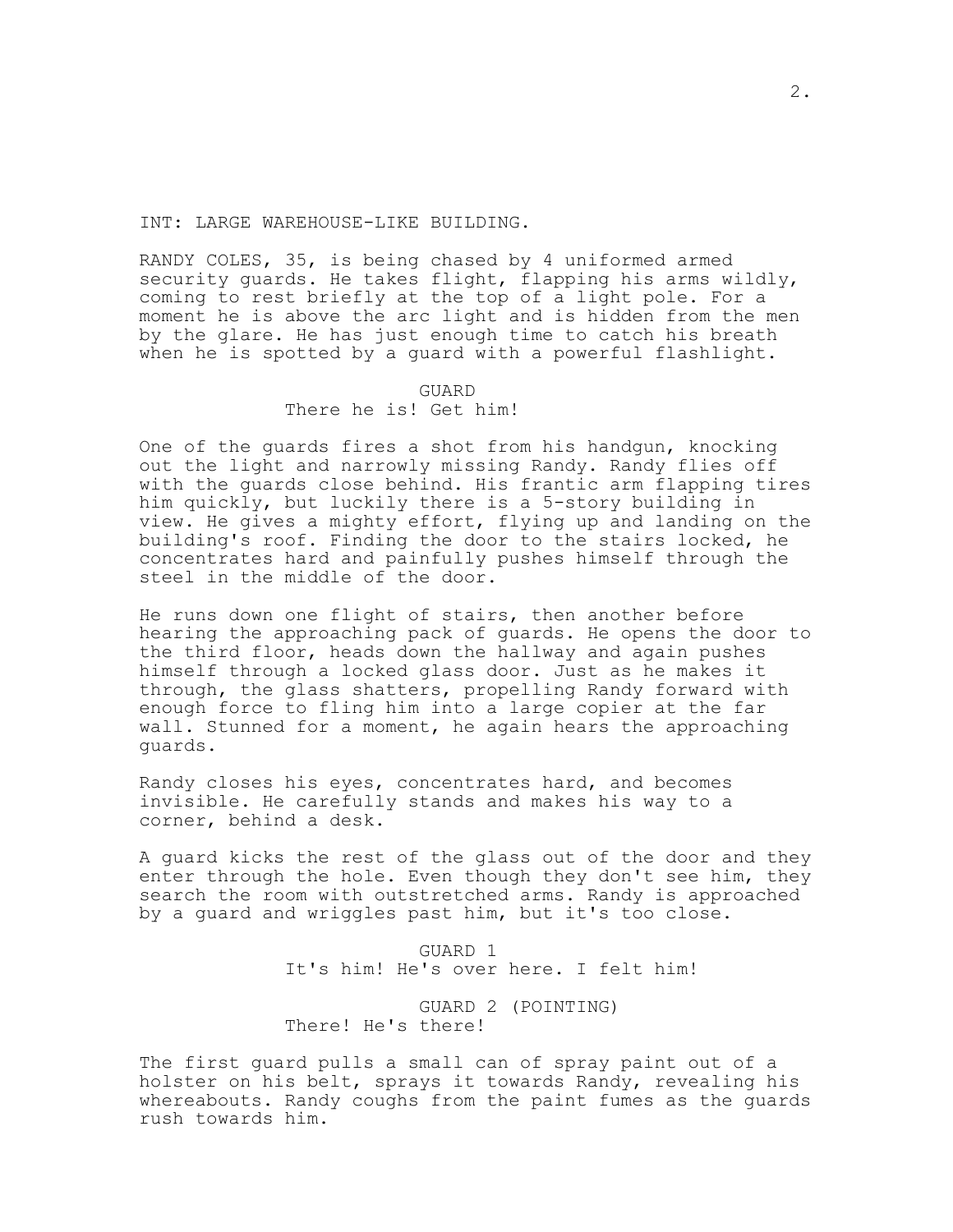CUT TO:

INT: BEDROOM OF SMALL CLUTTERED APARTMENT, DAY.

ALARM sounds. The clock reads 6:56 AM. Randy wakes up groggily, shuts off alarm, walks to kitchen in his underwear. He pours a cup of coffee from a thermos on the counter and puts it in the microwave. After a minute he removes the cup, takes a sip and heads for the shower.

INT: SOUTHSMITH RECORDING STUDIO LOBBY, DAY.

Randy saunters through the door, past BETTY, the receptionist, who acknowledges him weakly. He is carrying the thermos and is dressed very casually in jeans, t-shirt and long sleeved shirt, unbuttoned. He stops by the coffee room, deposits the thermos and grabs a cup of coffee, then heads down the hallway to BOB's office where BOB is just hanging up the phone. He smiles as Randy flops in a chair in the studio manager's office. Bob, going over the projects of the day, hands a small stack of papers across the desk to Randy.

BOB

Finish up the final mix on the Celeste session. They'll be in to hear it at 3, then you have a 5 o'clock with Emma Dylan. Should be a fun one. I'm glad you're handling her instead of me. I don't know where you get all that patience.

RANDY It's what I do.

BOB Well, you're the best, so get to work!

Randy gets up, firing Bob a mock salute.

RANDY

Yes, sir!

INT: RECORDING STUDIO, DAY.

Digital editor screen comes up on a computer with waveforms for several channels of audio. Randy settles in with his coffee cup at hand and buries himself in the sights and sounds of his work. He works rapidly and precisely, editing a piece of rock music playing loudly through huge studio monitors. His eyes come alive with the intensity of the work.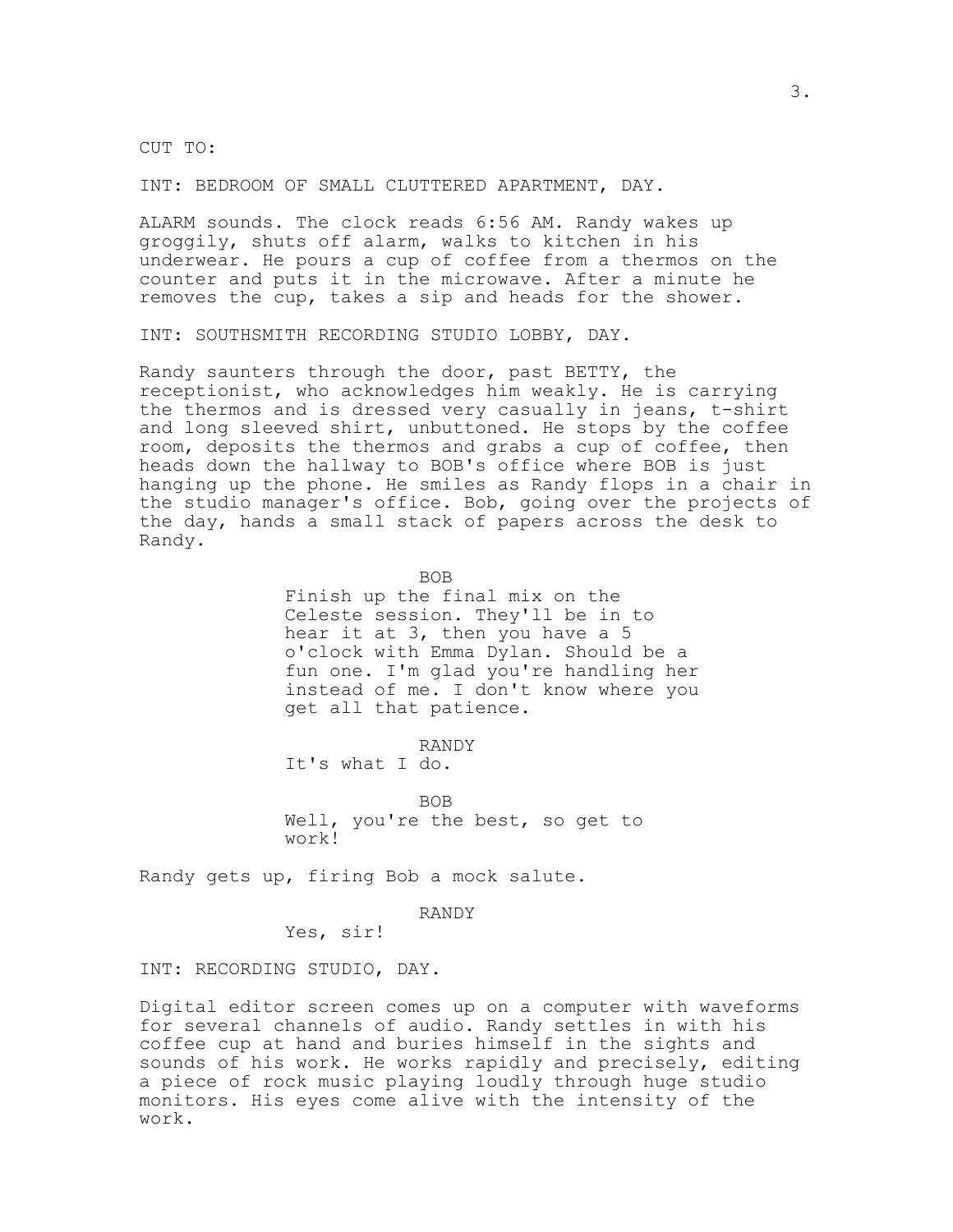CUT TO:

EXT: TREE, DAY.

Several kids are playing in a gigantic circular tree, whose branches reach the ground, completely surrounding an open space in the middle.

Randy and some friends are swinging Tarzan-style from branches around the perimeter of the tree. They are smiling, but not as animated as those above them. Others are climbing up limbs to various levels.

You can hear laughter and happy kid chatter from the upper levels. Randy yells up to a very pretty girl way above him, as those on his level look on. Her hair is strangely highlighted by the sun.

> RANDY Hey! Can I come up there?

GIRL IN TREE No way, little boy. It's too scary up here for you. You stay down there where it's safe.

CUT TO:

INT: ROCK CLUB, NIGHT.

Randy, and his helper Jim (23) are sitting at a table nursing their beers. They have to raise their voices to hear each other over the band. Randy is rather bored, but Bob is in his element, looking around excitedly.

> JIM Look at this place! It's a cornucopia!

RANDY Yeah, if you're 22.

JIM See those two?

Jim points discretely.

RANDY

Yeah.

JIM Hang on. I'll see if they want to come over.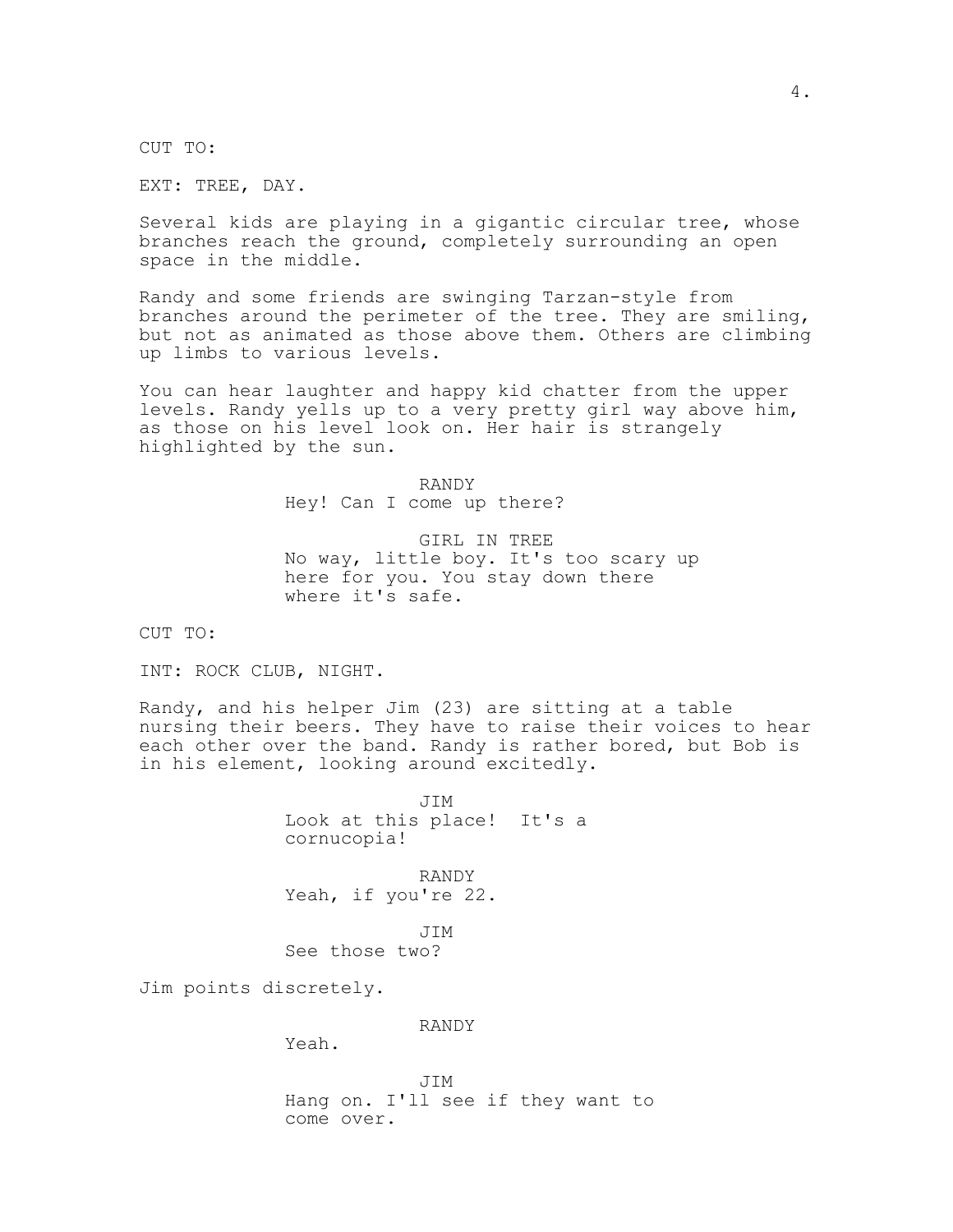Bob leaves. Randy sips on his drink, enjoying the music but not really present, his mind drifting. He comes back a minute later with two girls: Brenda, about 25, and Denice, in her mid 30s. He seats them at the table.

> JIM Denice, this is my boss Randy.

> > DENICE

Hi!

Randy stands and pulls out a chair for Denice.

RANDY Hi, have a seat.

Denice takes a seat next to Randy.

JIM And this is Brenda.

RANDY Hi, Brenda, how are you.

He reaches out and shakes her hand.

JIM

Brenda and I are going to dance. Why don't you join us?

Denice looks expectantly at Randy.

RANDY I don't really dance. But okay!

Randy takes Denice out to the floor and goes through the motions. Fortunately for him, the song ends about 30 seconds later and the band goes on break. Recorded music comes on, not as loud, and the two couples return to the table. As they engage in small talk, Randy watches a couple at a nearby table. They're holding hands. He instinctively reaches for Denice's hand, nearly touching it. He covers up the blunder by raising his arm to look at his watch. He then pushes away from the table and stands.

> RANDY I really hate to dance and run, but I gotta go.

BRENDA Hey, stick around. We just started havin' fun.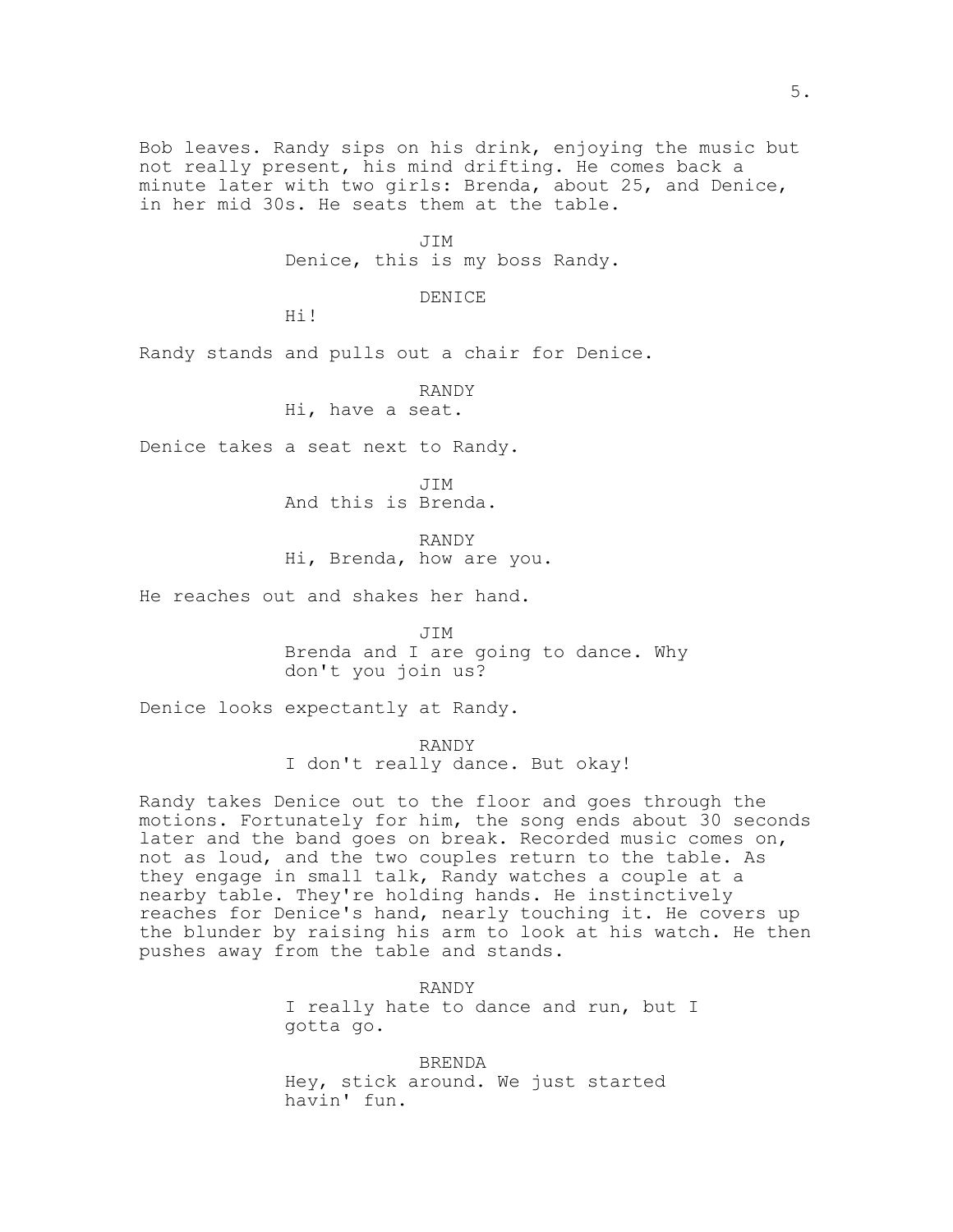JIM Yeah, it's not a school night. You can stay up late!

RANDY I just gotta go grab a bite to eat. You guys stay and have fun.

JIM He's kind of a loner. Doesn't like crowds.

DENICE I really ought to be going too.

RANDY Need a ride?

DENICE It's only a few blocks away.

RANDY

Sure?

DENICE Well, okay, thanks.

Randy and Denice stand. Bob and Randy shake hands.

JIM (with a slight twinkle in his eye) You guys have a good time.

EXT: CLUB PARKING LOT, NIGHT.

Randy and Denice stop at Randy's old convertible car. He unlocks and opens her door for her.

> DENICE Wow! Nobody ever did that before!

RANDY Opened your door? Really?

DENICE Yeah! It's sweet.

RANDY Just courtesy, I guess.

Denice gets in. Randy walks over to his side, opens his door.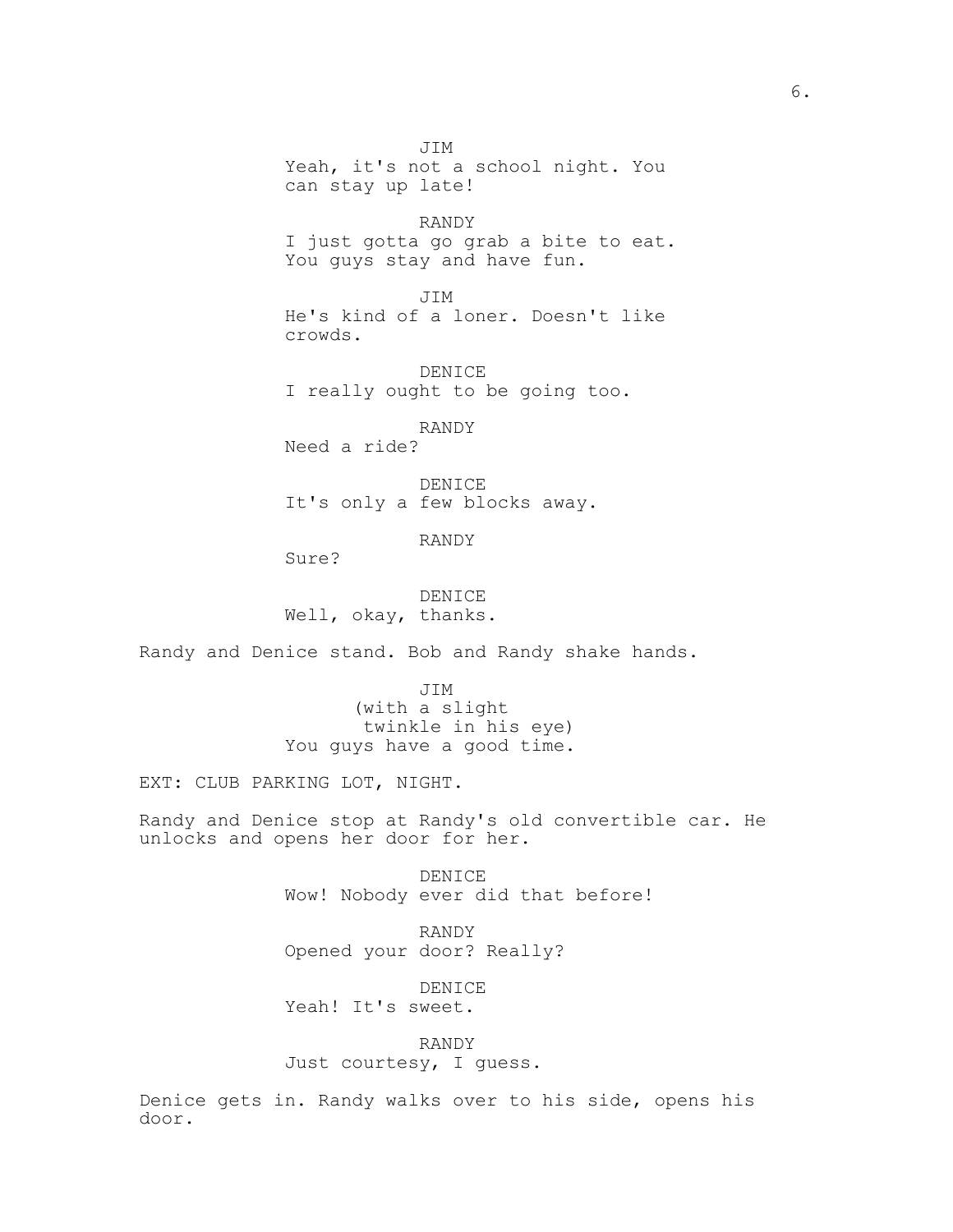CUT TO:

INT: RANDY'S CAR

DENICE Well, I still think it's nice. Are you for real?

RANDY (patting himself down) I think so. Real as they get.

They both laugh while he starts the car.

RANDY

Hey, are you hungry? Or do you really gotta go home?

Randy pulls the car out into the street.

DENICE

I've got time. To tell you the truth, I just felt like getting out of that place.

RANDY Yeah, me too. Plus I haven't eaten all day. It's starting to catch up with me.

He pulls up to the front of a small café. As luck would have it, there's a parking spot just opening up in front of him.

FADE TO:

INT: CAFÉ, NIGHT.

They have coffee, pancakes, eggs. He's eating fast but politely. Stops to talk.

> DENICE So, do you have a girlfriend?

> > RANDY

No. Had a wife once. About 4 years ago. But that didn't work out. We were young. Just one of those things. We weren't right for each other. And you?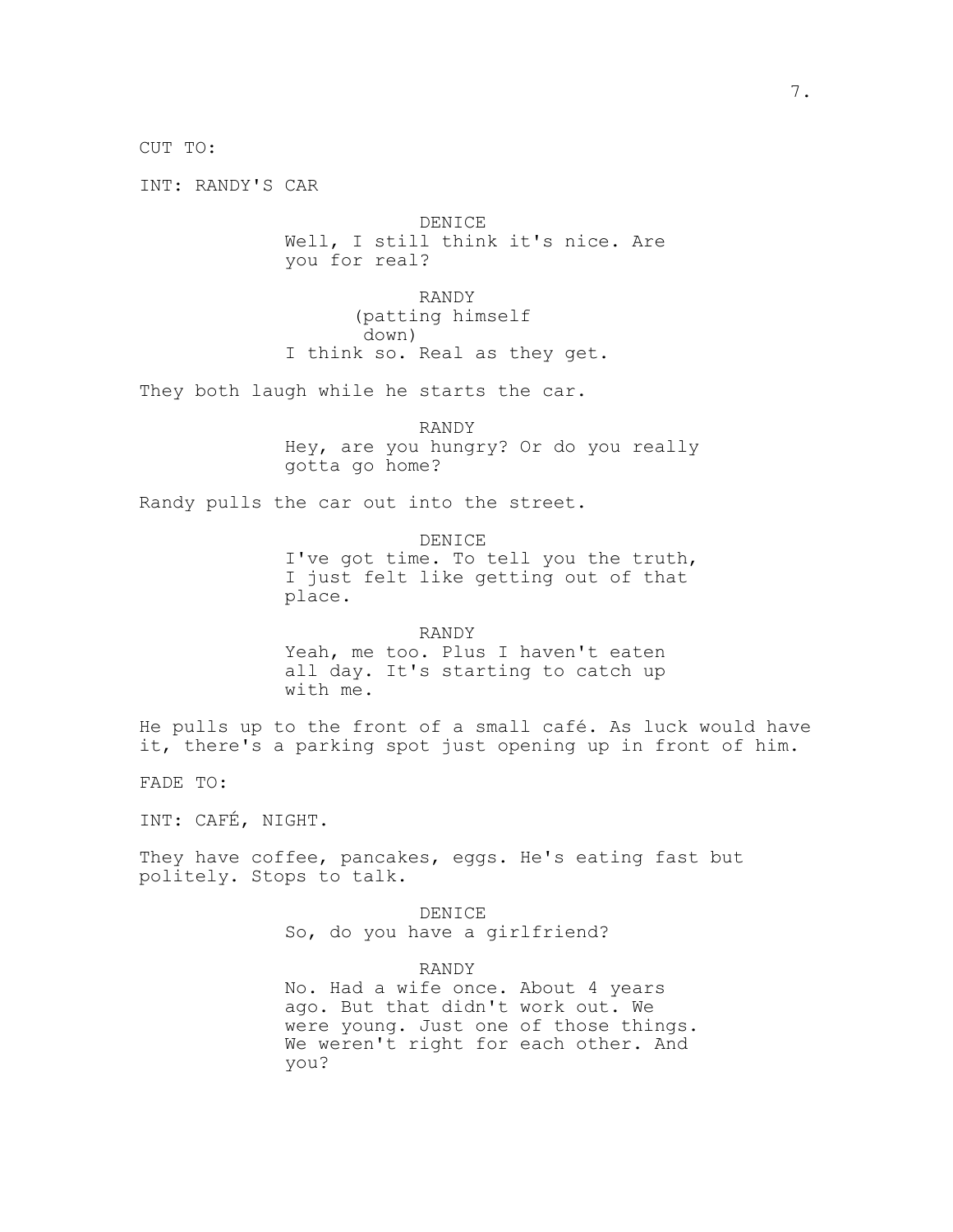### DENICE

Well, I had a guy. Or he had me until I found out he had a little extracurricular project on the side. I moved out a couple of weeks ago. I'm living with my mom til I can find a place.

# RANDY

Well it's nice to have someone to fall back on. So, how'd you get hooked up with Romeo?

### DENICE

We met at a bar. He said I had pretty eyes.

RANDY How could you not fall for that?

DENICE Really! I guess I'm pretty stupid, aren't I.

RANDY No, just trusting.

#### DENICE

You date?

### RANDY

Of course. I've dated a few times, but I haven't met anyone I could get too excited about. I haven't really had what you'd call a relationship. Seems like I'm always working.

### DENICE

If you met someone, you'd find the time.

RANDY That's what Jim keeps saying!

DENICE

So, what do you do?

### RANDY

I work at a little recording studio. I record bands and mix down their demos so they can get themselves heard. If they're lucky they get recording contracts. (MORE)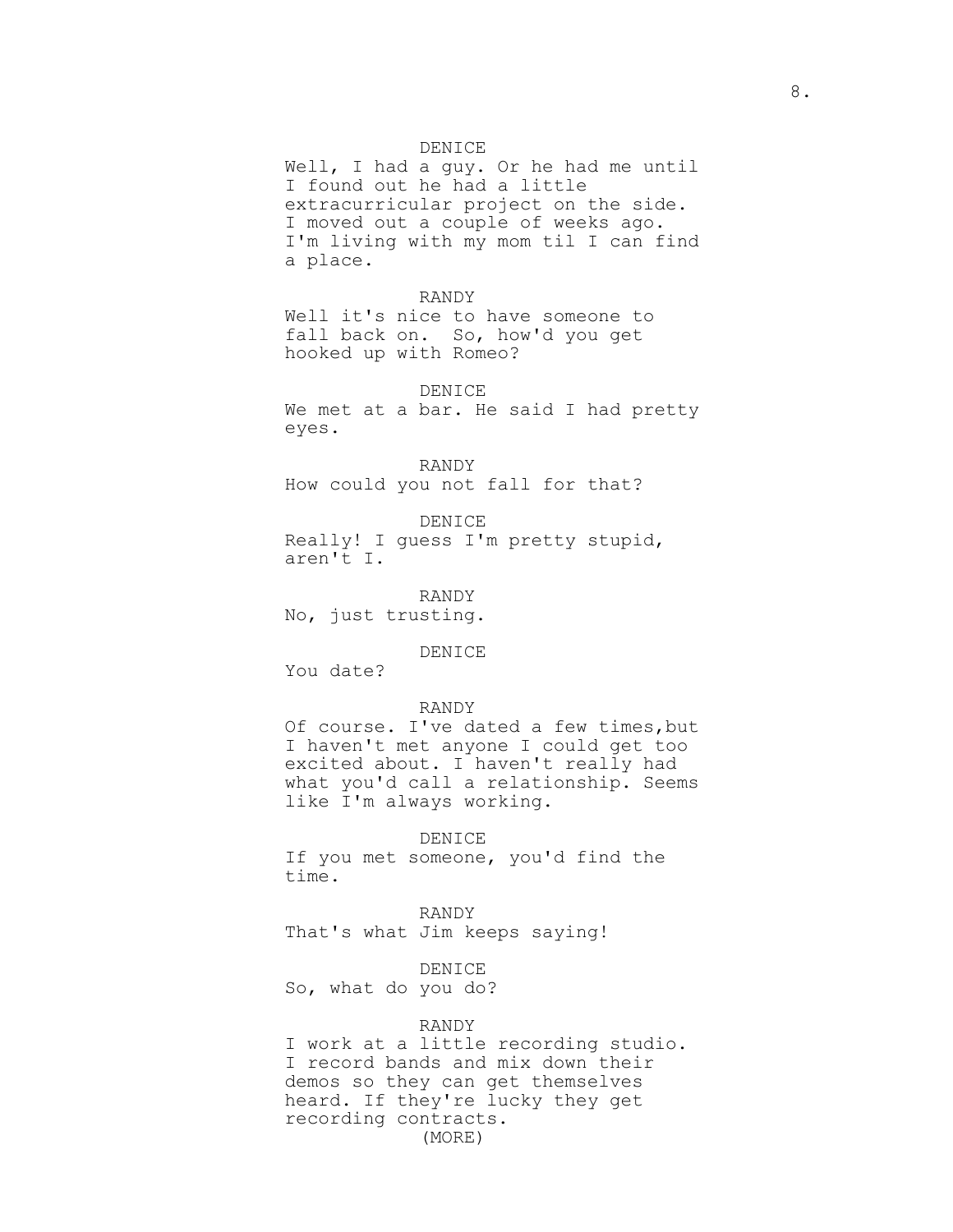### RANDY (cont'd)

Hard to explain why, but I like the behind-the-scenes stuff. I make them sound good but if I do my job right all the glory goes to them. If I get too gimmicky it overshadows their performance. I'm the invisible band member but I love it!

### DENICE

It still sounds very creative to me.

RANDY

Oh yeah? What do you do?

#### DENICE

I work at a bank. I get paid to not be creative. It's a job, not a career.

### RANDY

So what do you do for fun?

DENICE Oh I read, go to the movies, and I dream. In my dreams, I can fly!

Have you ever heard about the Senoi?

RANDY

Nope.

#### DENICE

They were a small tribe in Malaysia, who were into dream therapy. It's said that every morning around the breakfast table they'd get together and discuss their dreams. They'd teach their kids from birth to share their dreams and confront their dream monsters, and defeat them.

## RANDY

Really?

#### DENICE

Yeah. The elders would teach them to fight back, and even to take something from them afterwards. Like a poem, or an invention or piece of art. Something they could use in their waking lives.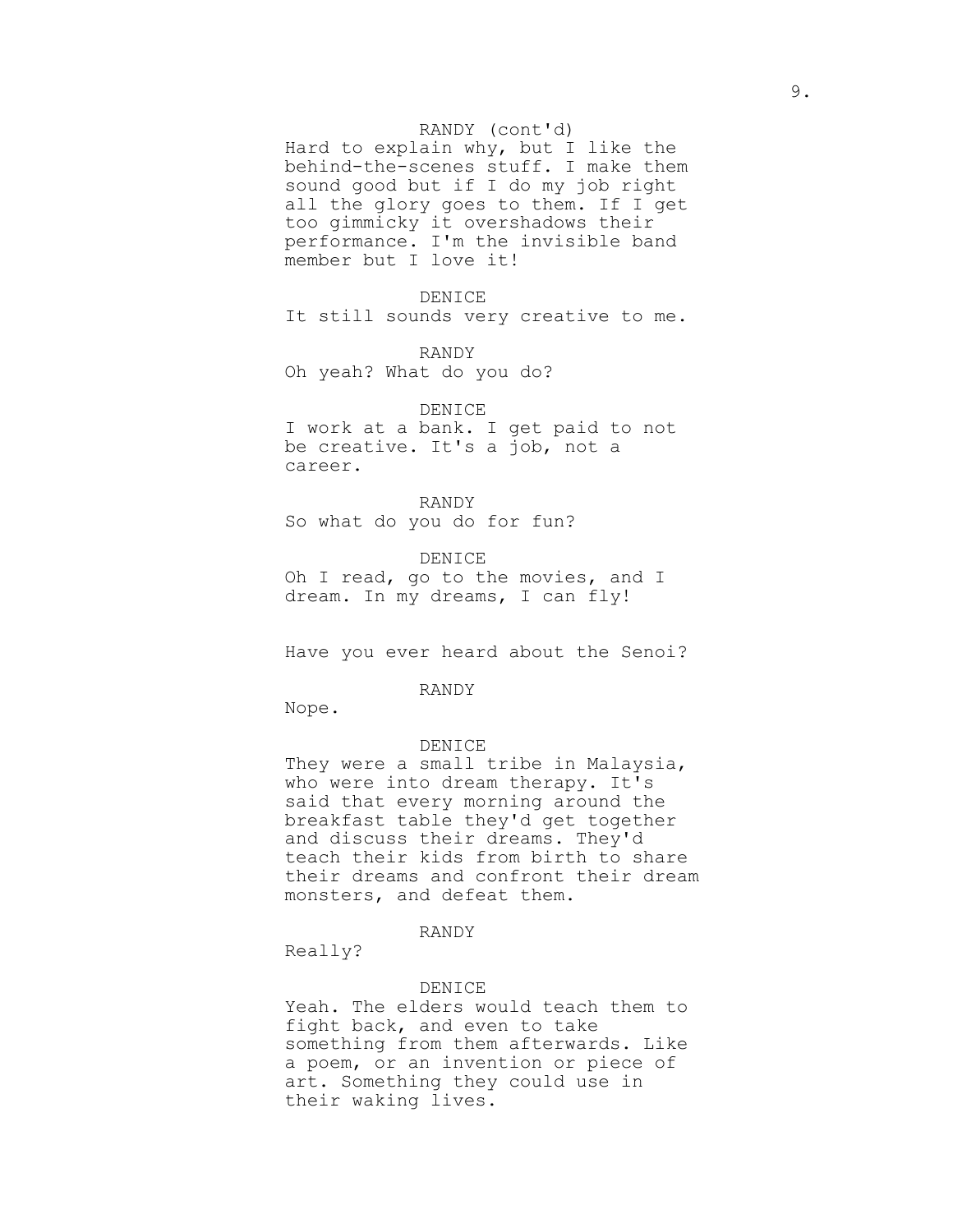## RANDY

The Senoi?

### DENICE

Yeah, S-E-N-O-I. I'm kind of into dreams and that kind of thing. As a matter of fact, I'm going to a lecture on dreaming this weekend.

RANDY Wow! That sounds fascinating!

DENICE Wanna come? It's Saturday night. I can get you a ticket.

RANDY

I'm there!

Well, I'd better get you home. Don't want to worry Mom.

DENICE That darned curfew!

CUT TO:

INT: BOB'S OFFICE, DAY.

Bob's shuffling papers on his desk. Randy has his feet up on the desk. Bob sits up straight, looks at Randy's feet. Randy senses a serious conversation coming, takes his feet down and sits up straight too.

> BOB I'll tell you, this isn't easy to say. We've been together a long time here. I'm moving on. Going to build my own recording studio.

RANDY Wow, sounds exciting. Hey, if you need a good engineer..

BOB Wish I could afford you. No, it'll be pretty much a one-man operation for the first year or so.

RANDY Have you told Chuck?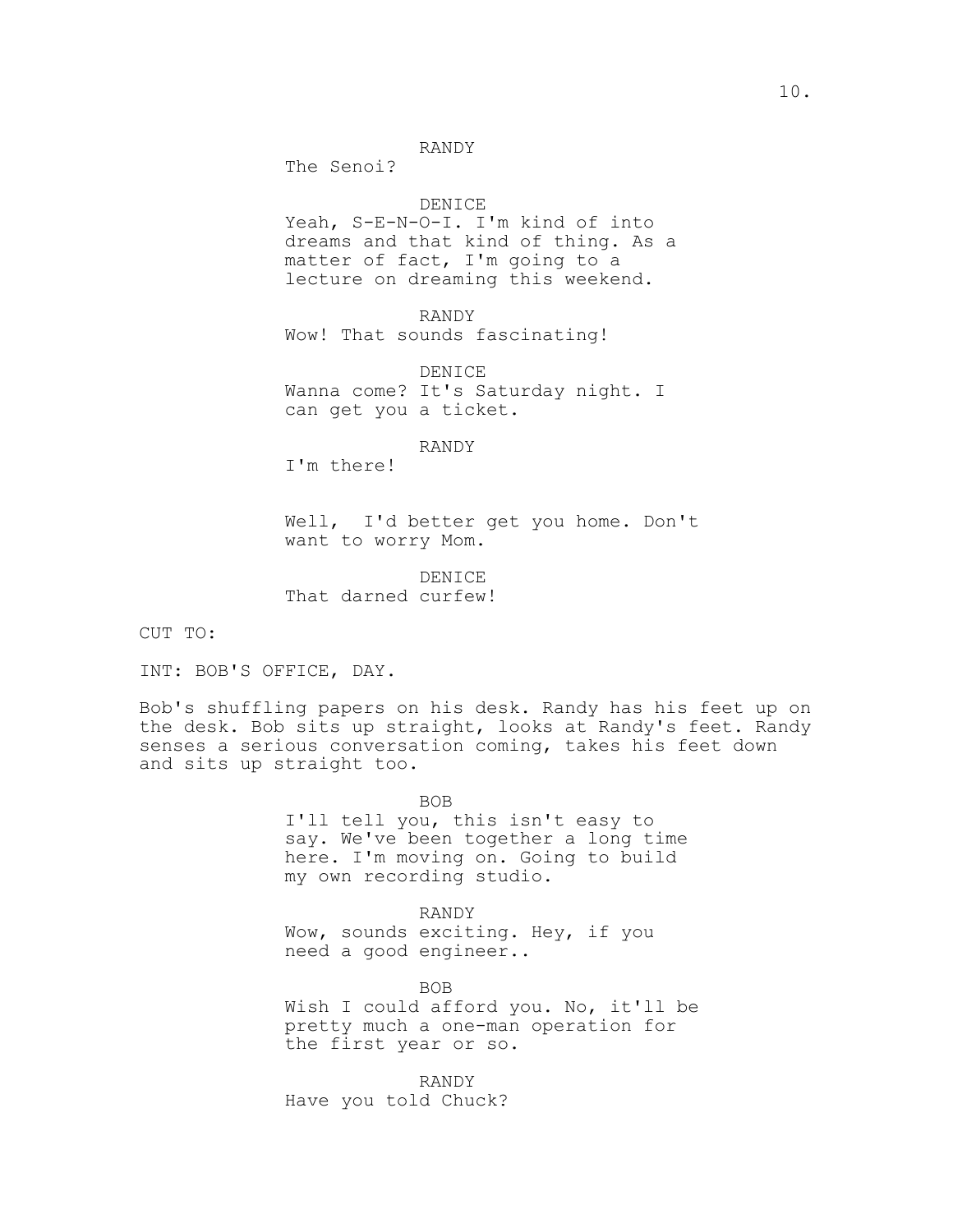BOB

Oh sure, I've been pretty up front with him. He's too good a guy to keep in the dark. I had to give him time to find a replacement for me first.

RANDY (looking a little lost) Well, I wish you luck. I wish ME luck, with whoever Chuck brings in I can't imagine working with somebody else. How soon are we talking?

BOB

About two weeks. I have mixed feelings about it, but I just have to do it. It's time.

RANDY (reaching over to shake his hand) Let me know if there's anything I can do.

BOB You too, buddy!

CUT TO:

INT: OFFICE OF CHUCK SMITH, OWNER OF SOUTHSMITH RECORDING STUDIOS, DAY. (Dream)

Randy is entering the well-lit, conservative office as CHUCK greets him warmly.

> CHUCK Randy! Thanks for coming! I'd like to introduce you to our new G.M., BJ Cox. BJ, this is our studio engineer, Randy Coles.

Randy hadn't noticed the man seated near Chuck's desk until he stood up. With his gray complexion, he blended into the wall color. Randy was astounded at his size: the most enormous man he'd ever seen. His grotesque features completely dominated Randy's field of vision. When BJ opened his mouth, his huge voice literally shook the room.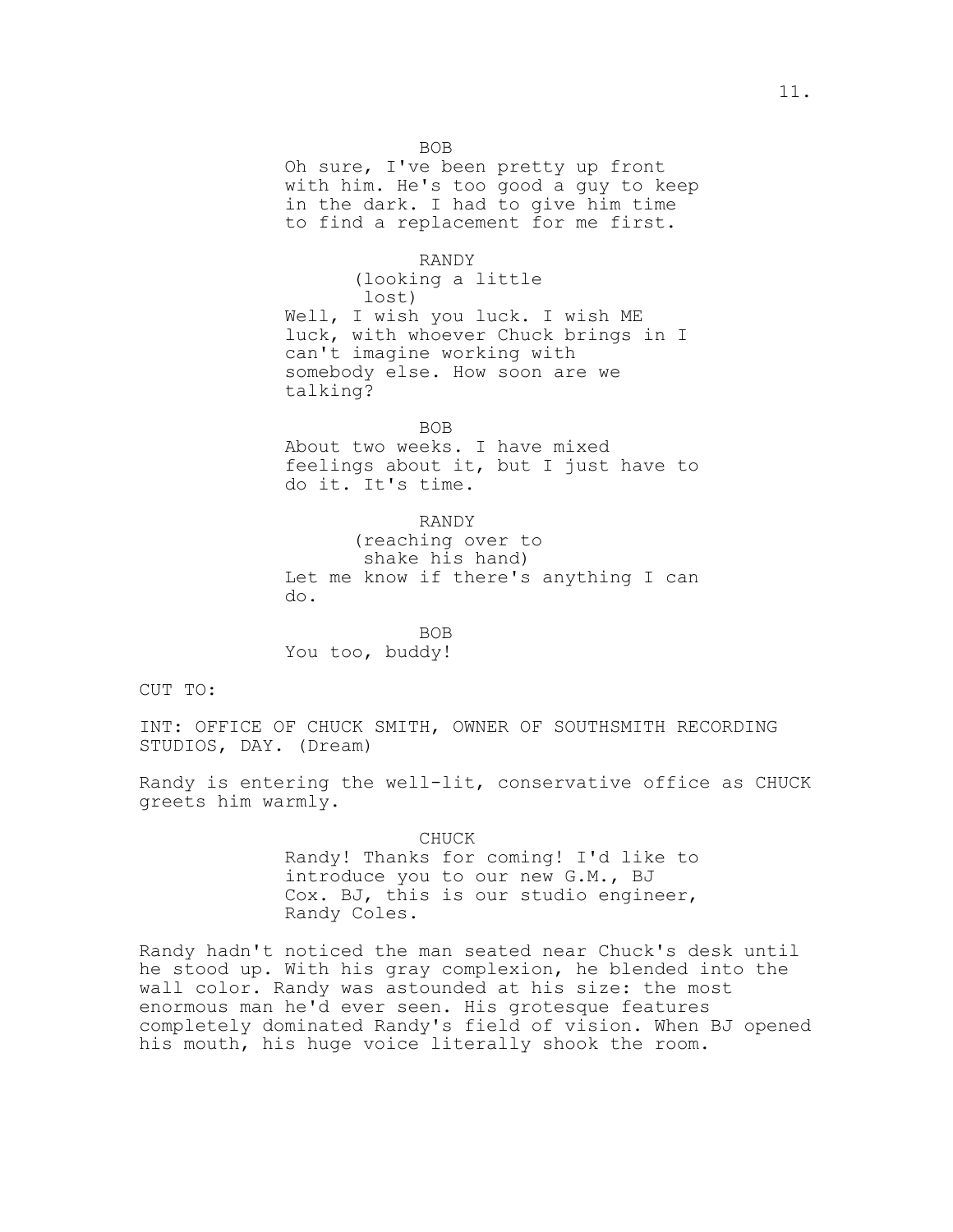BJ

(extending a gigantic hand and inadvertently hitting Randy hard in the stomach) Hi there!

RANDY (stumbling back, catching his breath, and then screaming) Noooo! Noooooo! Nooooooo!

CUT TO:

INT: RANDY'S BEDROOM, NIGHT.

Randy wakes up in a cold sweat, moaning. He turned on the light, briefly, looks at the clock. (It's 3:30 AM), then kills the light and rolls over to go back to sleep.

EXT: CHUCK'S PLACE, SUNNY DAY.

Chuck's rambling estate is on a hill overlooking Puget Sound. He has a huge pool few people are taking advantage of, mostly kids. Chuck's been hard at work at the grill. Bob and Randy are sitting at a round patio table nearby.

> CHUCK Steaks are ready! Come and get 'em!

Randy and Bob join the steak line, about 20 people deep. Employees of SouthSmith and friends of Chuck's. Chuck has worked his magic on 3-inch sirloins on his gas fired grill. After many compliments on his culinary prowess, Chuck takes off his apron and joins the guests, letting the kitchen help continue the serving duties. Chuck joins Bob and Randy at their table.

> CHUCK Thanks for coming, guys! I appreciate all you've done and wish you the best of luck on that new business, Bob!

> > BOB

Thanks, Chuck. I'll miss all you guys.

RANDY This is wonderful! I love your house.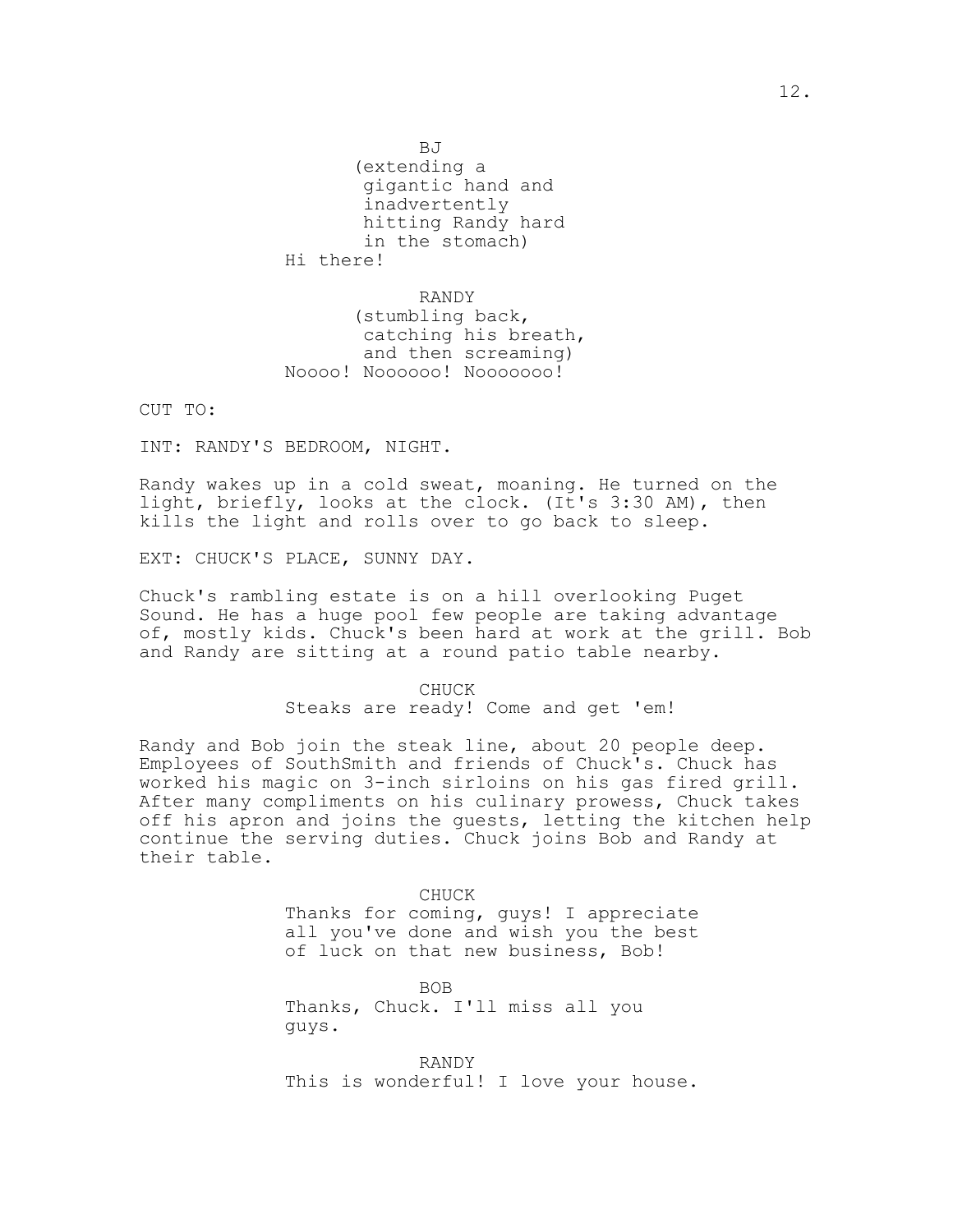### CHUCK

I had a dream of a stairway with no banister just the wall on one side and stairs on the other, building codes wouldn't permit that, so I had to use clear plexi to get the same effect.

Yeah, it's my dream home, literally. Ever since I was a little boy I dreamed about lying back in my own pool. And the floor plan is patterned after a series of dreams I've had over the years.

#### RANDY

Really?

#### CHUCK

Yeah! One day I started getting specific about what I really wanted in a house, writing down a detailed description. Then, to make a long story short, I built it! Even the view is just like I pictured it. Most people don't believe this, but if you can get a clear picture of what you really want, you're on your way to getting it. Your internal guidance system takes over and leads you to do what you need to do to make it happen. You just have to listen to it and take action.

(beat) Well, gotta move on. You guys enjoy!

Chuck is up and off to another table.

RANDY

He doesn't waste much time, does he?

BOB

Yeah, he's the 20-Second-Manager. That's the longest personal conversation I've had with him in years, and I didn't even say anything.

RANDY He's inspiring though. I wish I could make my dreams work for me like that. (MORE)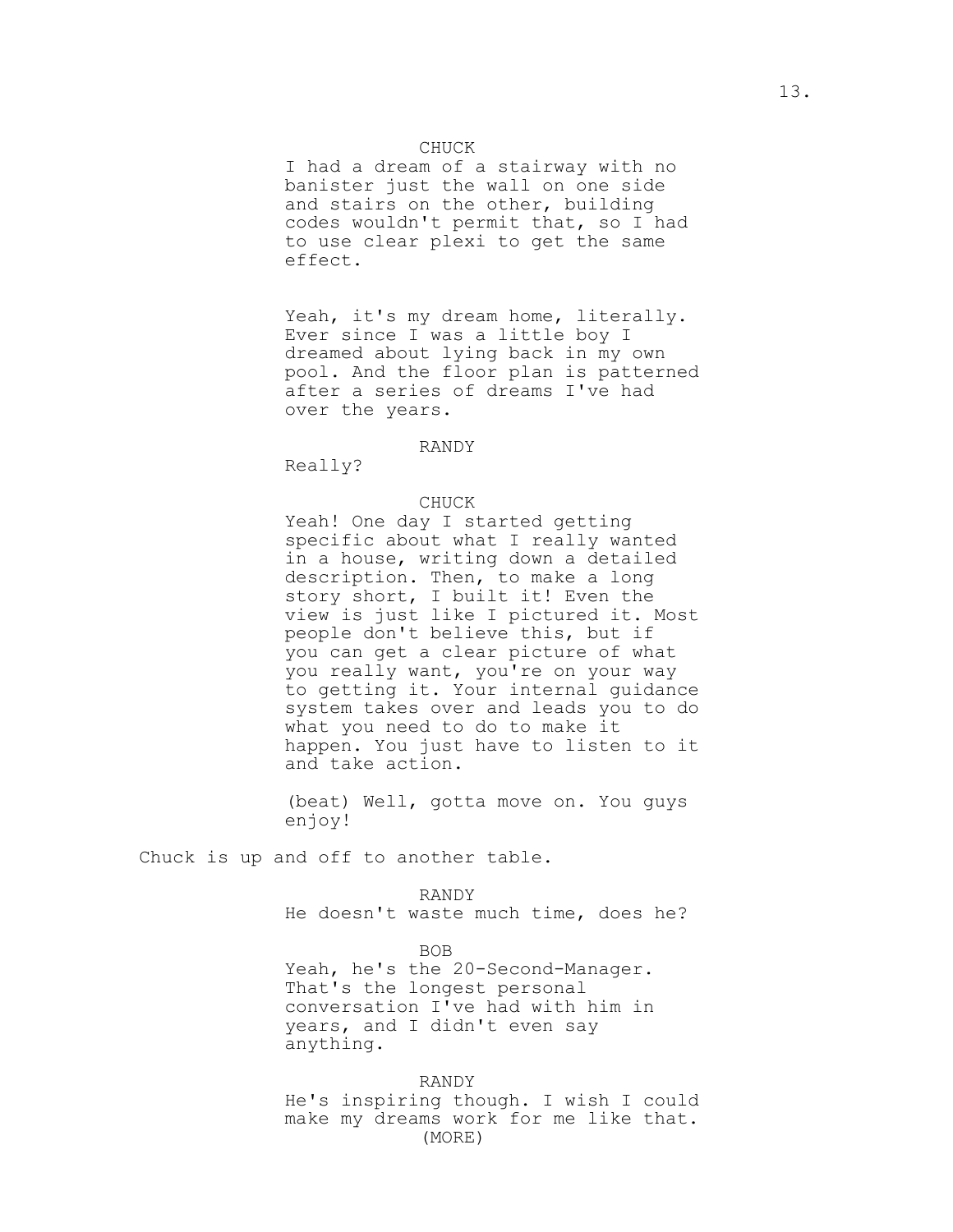All they do is make me feel beat up RANDY (cont'd) in the morning.

# BOB

Nightmares?

#### RANDY

Not really. Just crummy dreams that make me feel like crap. It's like I re-live all this negative stuff, and you know how dreams exaggerate everything. I had this dream about my new boss last night.

BOB

(interrupting) You've got nothing to worry about. You do brilliant work. And you know Chuck. He'll make a good hire. You'll see.

Chuck comes back with his stepdaughter, JENNIFER, in tow.

CHUCK Hey guys! I want you to meet JENNIFER. She's Ann's (Chuck's wife's) daughter.

Randy is visibly moved, dumbfounded for a second. He feels a jolt of energy at the sight of her. JENNIFER is a knockout. And he notices her hair is highlighted by the sun. He feels juiced. It's love at first sight. She smiles, extends her hand politely to each in turn.

BOB

Glad to meet you!

RANDY

Yeah, nice to meet you.

Chuck and JENNIFER don't sit. They're making the rounds.

RANDY

I'm in love.

#### BOB

Yeah? Well, I hear she's engaged. Her dad is a big shot in the automotive business. Makes parts for Ford or something. I think she's out of your league, even if you did have the balls to ask her out.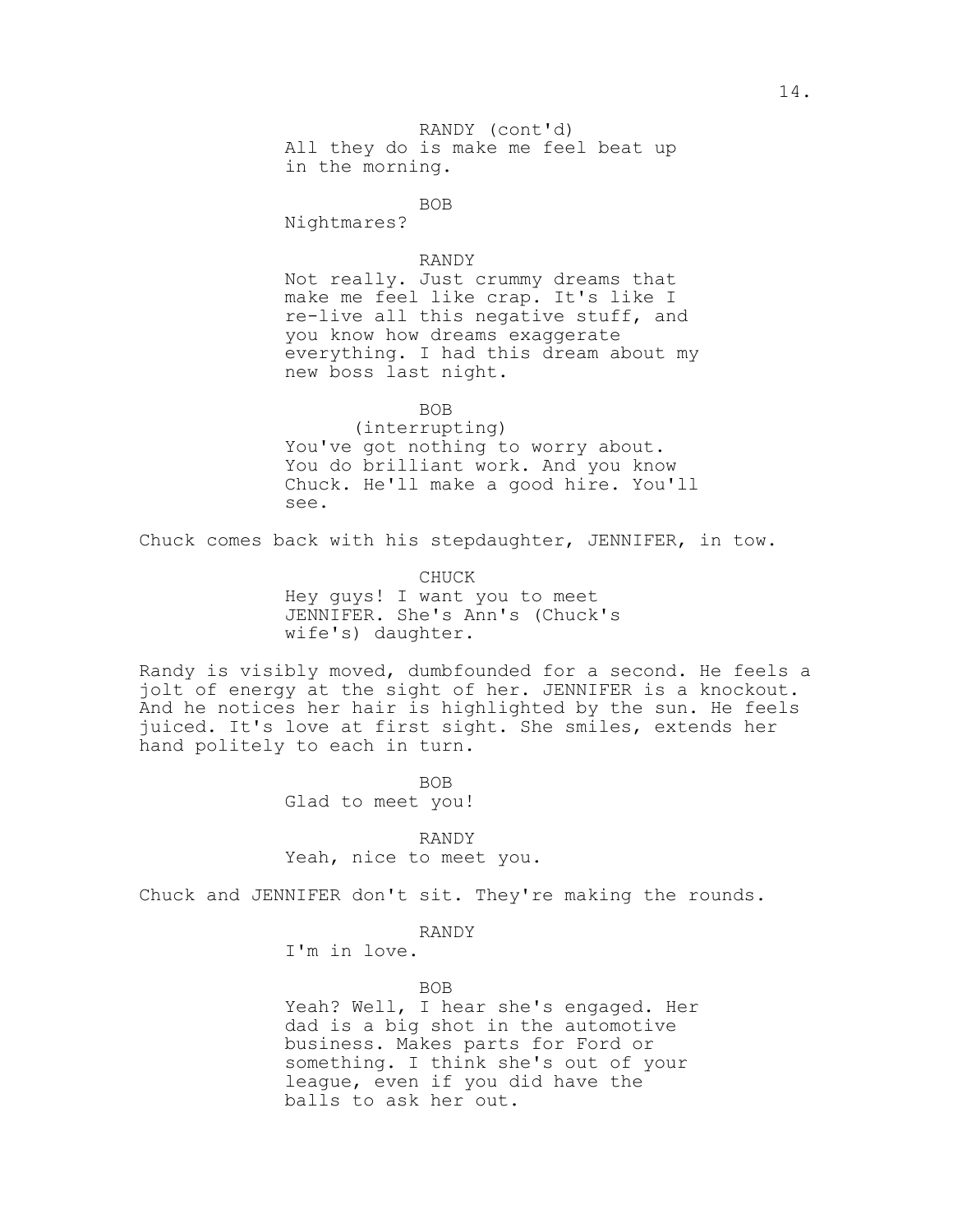FADE TO:

INT: LECTURE HALL, NIGHT.

The rented hall is sparsely decorated with chairs, crowd of about 100 listening with varying degrees of attention. (applause)

#### LECTURER

For those of you who are totally new to the concept of Lucid Dreaming let me tell you that you are about to embark on an eye opening adventure like you have never experienced before. Most people don't even believe it's possible to become aware in your dreams, but there are those of us who are living our dreams every day. And by 'living our dreams' I don't just mean living in our dreams — that is, retreating into this dream world for our own entertainment - but achieving our dreams in 'real life'.

You may be here tonight because you want to experience flying. Or you may want to have the experience of blasting your boss with a shotgun, without the usual repercussions, or you might just want to vicariously have sex with the neighbor or that girl or guy at work. Well, in lucid dreams you can do that. You could wallow in that dream world, like being on a drug, tune out, and go no further than that. And you will the first few times. But let me challenge you to do more — much, much more, with this powerful tool. Let me challenge you to use your dreams to tune in — to achieve your full potential — for personal growth and the good of society.

Consider, that the underlying reason you want to destroy your boss, or to exercise your power over other people in dreams, you feel a lack of personal power. (MORE)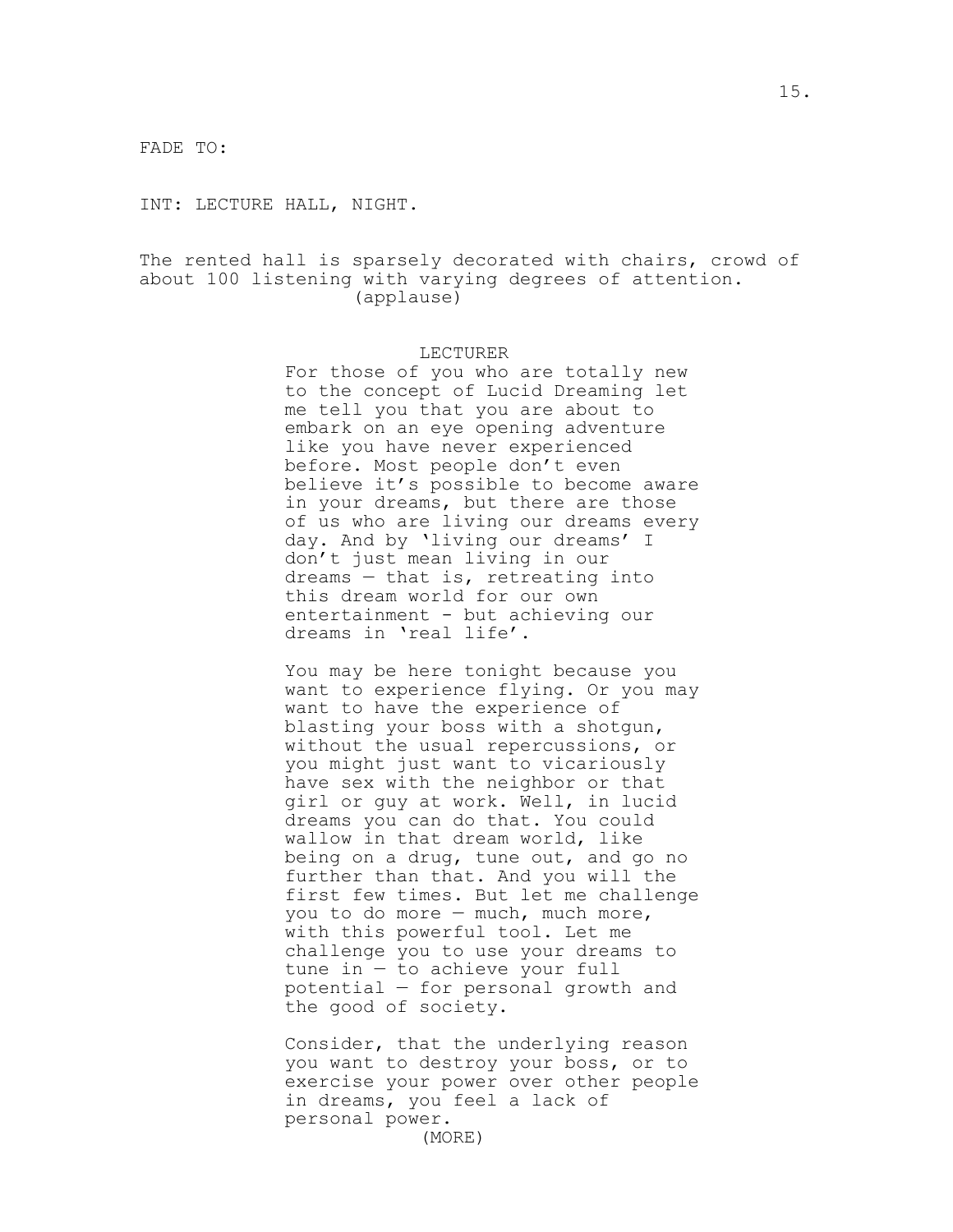What if you could use lucid dreams to LECTURER (cont'd) gain power over your life in the 'real' world, all the time? That's what I mean by living your dreams.

You may or may not give credence to dream therapy, or dream analysis, but your dreams are actually communication from your 'other self'…your subconscious mind. You have two minds, conscious and subconscious. Even when you would think you would be conscious, a great deal of the time you are actually on 'auto  $pilot'$  – under the control of your subconscious mind. In fact, some scientists suggest that we are actually conscious as little as 10% of our waking lives, and we're asleep 1/3 of every single day! You'll sleep over 20 years in your lifetime!

Are you conscious right now? Really conscious? Make yourself aware of where are sitting. Become aware of your being, your state of consciousness, right at this moment. Have a moment of consciousness lucidity. That's consciousness being fully conscious. And we can only maintain that state for a moment at a time. After a fleeting few seconds, we revert back to auto pilot. Most of the time our subconscious is at the wheel. That's the only way we can negotiate this complex world we live in.

Consider the simplest act of driving a car, or walking. Think of all the muscles, and computations, and constant shifting of our weight, just to maintain forward motion and balance. We walk automatically. Without even thinking about it we give the command. We set in the course… where we want to be and tell our bodies to 'go there', and it does. The subconscious mind gets us there all by itself, while we think about something else, or watch the scenery, or talk on our phone.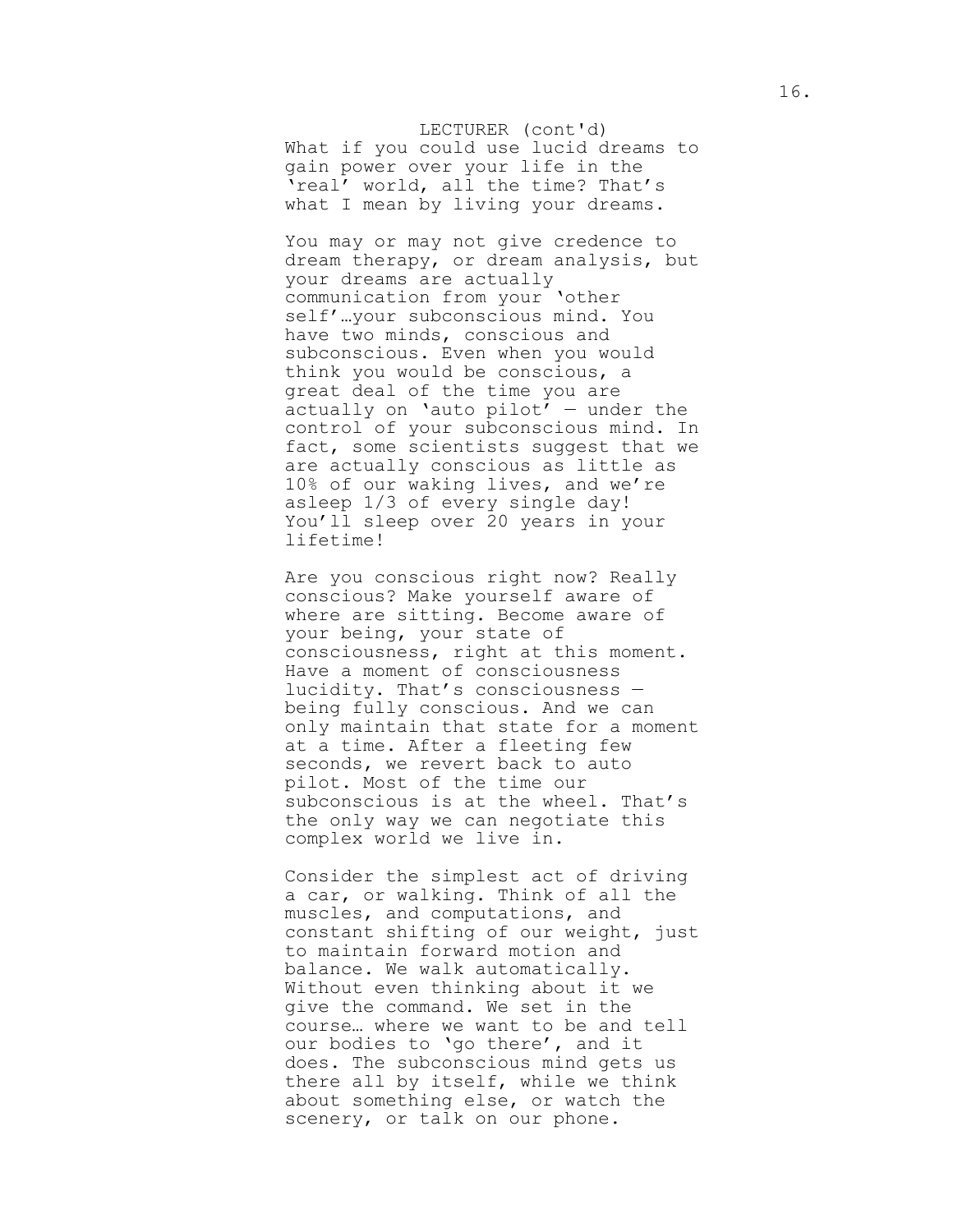You could not possibly perform the simple act of crossing the street completely under your conscious control. You would not be able to keep your balance  $-$  to keep taking step after step — and to watch for cars, and navigate your course, without your subconscious mind.

This concept of consciousness is the key to lucid dreaming. In order to become conscious in our dream state the first step is to become conscious in our waking life. When you make a habit of periodically examining your state of consciousness in your waking life, that will carry over into your dream life too. And when you examine your state of consciousness in your dream, and correctly deduce that you are dreaming, you snap into lucidity. You breakdown the barrier and pop into the world of the lucid dream.

How many of you, by show of hands, have experience lucidity in a dream?

(About 1/3 of the hands go up, including Denice's. Randy looks at her quizzically)

> For the two-thirds of you who have never experienced a lucid dream, let me ask you this: Suppose you were sitting here in this lecture hall. Look around you for a moment. Now suppose you suddenly realize you are not here at all. Suppose you suddenly become aware that you were actually dreaming this! Let me say that another way. Suppose all of a sudden, you realized you were dreaming… right… now. Would you continue to just sit there and listen to me? Or would you get up, explore the room, go out and walk around? What would you do? The answer is whatever the hell you wanted! Right? You could walk over to that window, throw that chair through the glass, and fly right out the window. (MORE)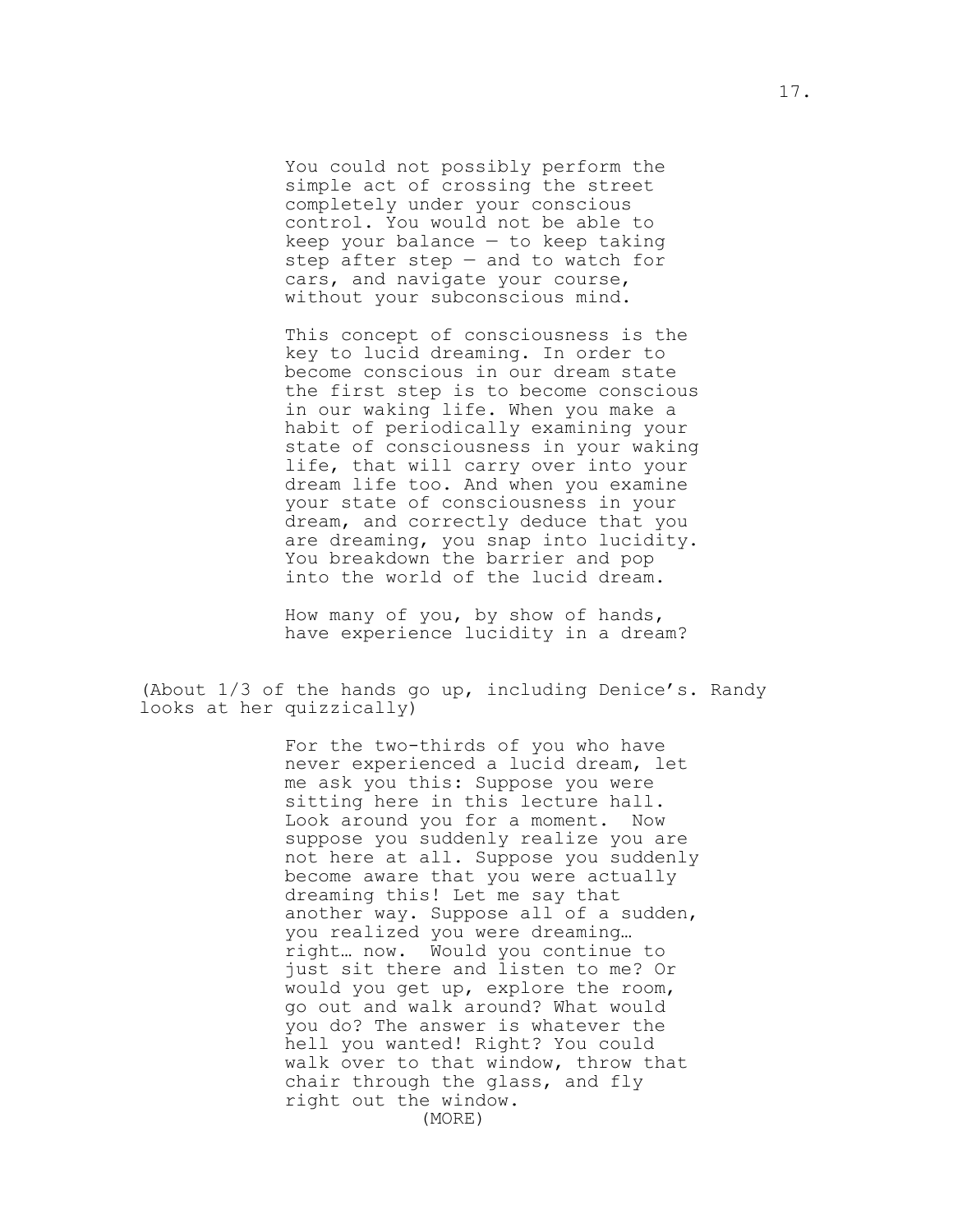## You could give that stranger next to LECTURER (cont'd) you a big wet kiss on the lips! Think about it. That is the essence of the lucid dream experience.

While you mull that over, let me stress that what I have just described is only the tip of the iceberg. We have only scratched the surface of what you can experience in lucid dreams. As I mentioned before, dreams are a window into your subconscious mind. They are actually communications between your two minds. Here is the challenge: They speak different languages. Messages from your subconscious mind are couched in mystery. They are coded in symbolism. They must be translated to make any sense.

Let me back up. Why try to access your subconscious at all? Well, for one thing, if you don't you're only using half  $-$  maybe less than half  $$ of your potential brain power. Your subconscious mind is at least as powerful as your conscious mind; maybe even more powerful. So, your subconscious mind contains the key to all kinds of powers of imagination and creativity. Some even suggest it contains the key to Extra Sensory Perception (ESP), clairvoyance, and other senses that some of us seem to possess and others of us don't. Deep within your subconscious mind might even lie all of those memories we're supposed to be recording every waking moment of our lives. What if we could tap into those at will?

At the very least, your subconscious mind knows why you do what you do what is holding you back from doing the things you want to do. Your subconscious mind can release your creative blocks, and help you focus your energies toward defining and achieving your goals — that 'Making Your Dreams Come True' thing! Opening the door to your subconscious is like winning the Intellectual Lottery.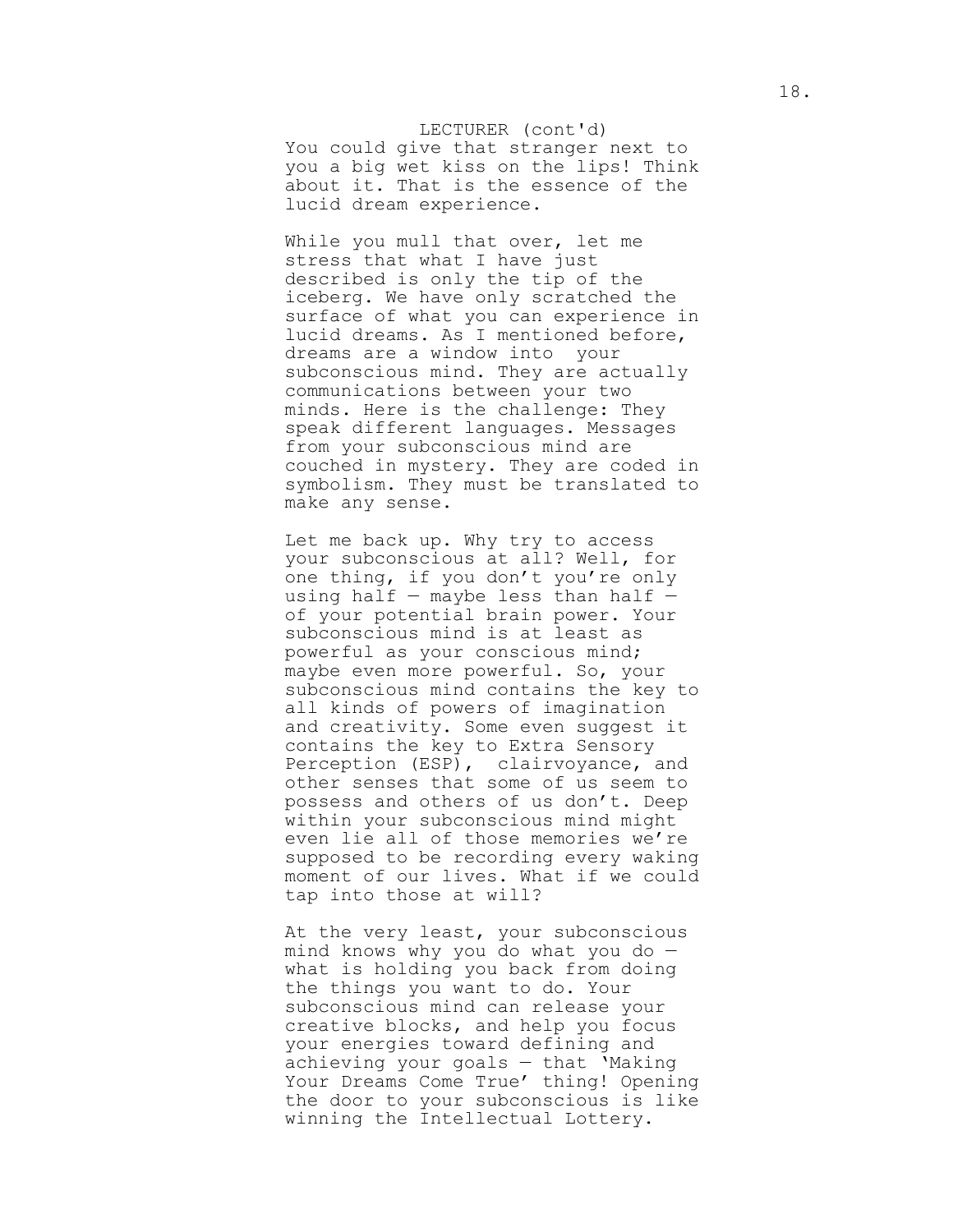FADE TO:

INT: BAR, NIGHT.

Randy and Denice are drinking beer and talking about the lecture.

### DENICE

Yeah it was amazing! I was at work at the bank. I don't have an office, just a desk, kind of out in the open, where I approve loans, car loans, home improvement loans, etc. Well, I was sitting at my desk, kind of looking around, and suddenly I had this realization I'm Dreaming! This is a Dream!! It was so exciting I felt like I'd been somewhere I'd never been before, but everything looked familiar like the same old bank but different somehow. It was so real!

I got up and started flying around the room. There were people walking around the bank, just like there usually are, and I was flying. They hardly noticed me; didn't seem to think there was anything wrong with me flying. I picked up a wad of 20's lying on a counter and threw them up in the air! As they scattered around the room, Jenny, one of our tellers, just casually started picking them up, and the other people in the bank just kind of gave me a funny look and went about their business.

Then I went over to Rick's desk. I've always thought he was kind of cute, but not in a serious way. He's married, and kind of boring. He was talking to a customer at his desk and I went over and sat on his desk facing him.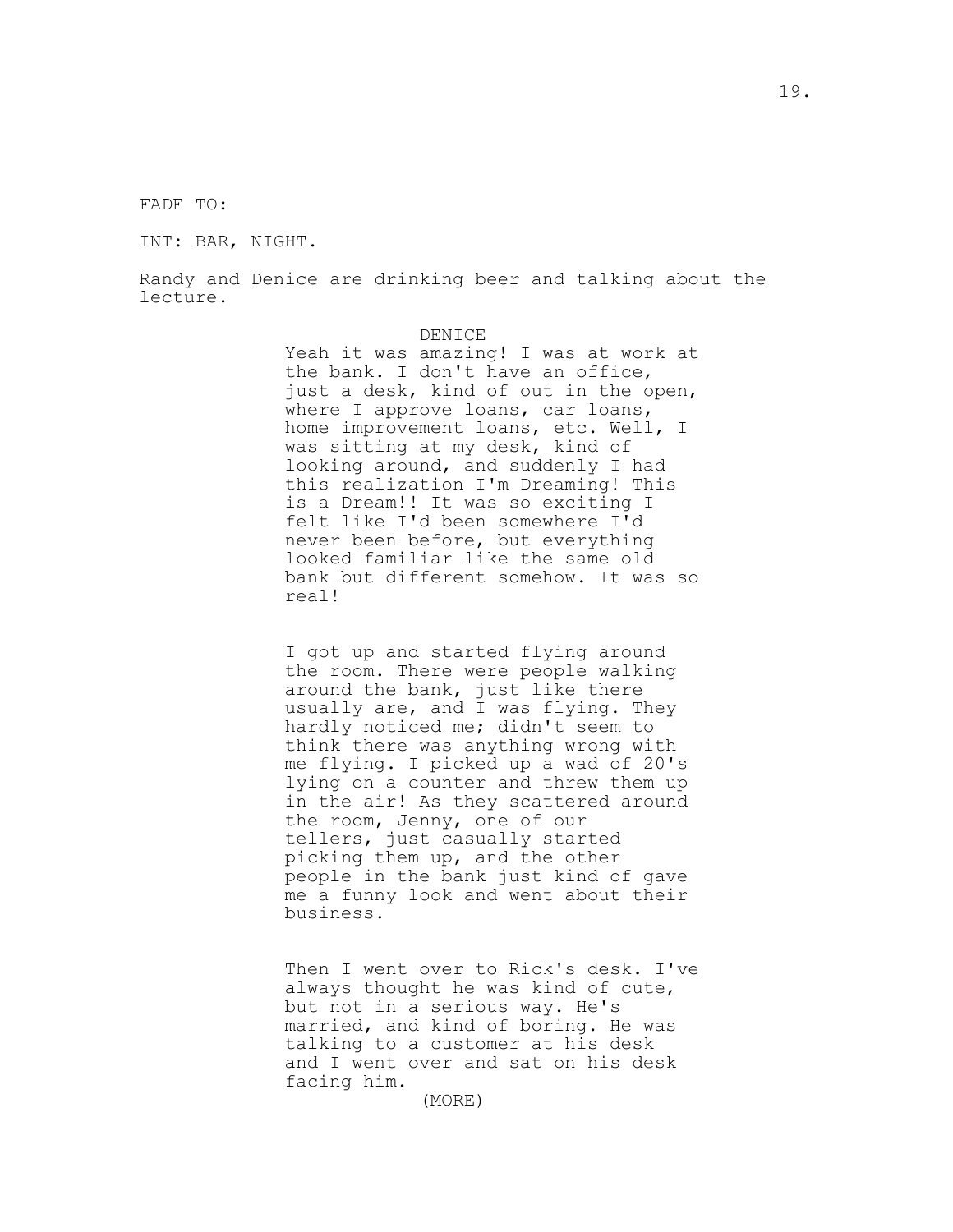#### DENICE (cont'd)

He said, kind of jokingly. "Can I help you lady?" and I just gave him this kiss on the lips. It was exciting! So exciting, I woke up. I've remembered that dream ever since, just as clearly as if it had really happened.

#### RANDY

I can't believe that can really happen!

#### DENISE

It did.

## RANDY

Has this ever happened before?

#### DENISE

Not before or since. I go to the library quite a bit, that's where I found out about tonight's lecture from a poster. Anyway, I looked up dreams in the online catalog and ran across this book on Lucid Dreaming, Become Awake in Your Dreams, or something like that.

#### RANDY

I've heard about lucid dreams, on a radio show. You know, one of those weird late night shows where they talk about UFO's and stuff, but I always thought it was a bunch of metaphysical junk. And I started to believe it at the lecture. But when you tell me it happened to you, it makes me believe it can really happen.

When you think about it, even if you think you're seeing a UFO, a flying craft from another planet, or Bigfoot or a ghost or the Loch Ness Monster, you can't really be sure, can you. Your mind could just be playing tricks on you. But if you're dreaming and suddenly you come to the realization that you're dreaming, you really are having a lucid dream by definition!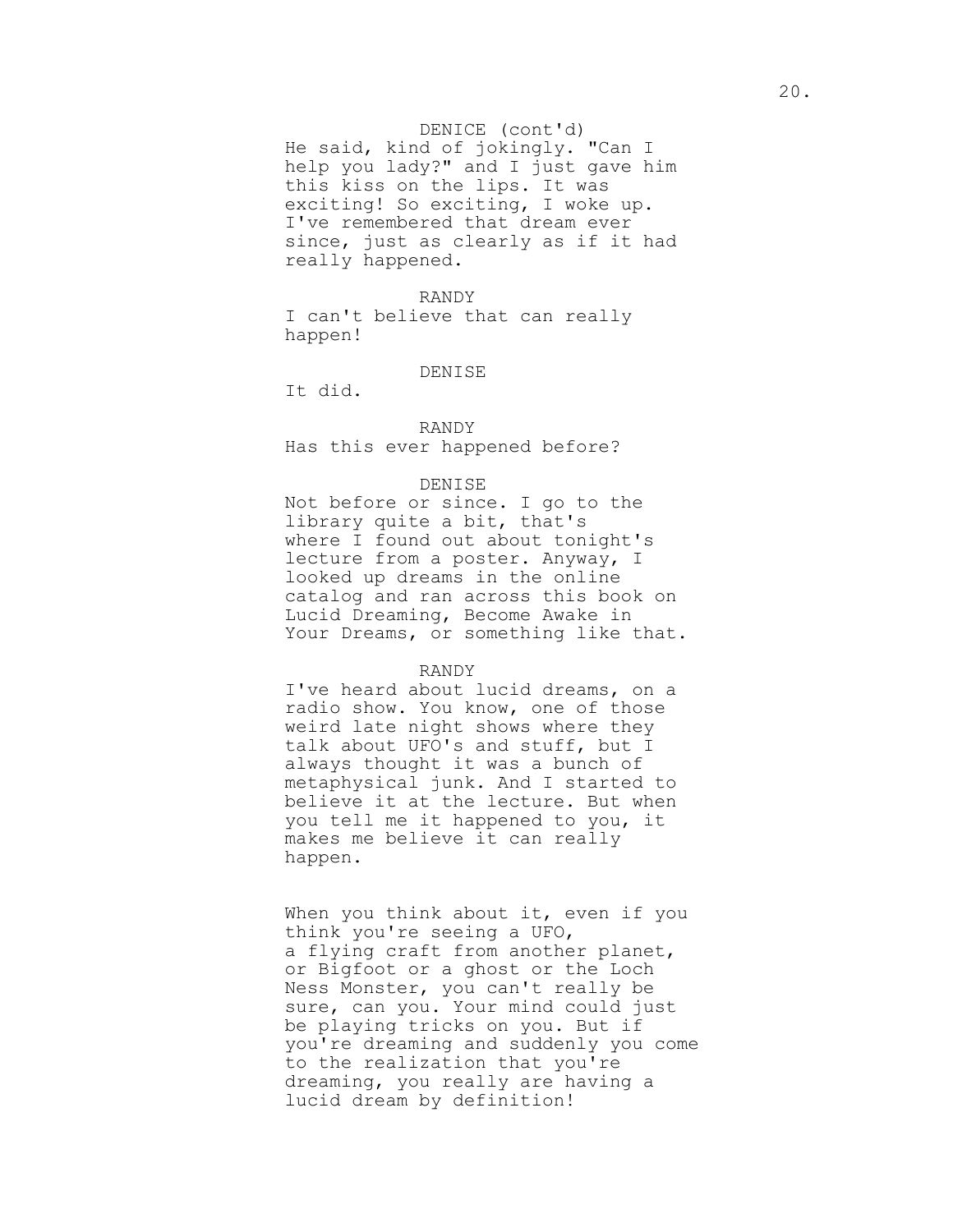#### DENISE

I wouldn't have believed it either, if it hadn't happened to me.

CUT TO:

INT: KITCHY NEW AGE BOOKSTORE, EVENING.

Randy picks up a book called "Lucid Dreams" and another on "The Senoi Dream People". Then he sees a box that interests him. He picks it up and looks at it. The box says: "The Amazing DreamScape, triggers Lucid Dreams by signaling REM sleep". He looks at the price on the end of the box, winces, then takes it up to the counter. A young female CLERK puts down the book she's reading to help him.

> CLERK Will this be all?

RANDY Yeah. Hey, does this thing really work?

CLERK I don't know, we've never sold one.

RANDY Okay, I'll take it.

INT: RANDY'S APARTMENT, NIGHT.

Randy comes in quickly, locks the door behind him, turns the phone ringer off, walks right past his computer, right past the flashing answering machine, and into the bedroom. He hops onto the bed and quickly fumbles to open the Dream Machine box, spreading its contents onto the bed and the wrappers on the floor. He gets under the covers with his clothes on, fluffs up the pillows and props himself up to read the instruction manual. Then he places the unit's black box on the nightstand. He reads part of the instructions out loud:

RANDY

The Dream Machine's red LED's flash, signaling the REM sleep state. Put the blindfold on and press the test button. You'll see the red indicator even through closed eyelids. As you can see the light, say out loud, "I'm dreaming. This is a dream." Repeat this several times while imagining yourself coming to a realization in a dream. (MORE)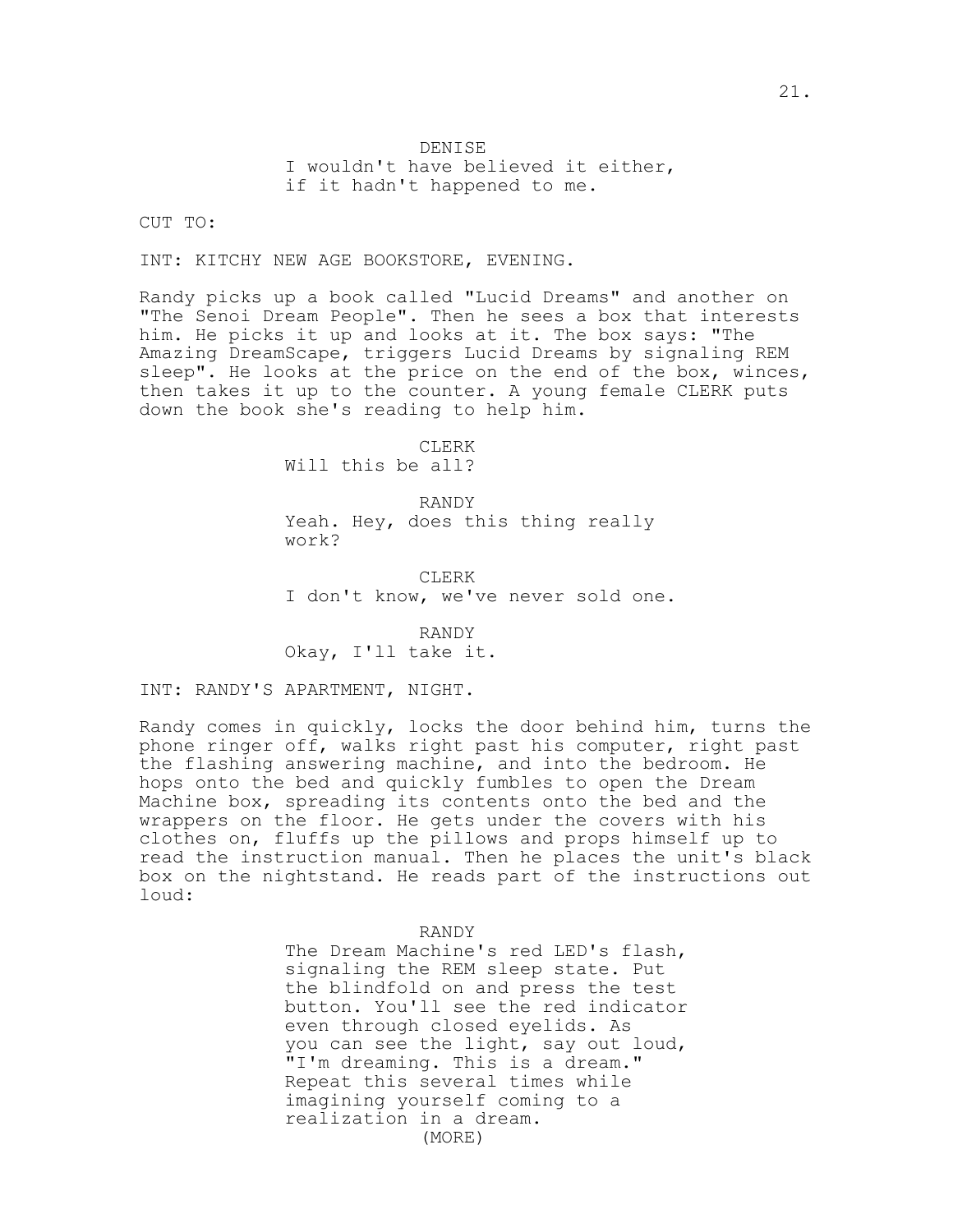RANDY (cont'd)

It may take a few nights before your sleeping mind develops a connection between the indicator lights and the dream state.

He puts on the blindfold, pulling it back to reveal his eye while he finds the test button on the black box. He repeats it over and over as the light flashes:

> RANDY I'm dreaming. This is a dream. I'm dreaming. This is a dream.

He settles in with the blindfold on and goes to sleep.

FADE TO:

INT: RANDY'S BEDROOM, DAY.

Alarm rings. Randy wakes up with the DM blindfold on. He pulls it off and looks at the clock. It's 6:56 AM.

> RANDY (cont'd) Hey, it didn't even work. Shit.

He gets up and groggily heads towards the kitchen.

FADE TO:

INT: SOUNDSCAPE STUDIOS, DAY.

Randy walks into the reception area and who's sitting at Betty's desk but JENNIFER! Randy's shocked to see her and it shows. JENNIFER sees him and speaks first.

JENNIFER

Randy?

RANDY JENNIFER! What are you doing here?

JENNIFER Oh, didn't Bob tell you? Betty's on vacation and Chuck asked me if I'd fill in for her for a couple of weeks.

RANDY

Wow, welcome!

JENNIFER

Thanks!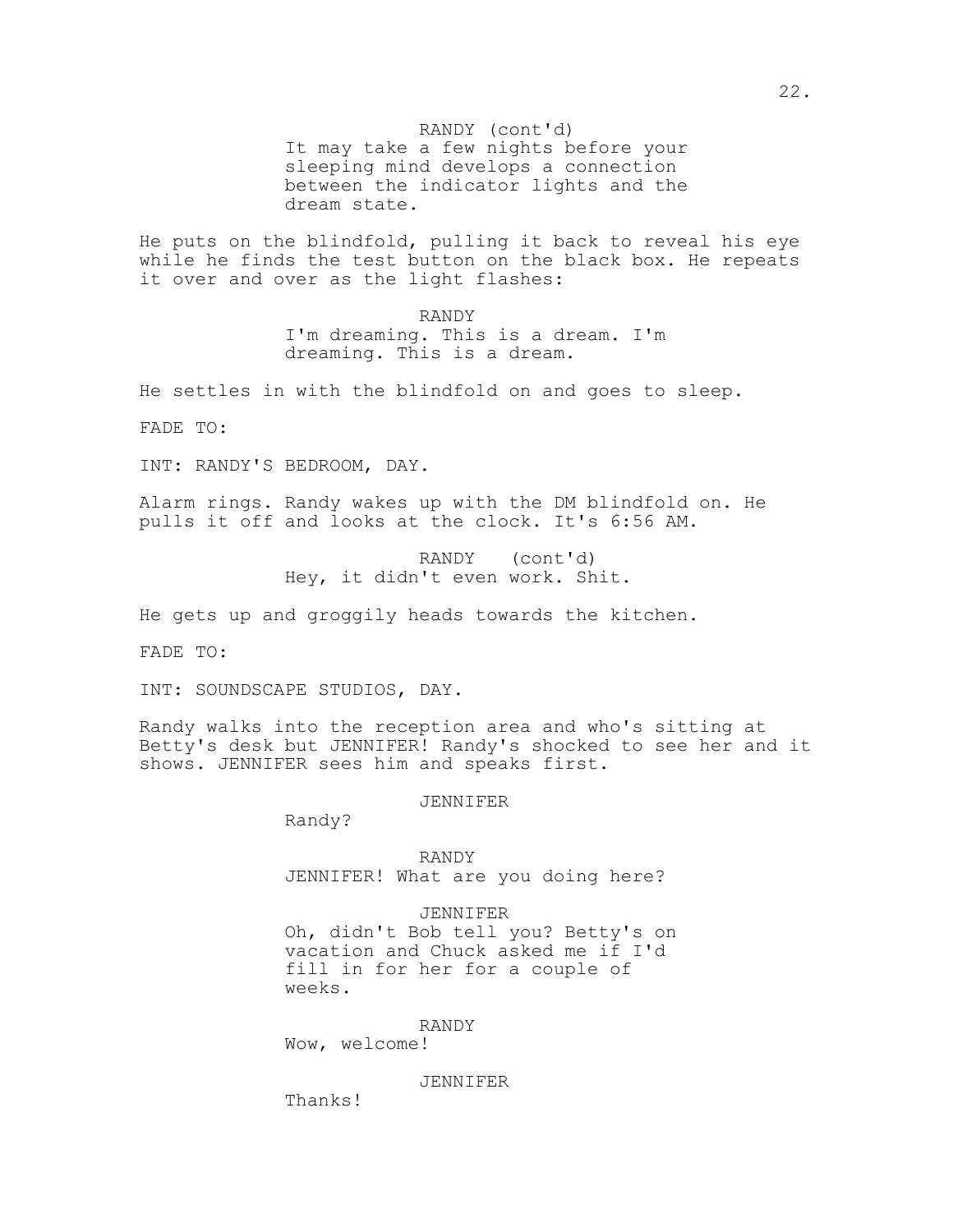INT: BOB'S OFFICE, DAY.

Bob is putting stuff from his desk in a cardboard box. Randy watches.

> BOB I guess I had other things on my mind. You know, leaving and all. You seem kind of interested in her. RANDY No. She's just, you know, cute. BOB And engaged. RANDY I know, you said that before. BOB And a little.. RANDY What? Out of my league? BOB Well.. RANDY Thanks a lot! BOB I just know you, Rand. And I know you have this low self esteem thing. And I know you'd be too shy to ask her out anyway. RANDY I don't have low self esteem. I just don't like to come on too strong with women, that's all. BOB You don't! RANDY You know, I'm gonna miss these man to man conversations.

BOB Hey, cheer up. This could be a good thing for both of us. It's not the end, just a new chapter. You'll see. (MORE)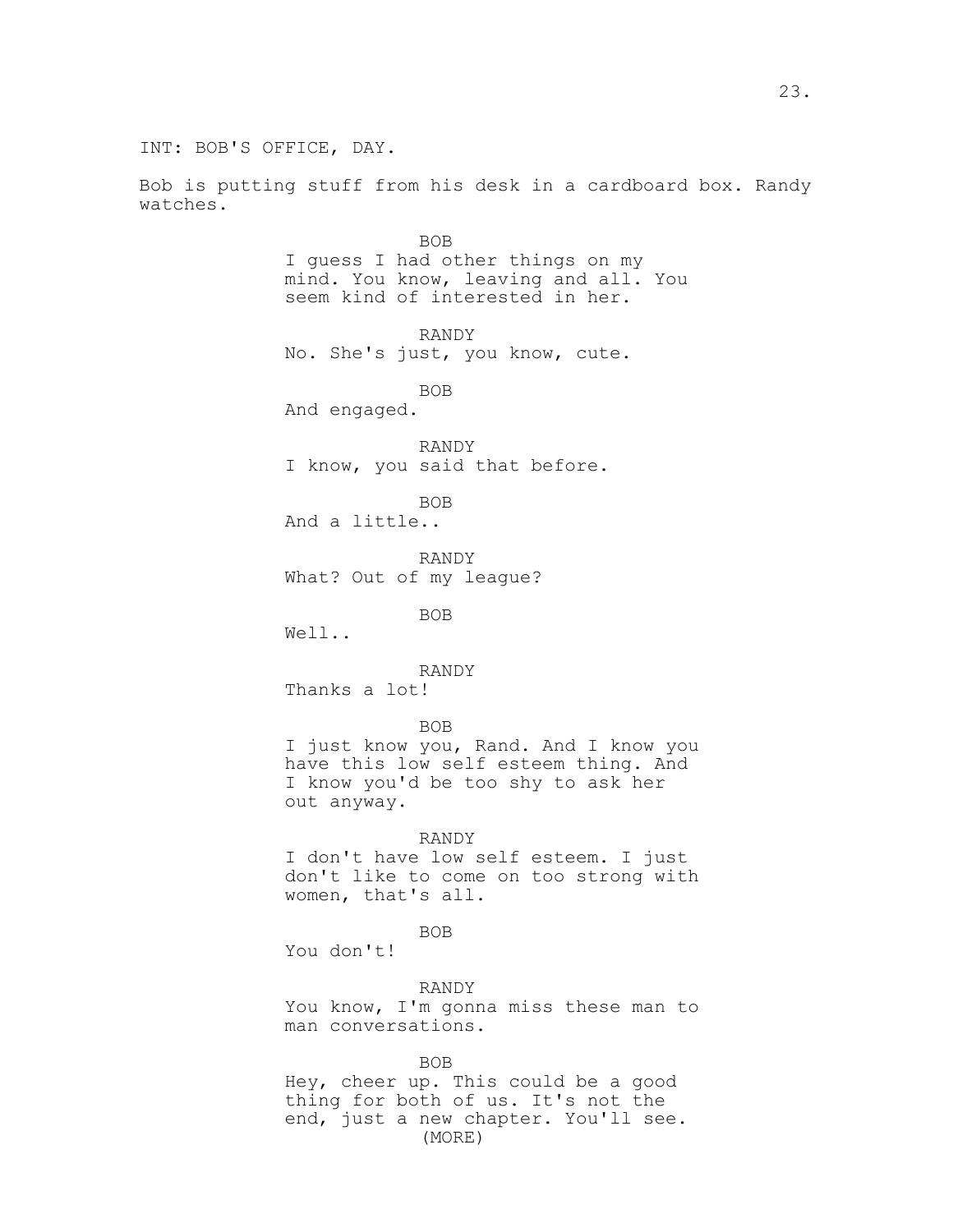Chuck says he's excited about taking BOB (cont'd) the studio to a new level. He's got some great candidates. Should have a new guy in a few days. In the meantime, you're your own boss!

INT: RANDY'S BEDROOM, NIGHT.

Randy's wearing the DreamScape blindfold on his forehead as he reads the Senoi book. He puts a slip of paper in the book to mark his place, puts it on the nightstand and pulls the blindfold over his eyes. Then he turns off the light.

FADE TO:

INT: MENS ROOM DOWN THE HALL FROM SOUNDSMITH STUDIOS.

(Dream) Randy is standing at the urinal. He finishes his duty and looks around, amazed. We switch to Randy's POV as he walks over to the sink and looks at himself in the mirror. There is a peculiar red glow at the top of the frame, flashing on and off. Randy looks up at it, gives a puzzled look. Holds a hand up to it.

## RANDY I'm dreaming. This is a dream.

He washes his hands in the sink very slowly and reaches for a paper towel. Dries his hands, looking at himself once again in the mirror. The red glow reappears.

> RANDY I'm dreaming. This is a dream. I'm dreaming! This is a dream!

He walks out of the bathroom, down the hall. People walk by as he looks on incredulously. They don't seem to notice him. There is an odd kind of strobing effect as he moves his head from side to side. He walks into the SoundSmith lobby, toward Jennifer, who is seated at the front desk. She smiles at him. He walks around behind her, approaches, and starts rubbing her back. She looks ahead and speaks, purring:

> JENNIFER Mmm that feels good.

> > RANDY

Yeah.

JENNIFER rolls her head back and forth in response to his touching. He bends down and kisses her. She kisses back. Suddenly he snaps out of the dream!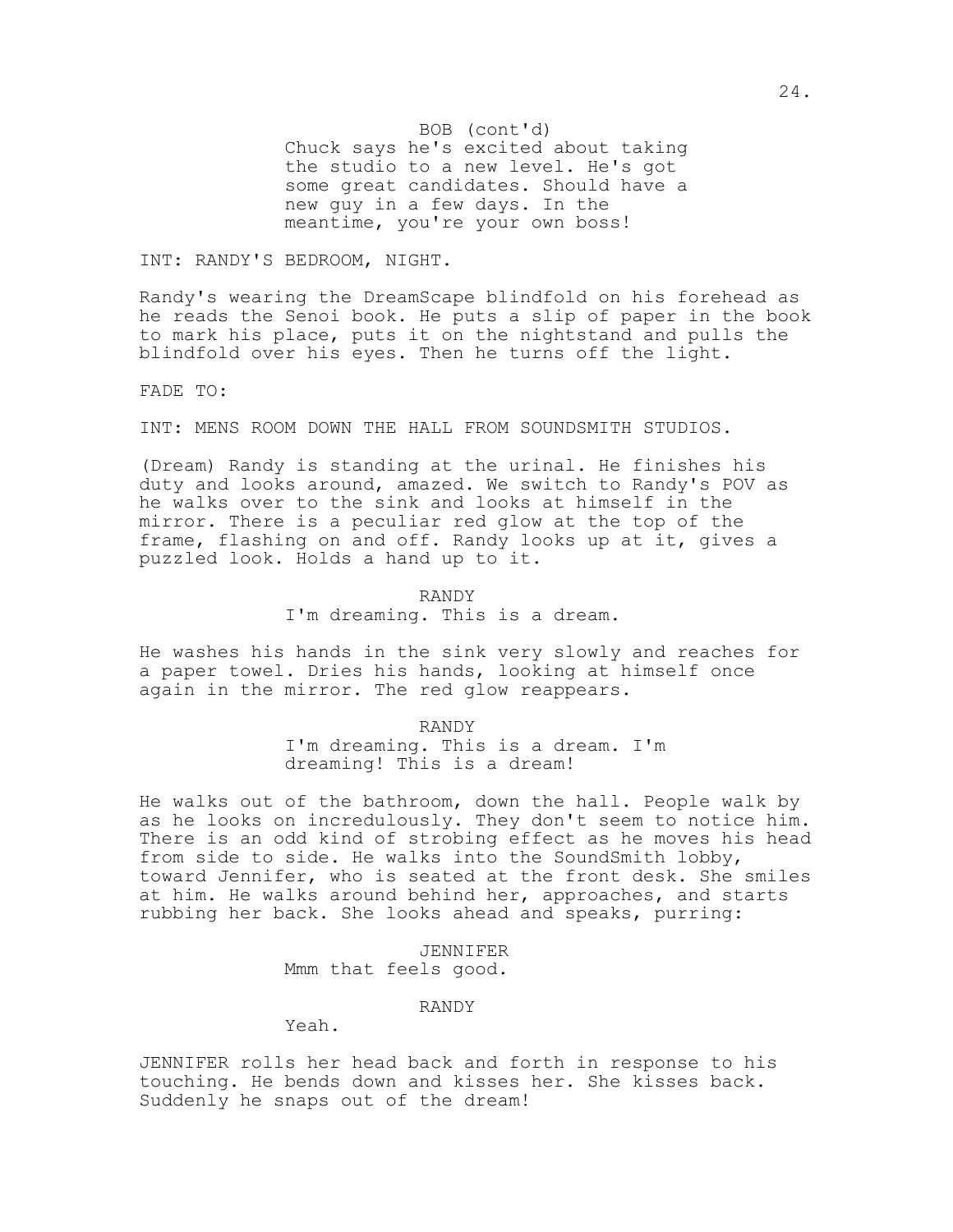CUT TO:

INT: RANDY'S BEDROOM, NIGHT.

Randy removes the blindfold and switches on the light.

RANDY Oh my God. It works! It really works! A lucid dream! Man!

CHUCK'S OFFICE, DAY.

Randy enters the well appointed and airy room where Chuck is sitting behind his desk. Another man is sitting in front of the desk. They both rise as Randy enters. Randy is dressed a little better than usual.

> CHUCK Randy, thanks for coming. I'd like you to meet ALLEN GREEN. Al's our new General Manager.

Randy shakes hands with Allen. Allen is a bit younger than Randy, about 30, but looks even younger. He's well groomed and is wearing a business suit. Randy is relieved. He looks nothing like the boss from Hell in the dream.

#### ALLEN

Nice to meet you, Randy. Chuck tells me you're quite the engineer!

RANDY Well, yeah, I do my best.

#### CHUCK

Randy's a perfectionist. I think you two will work very well together, and will help us take this studio to the next level. Allen's from San Diego and he's got some great ideas about how to make things happen. Why don't the two of you go to lunch on me and get to know each other.

FADE TO:

INT: CAR, FREEWAY, DAY.

(Dream) Randy's driving, we see the red glow, flashing, but Randy doesn't realize he's dreaming. Other red lights taillights of the traffic ahead mask the Dream Machine indicator light.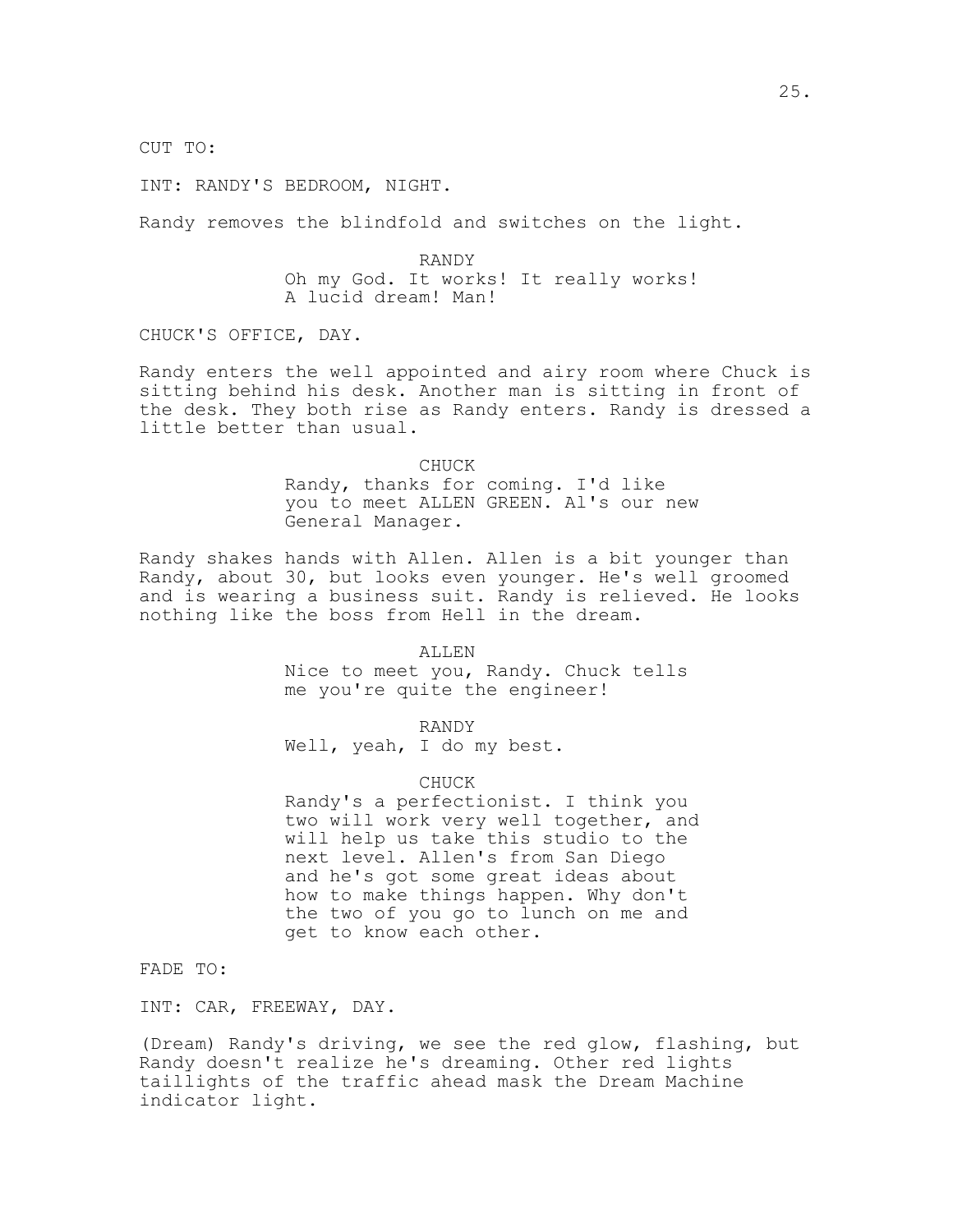He reaches up, unlatches the convertible top, first one side then the other. As he unlatches the second side the wind catches the top and tears it off the car. He accelerates, bumps into the car ahead of him, swerves to one side hitting the car next to him. He leaves the road, driving down the embankment through a thick jungle that magically parts to let the car pass. He's driving through a small Malaysian village, past bamboo huts suspended from the ground on long poles. And right into the open end of a large longhouse. He leaves the car behind and winds up seated around a rustic breakfast table where an ELDERLY MAN speaks to him.

#### ELDER

So Randy, what did you dream last night?

RANDY

I don't know. I don't remember.

Everyone around the table looks at him like he's said the wrong thing.

#### ELDER

But you must remember. We always remember our dreams, to share with the group. How else can you gain control over your dreams if you don't share them? From now on you will remember. You will confront your dream demons and conquer them. You will take from each conquered demon a gift of value. You will seek pleasure and become the master of your dream world. Now go, and do not come back empty-handed.

CUT TO:

INT: RESTAURANT, DAY.

Randy, looking a bit uncomfortable, is not really used to business lunches.

> RANDY I'd known Bob since high school. He knew I was looking for a gig and gave me a shot. That was eight years ago.

ALLEN So this was your first studio job?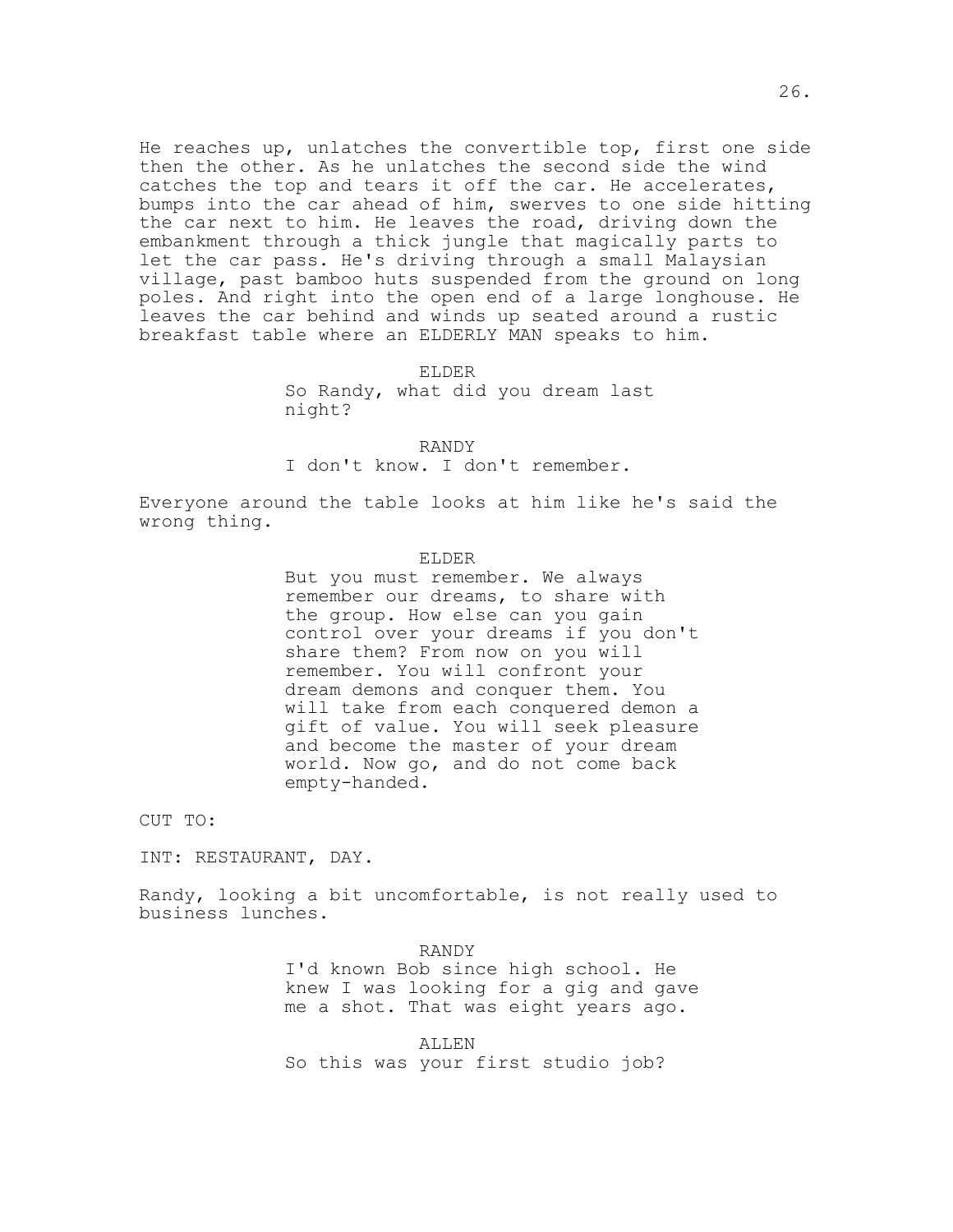### RANDY

Well, yeah, other than college and some freelance stuff. It was my first fulltime position.

#### ALLEN

Well, SouthSmith has a lot of potential. We should be a lot busier. What hours are you working?

RANDY

I get in about 9:00 and work until 6:00 or so, sometimes later if I have a big project.

ALLEN With an hour for lunch?

RANDY Usually. Sometimes I skip lunch.

ALLEN Do you have an updated resume?

RANDY

A resume?

### ALLEN

Yes, it's just a formality. I'd just like to see where you are, what your experience is, things like that. It's just part of evaluating the whole situation.

CUT TO:

INT: SOUTHSMITH STUDIOS HALLWAY, DAY. (Red DM lights are seen but Randy doesn't notice them)

(Dream) Randy approaches Allen Green's office. The door is open. Allen is inside at his desk looking like a teacher grading papers.

> ALLEN Hi Randy. Come on in. Where's your timecard.

RANDY I turned it in last week.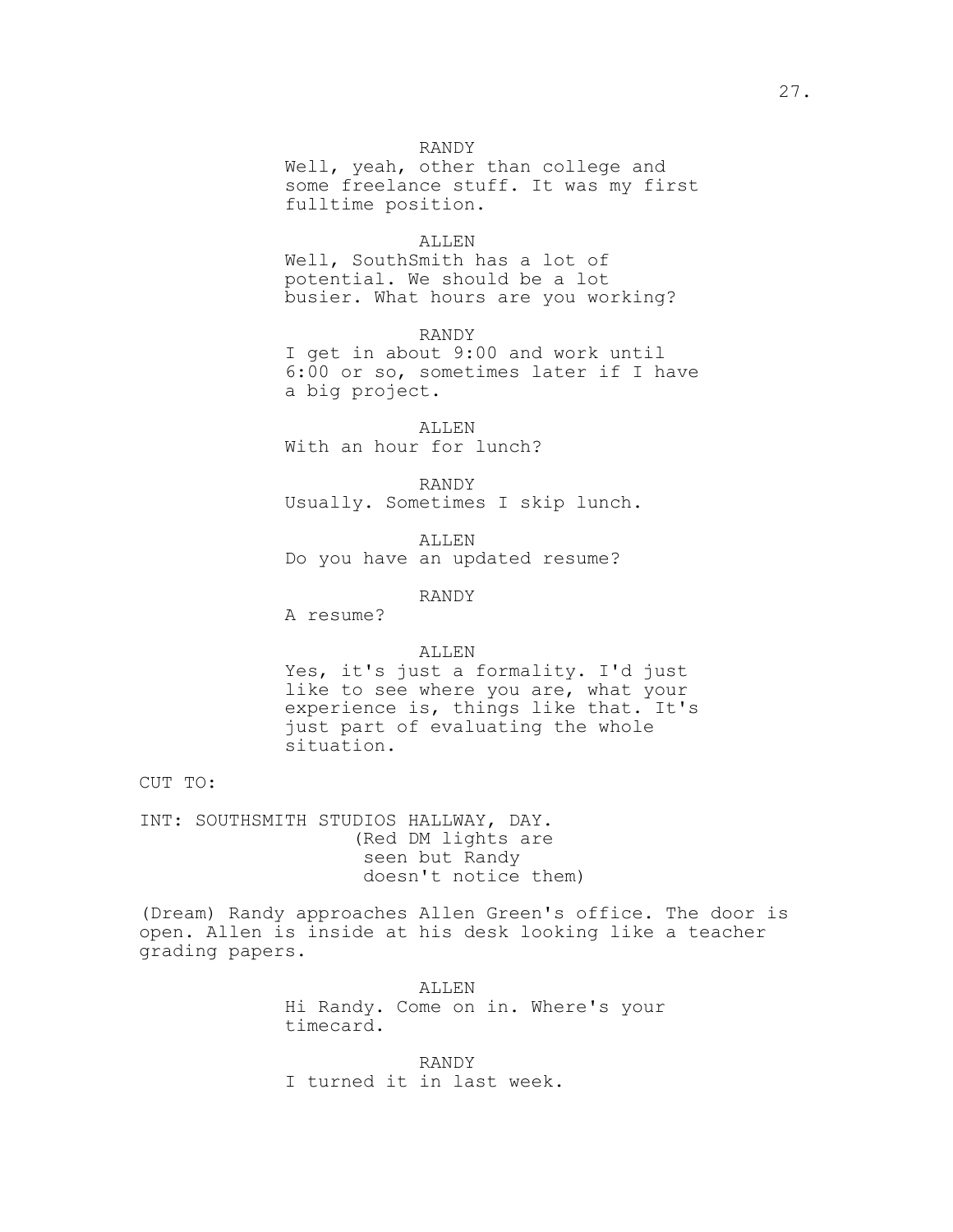## ALLEN

### Oh yeah, here it is. Nice try.

He marks on it and hands it across the desk to Randy, who is now seated. Randy looks at it. Allen has written a B+ on it. One of the in times was changed, 8:00 was crossed out and 8:08 was written on. Randy folds it neatly and puts it in his pocket.

## ALLEN

Dismissed.

Randy gets up and walks right into the now closed door. He reaches down but there's no knob.

CUT TO:

INT: SPORTS BAR, NIGHT.

Denise and Randy are sitting in a relatively quiet corner, drinking beer.

RANDY

Then he asked for my 5 year goals. He wants me to fill out a timecard and a daily log of what I do! What's with that?

DENISE I don't know, but it doesn't sound good.

RANDY

It's driving me nuts. I don't know what to think.

#### DENISE

Have you tried confronting your dreams, like the Senoi?

RANDY

I can't.

### DENISE

Oh, I have some news. Remember Gordon, the guy at work I had the dream about? I didn't know, but he's been divorced for almost a year. He said he's finally gotten up the nerve to ask me out. We're going to dinner Saturday.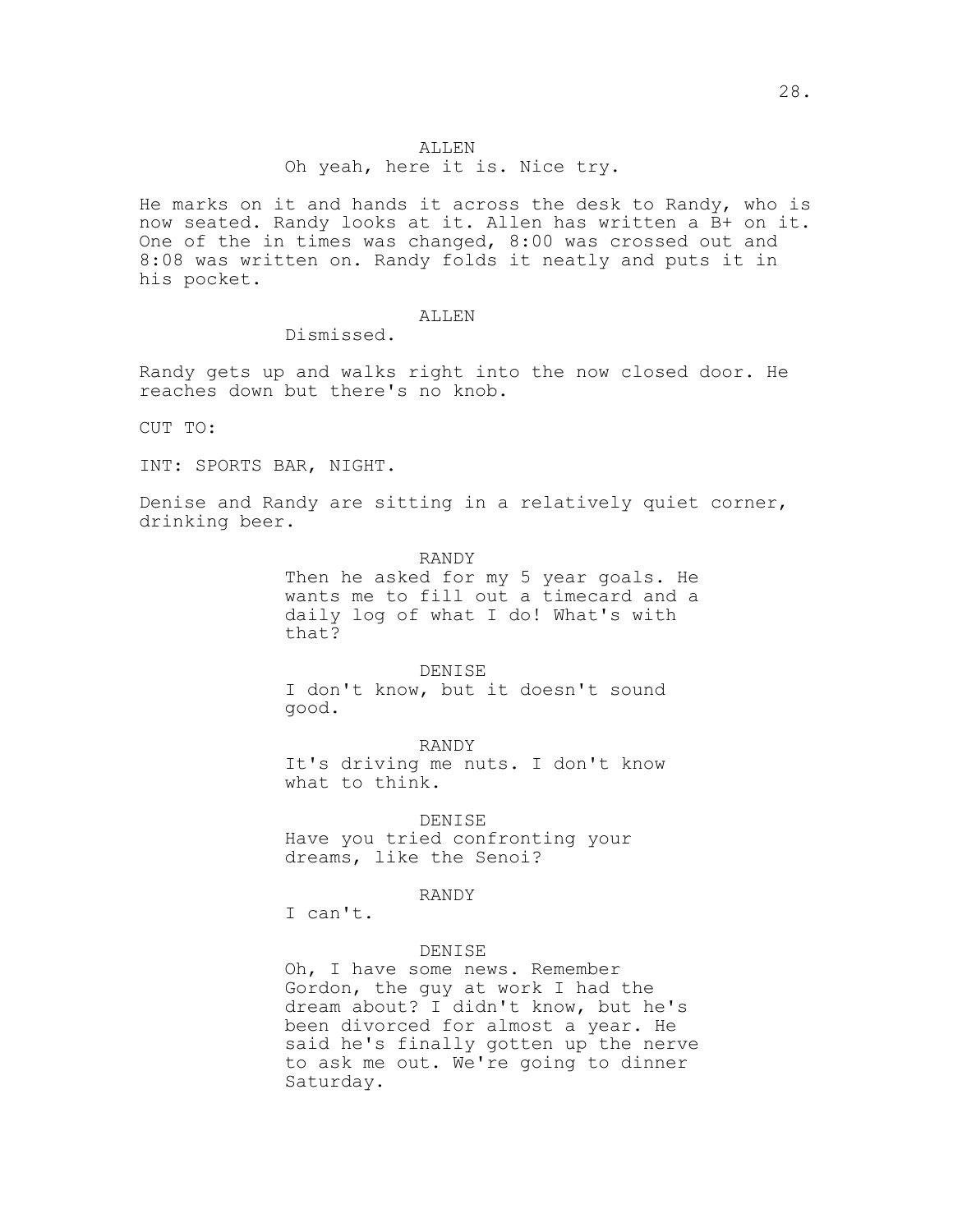## RANDY Does he know about the dream?

DENISE No! Maybe some day I'll tell him if all goes well.

INT: SOUNDSMITH STUDIOS, DAY.

Randy is in his studio. He has just wrapped up a session and looks at the clock on the computer: 6:10 PM. He shuts down computer, writes his time on the timecard and leaves the studio.

When he walks down the hall past Allen's office he notices a closed door. He pauses briefly, then hears Jen's voice.

> JEN I'm out of here! See ya tomorrow.

Randy hurries to follow her, without her seeing him. She takes the elevator, he takes the stairs. He exits at street level just behind her, lags behind and follows at a distance. She enters a building a few blocks away called the Hallmark Towers. It's a security building that needs a keycard to enter. A guard sits in the lobby, reading the paper. Randy turns and leaves.

INT: RANDY'S BEDROOM, NIGHT.

Randy is sitting on the bed, reading a book with DM blindfold on his forehead. He marks his place, closes the book, turns out the light and repeats the lucid phrase before going to sleep.

FADE TO:

INT: RANDY'S STUDIO, DAY.

(Dream) We see Randy's computer monitor with waveforms as Randy is working on a session. Along with the brightly colored screen graphics we see a red light at the top. So does Randy. He turns his head away from the monitor and the red light stays in his field of vision.

#### RANDY

I'm dreaming. I'm dreaming!

He gets up slowly, looking around the room. He tries hard and contains his excitement as he explores his dream surroundings. They look almost real except he notices he cannot read any of the printed signs or papers lying around. It's like they're in Chinese.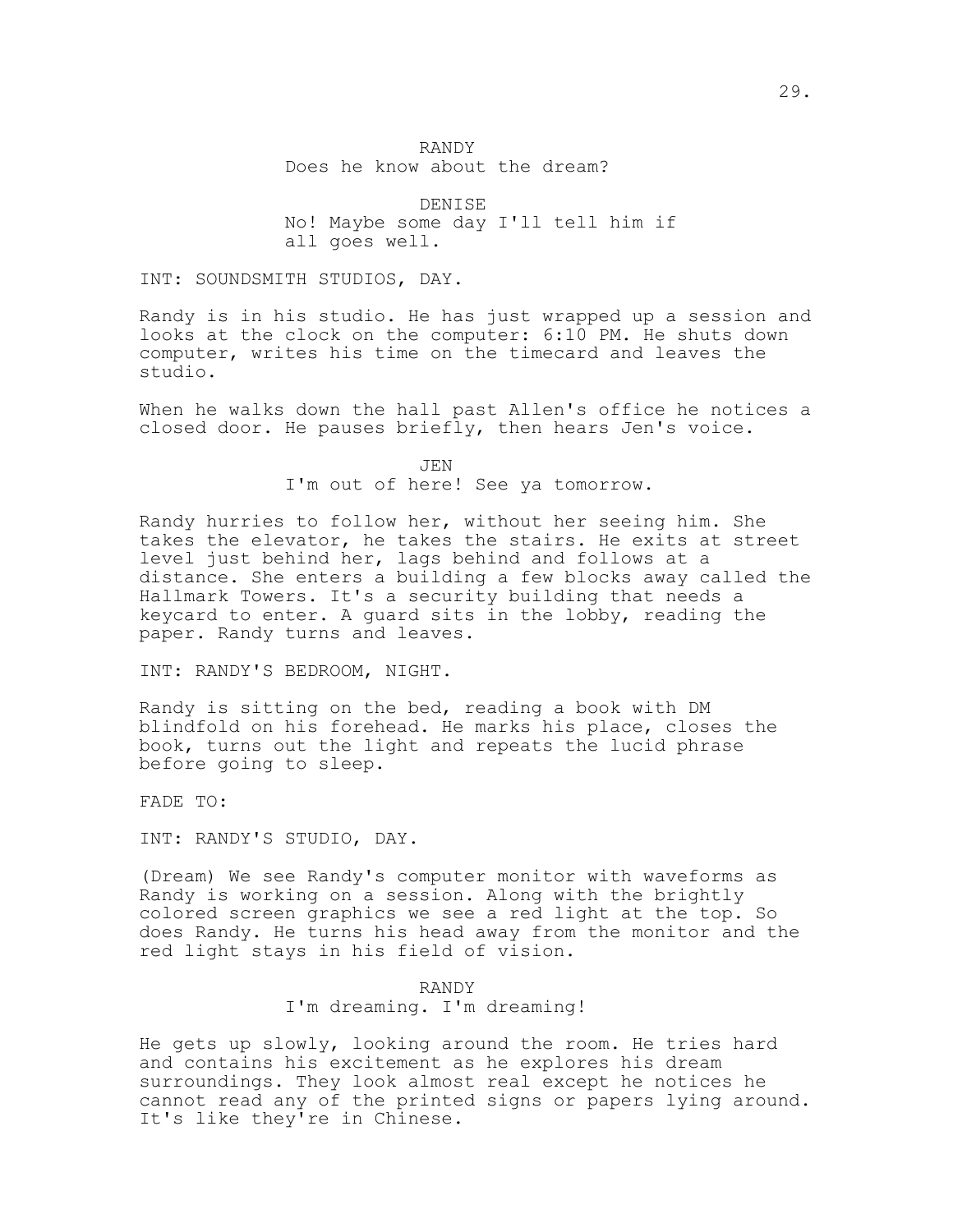Randy leaves the room, heads up the hall towards Allen's office. The door is closed. He approaches and can hear voices, laughter, on the other side. He takes a deep breath and opens the door. Allen is behind his desk. He looks up, startled. The fat man from The Boss from Hell Dream is seated on the other side of the desk from Allen. He starts to get up.

RANDY (cont'd)

(BOLDLY, TO FAT MAN)

Oh no you don't! Just stay right there. This is my dream and I'm taking over! He reaches down and pulls the chair out from under him and the fat man falls to the floor in a heap. Then he seems to dissolve into a pool of fat.

Randy then approaches Allen, who looks quite meek. He tips Allen's desk up, pushing him and the desk thru the window behind him. Randy watches Allen and the desk tumbles five floors to the traffic below.

> RANDY This is great! I did it! I'm king of the world!

CUT TO:

INT: RANDY'S BEDROOM, DAY.

The alarm clock says 9:34 instead of the usual 7:04. RANDY jerks off DM blindfold, looks at the clock.

> RANDY Oh god! I'm late!

CUT TO:

INT: SOUNDSMITH STUDIOS LOBBY, DAY.

Randy walks quickly in the door. His hair is still wet. It's 9:20.

> JENNIFER Allen's been looking for you. What happened?

RANDY Nothing. Just overslept.

INT: ALLENOS OFFICE, DAY.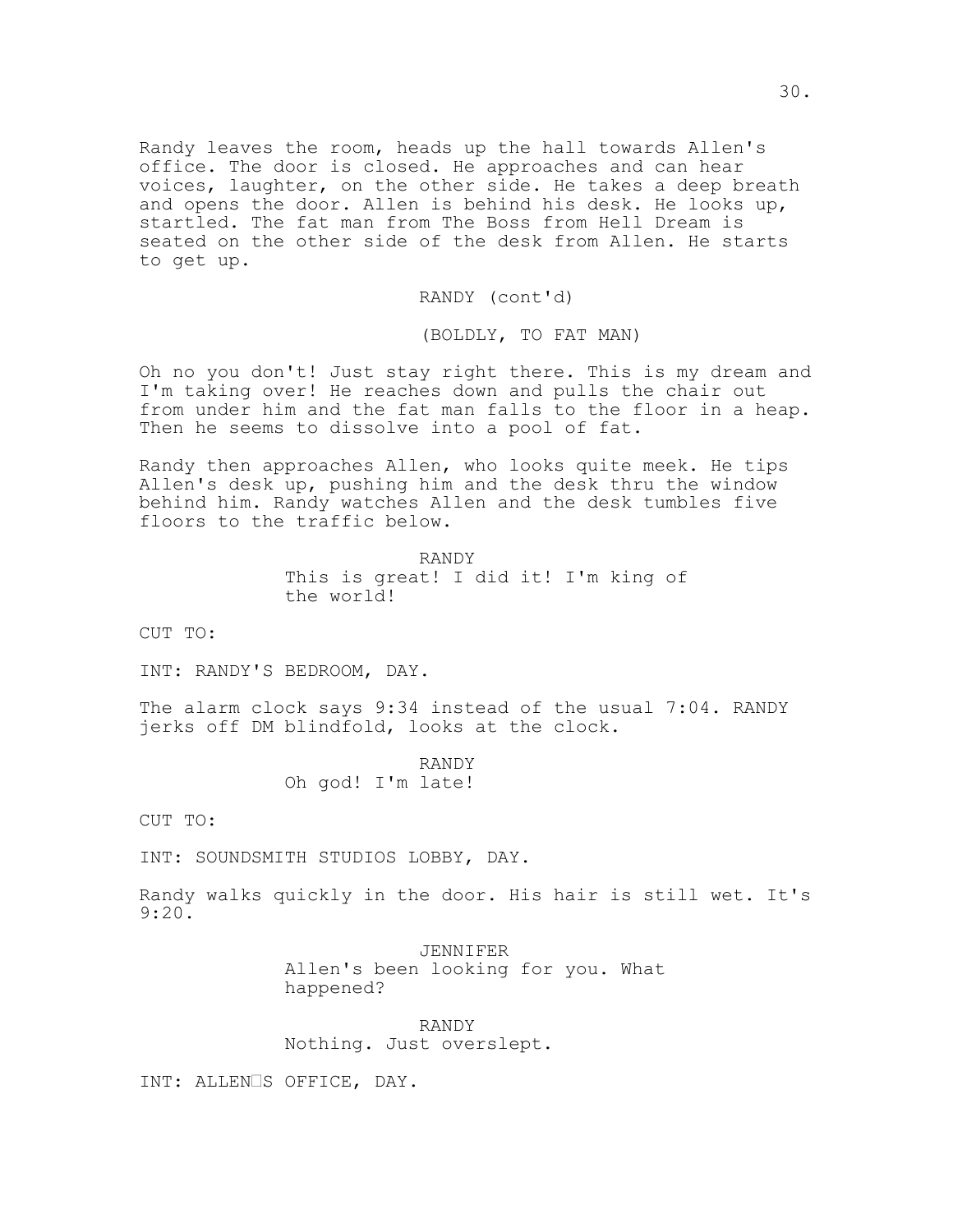Things look quite different than in the dream. Much more real. Randy is sitting in his usual spot, opposite the desk, and Allen.

#### ALLEN

We need people who are excited to be here, who look forward to coming to work every day self motivators. I don't see that in you, Randy. It's like you don't care. You've been late twice this month.

Allen folds his hands in front of him, sits silently, waiting for Randy's response.

> RANDY I do care. I just sometimes have a hard time waking up.

### ALLEN

Handing Randy a legal looking sheet of paper

I'd like you to read and sign this, to show that you've read and understand it.

Randy reads the sheet, silently, then speaks quietly.

RANDY Probation? I'm on probation?

ALLEN

Yes, we'll evaluate your work at the end of the 10 days and consider at the time whether you're right for this position.

Randy slumps in the chair, completely deflated.

INT: BOB'S NEW STUDIO, DAY.

Randy and Bob sit in Bob's rather sparse office with a decent view of the waterfront. In the same room is a digital editor and speakers where Bob can do both the job of managing and editing for the small operation.

> RANDY And Denice won't even have lunch with me because she's seeing this new Rick every minute of the day.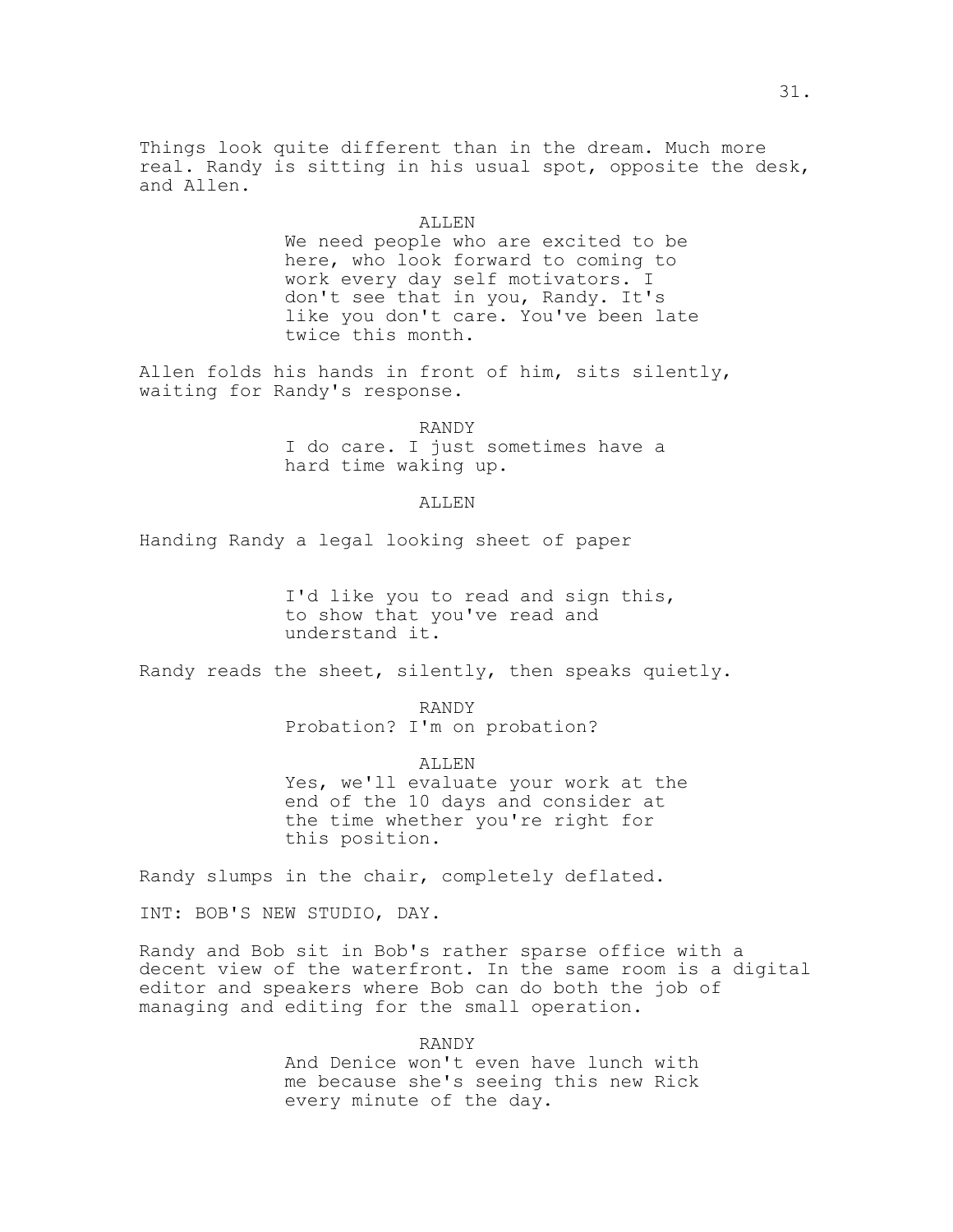BOB

Use 'em or lose 'em. Have you talked to Chuck?

## RANDY

Heck no, you know Chuck, the 20 Second Manager. He doesn't have time for me. He has to back Allen. Besides, I'm not so sure he's not right. My attitude does suck now!

### BOB

Allen? Let me tell you something. He's just a college kid, fresh out of Management 101. He doesn't have a tenth of the talent you have. And you're probably right about Chuck. I've seen these Allens before. They're like mirrors. The shiny side faces the upper management, reflecting this fresh young face that tells them what they want to here. They dazzle them with projections and numbers and the owner's too proud to admit he doesn't understand 'em all. It all just contributes to making them sound like Wonder Boy, this mysterious genius who is going to work his magic. And all he is really doing is screwing the poor slobs who work for him.

But on the other side, the side you see, only blackness. Chuck's putting the pressure on him to perform and he's taking it out on you. Not to say you're not in trouble. You're going to have to decide to play his way or find something else. God I wish I could put you on here! Maybe in a year, if you can hang in there.

CUT TO:

EXT: SUBURBAN DRIVEWAY, DAY.(Dream)

Randy's sitting in a red Radio Flyer wagon. He is moving back and forth, making the wagon go forward. He starts waving his arms, out at his sides, then bringing them forward. He starts moving quite fast. He exits the driveway, into the path of an oncoming car.

CUT TO: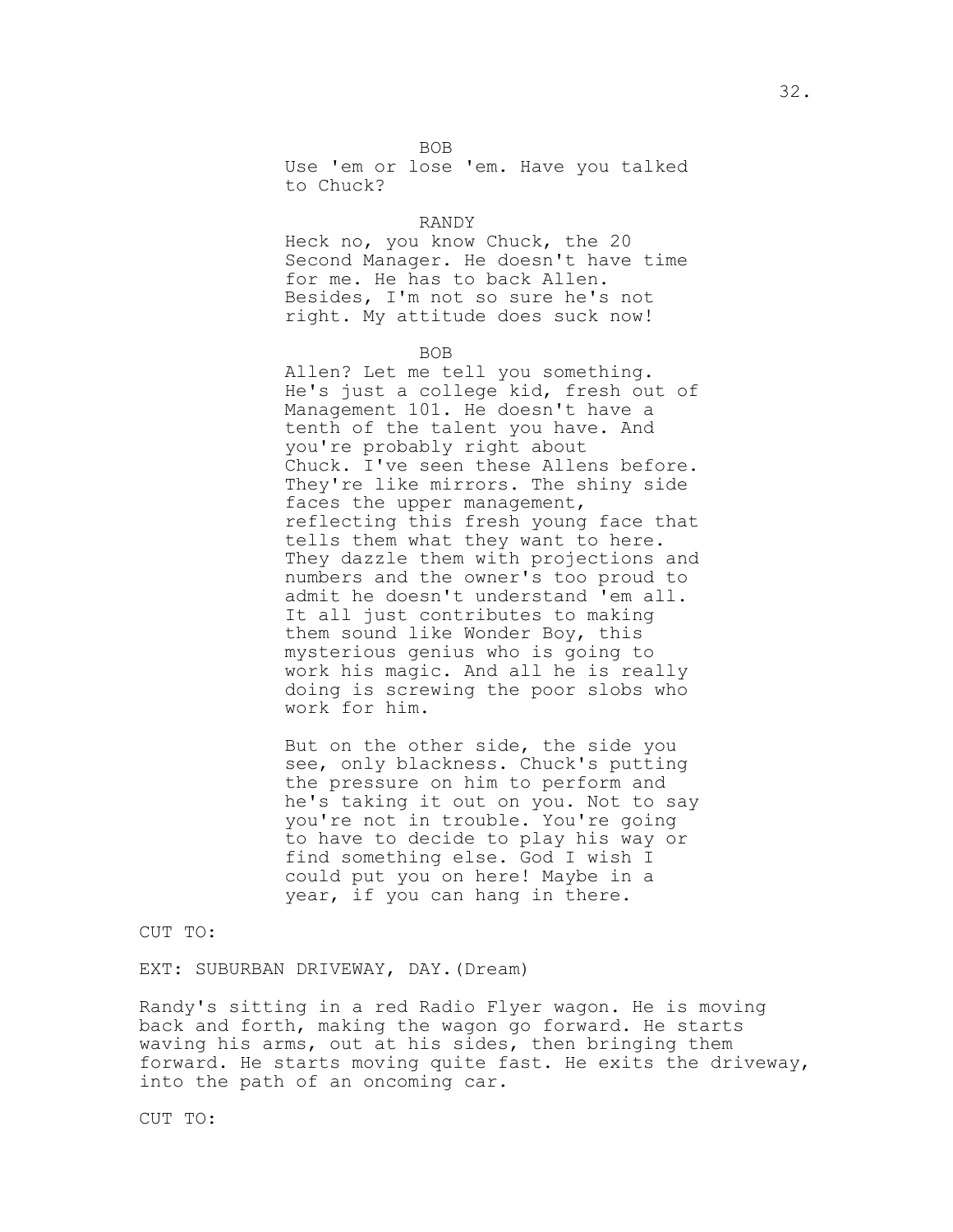INT: RANDY'S BEDROOM, DAY.

Clock says 9:03. Randy picks up the phone, dials. We see an unfamiliar person and the other end of the line. He is seedy looking.

> RANDY Hello, Allen.

GUY Yeah, this is Allen.

RANDY Uh, I'm running a little late. Overslept. I'm really sorry.

GUY Oh, that's okay. Take your time. There's not much going on today.

RANDY (LOOKING CONFUSED) Really, okay. I'll be right there.

Guy is seen snickering as he hangs up the phone. He's in prison. One of his fellow inmates speaks.

INMATE

Who was that?

GUY

Don't know. Some poor slob got the wrong number. Hope he has a nice day.

INT: ALLEN'S OFFICE, DAY.

RANDY But you said on the phone..

ALLEN (calm, hands folded, looking coldly at Randy) I don't know who you called, but it wasn't me. Anyway we've decided to make some adjustments. (handing him a piece of paper) Read this and sign it.

RANDY (READING) Reasons for termination? I'm fired? (MORE)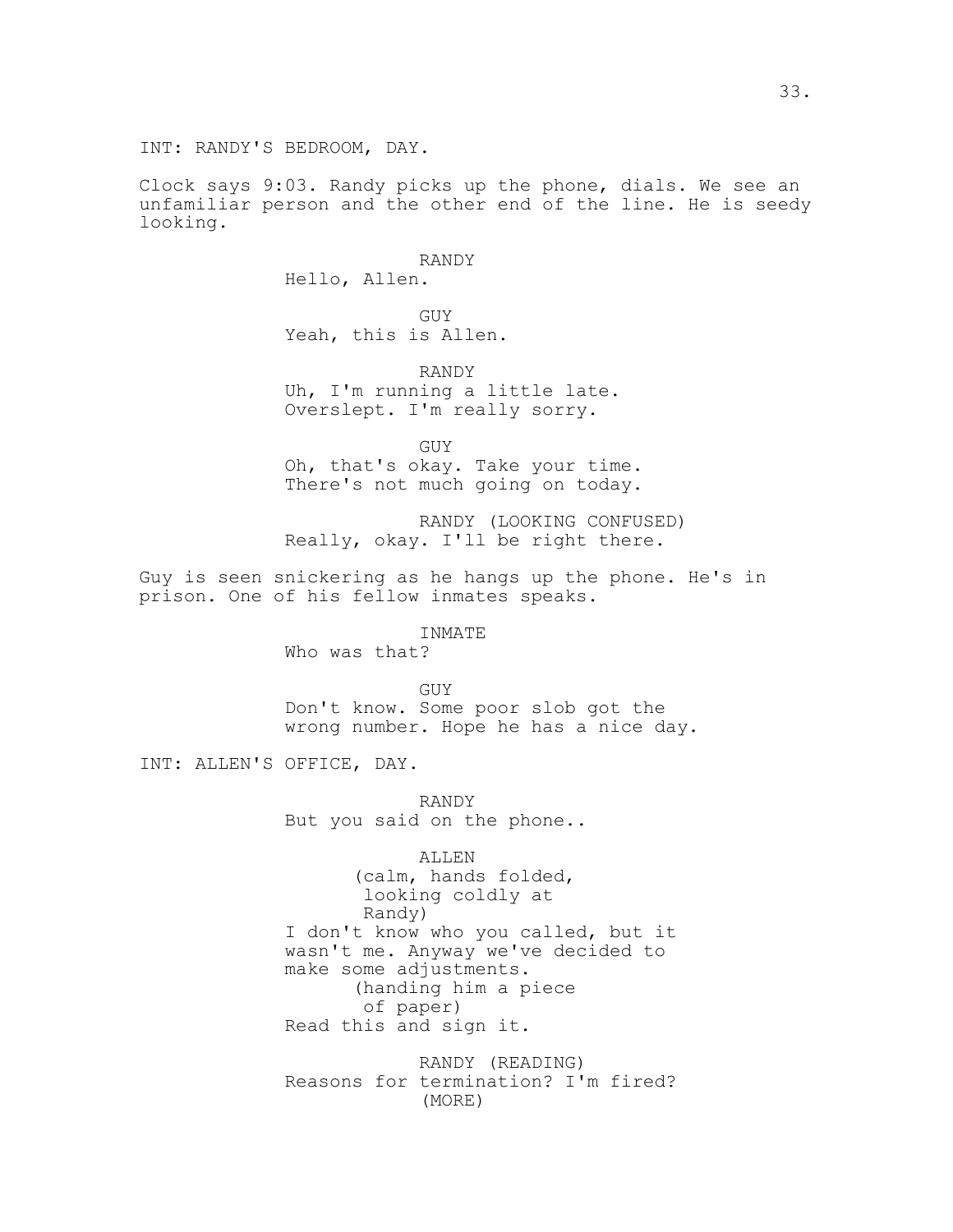(looks up at Allen) RANDY (READING) (cont'd)

Allen doesn't speak, just sits looking calmly at Randy, hands folded. Randy looks back at the paper, picks up the pen from Allen's desk and signs, holding back tears.

CUT TO:

EXT: CITY PARK, SUNNY DAY.

BOB

It just so happens I can use some help. I can't pay much, but if you're willing to stick it out for a few months I can pay you under the table.

RANDY That'd be great. I really miss working. I miss my old job. I miss Denice.

CUT TO

EXT: SUBURBAN DRIVEWAY, DAY. (Dream)

Same as before, but now he has a weight (dumbbell) in each hand. As he starts rolling he notices the red lights, becomes lucid. He's going fast, sees the car approaching, decides to ram it. A big shield materializes on the front of the wagon. The car rolls, Randy is unharmed, he gets out of the wagon, goes to help the man in the car. After pulling him from the wreck and dragging him some distance the car explodes.

> MAN (ANGRY, SCOLDING) That always happens. Never drag a person out of a wrecked car.

RANDY What do you have for me?

MAN You have it already. The idea. Here. He touches Randy's forehead. And he has another dream.

 $\Box$ 

FADE IN: SERIES OF SHOTS

Randy's boyhood home. He's 7 years old, sitting in a red Radio Flyer wagon.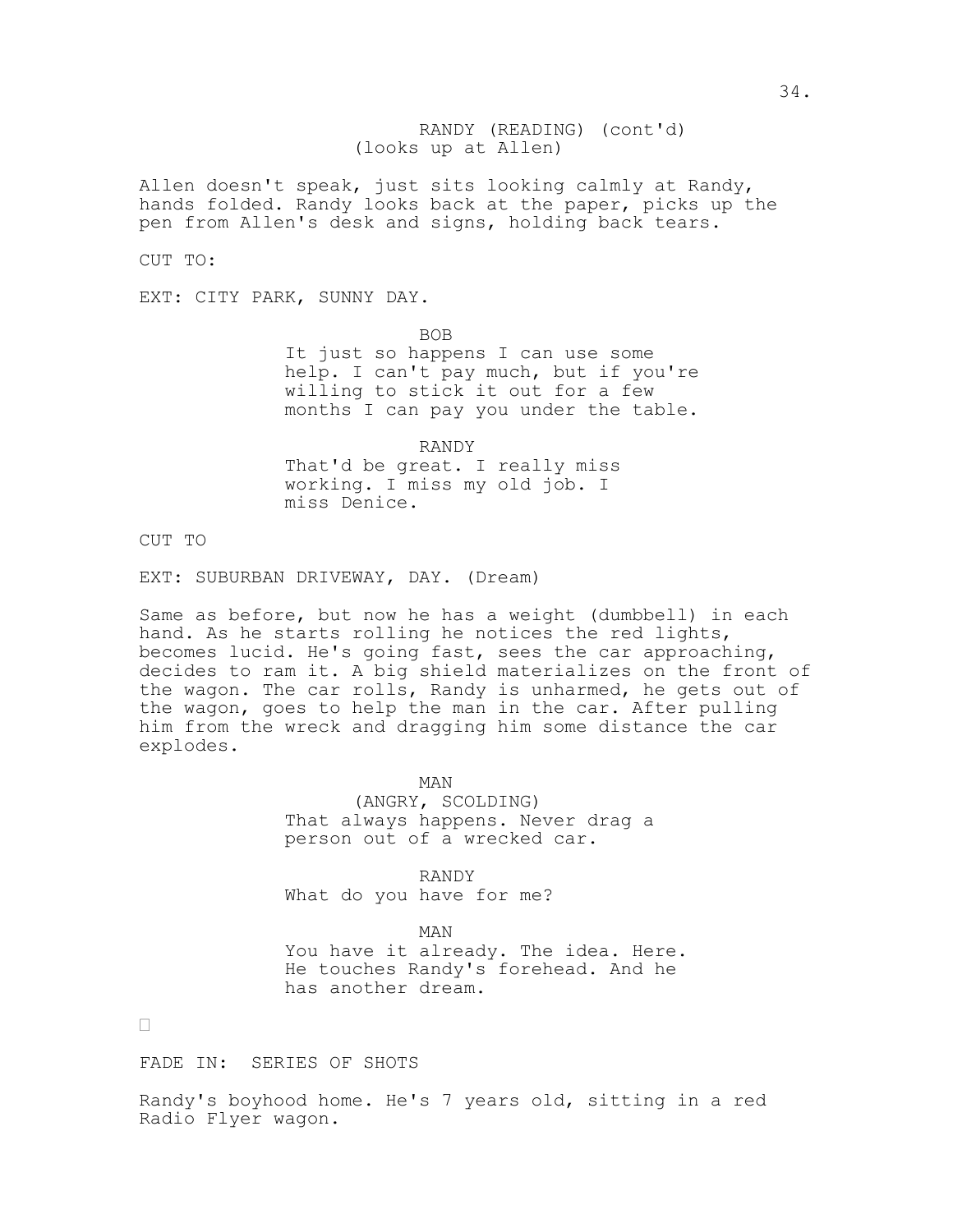He starts shifting his weight to make himself go. He leans forward, then pulls back quickly and the wagon inches forward. Randy in the same Radio Flyer wagon. This time he's holding a small dumbbell in each hand. He is holding his arms out to the side, flinging the weights forward to propel the wagon. Animation showing a weight being pushed forward quickly, stopping suddenly, then coming back slowly. Then multiple weights, a dozen, performing the same motion at slightly different times. Scientist's voice with a German accent narrates the video.

> SCIENTIST VOICE Now of course, ve get a jerky motion. Ve need multiple veights movink out of sync to produce a fluid motion.

SERIES OF SHOTS

Child's toy. A round plastic ball with rubber bumps on it, a bumble ball, hops around crazily on the floor. A black box is seen to hop around on the floor the same way. A black box inches jerkily across the floor. A black box slides smoothly across the floor.

FADE TO:

INT: RANDY'S BEDROOM

Randy sits up quickly in bed, turns the light on, and writes frantically in a spiral notebook, drawing crude illustrations of what he's seen in the dream.

FADE IN:

INT: PROFESSOR FRANCIS DUKE'S OFFICE (Randy has his notebook, obviously having a very animated discussion with the physicist.)

> PROFESSOR DUKE No, it's not that simple. It just doesn't work like that. I appreciate your enthusiasm Randy, but this has all been thought of before. It just won't work.

RANDY Why can't it?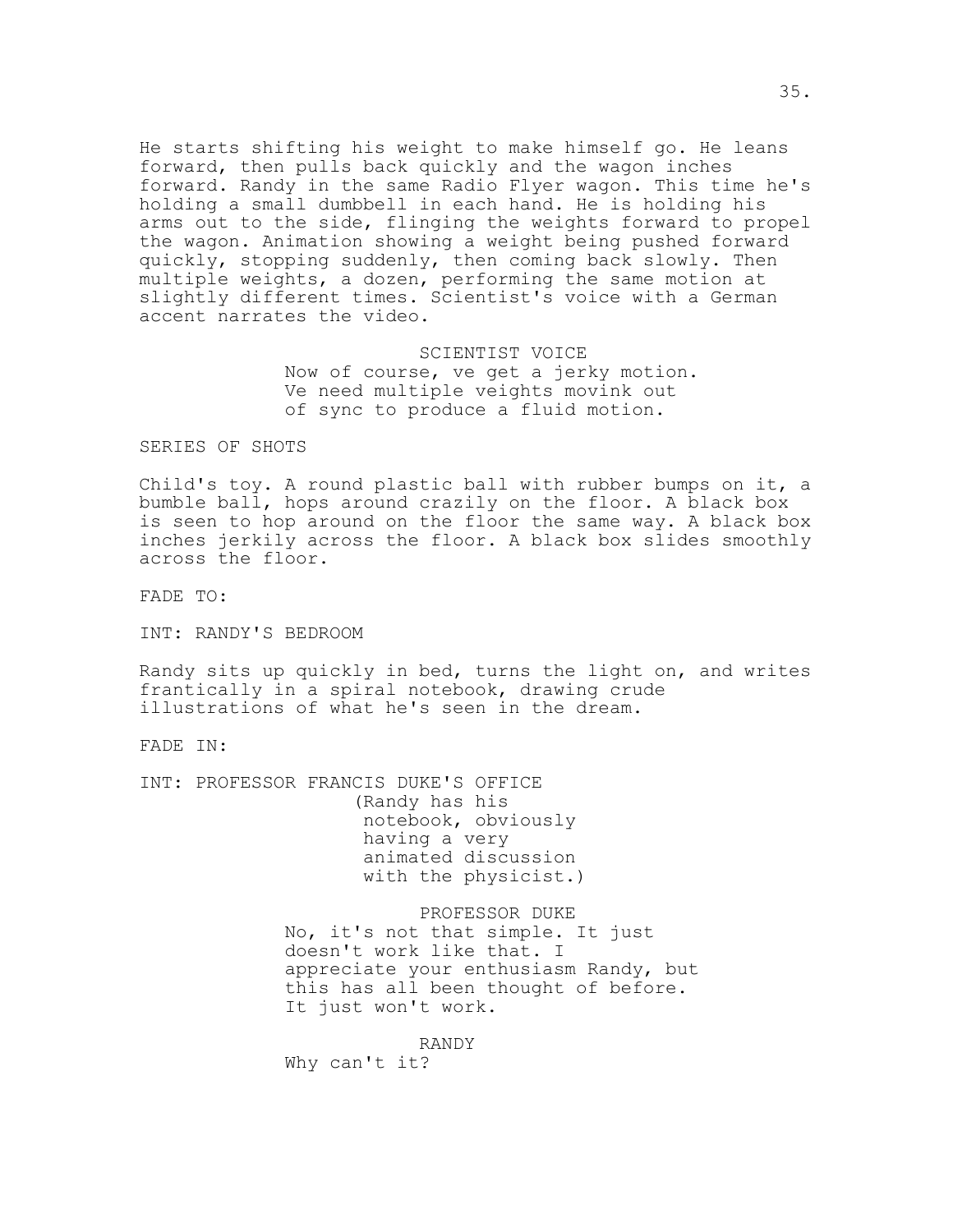PROFESSOR DUKE Well, it violates the laws of physics, for one thing. You'd have no net gain, unless.. (He holds up his hand as if to signal a time out. He seems lost in his thoughts.)

## RANDY

What?

PROFESSOR DUKE I have a colleague who has been observing the influence of gravity on certain fluids within strong magnetic fields. You may have just stumbled onto something neither of us had thought of. Let me give him a call. (He picks up a phone on his desk.) We might just have something here.

FADE IN:

INT: BOB'S RECORDING STUDIO

Randy's on the phone.

PROFESSOR DUKE (cont'd) (ON THE PHONE) Randy. I need to talk to you. Can you come see me right away.

RANDY Sure, I have a lunch break coming up. I can be there at noon.

PROFESSOR DUKE Did you tell anyone about our meeting?

### RANDY

No, why?

PROFESSOR DUKE Just, keep it under your hat 'til we can talk, okay?

RANDY

Okay.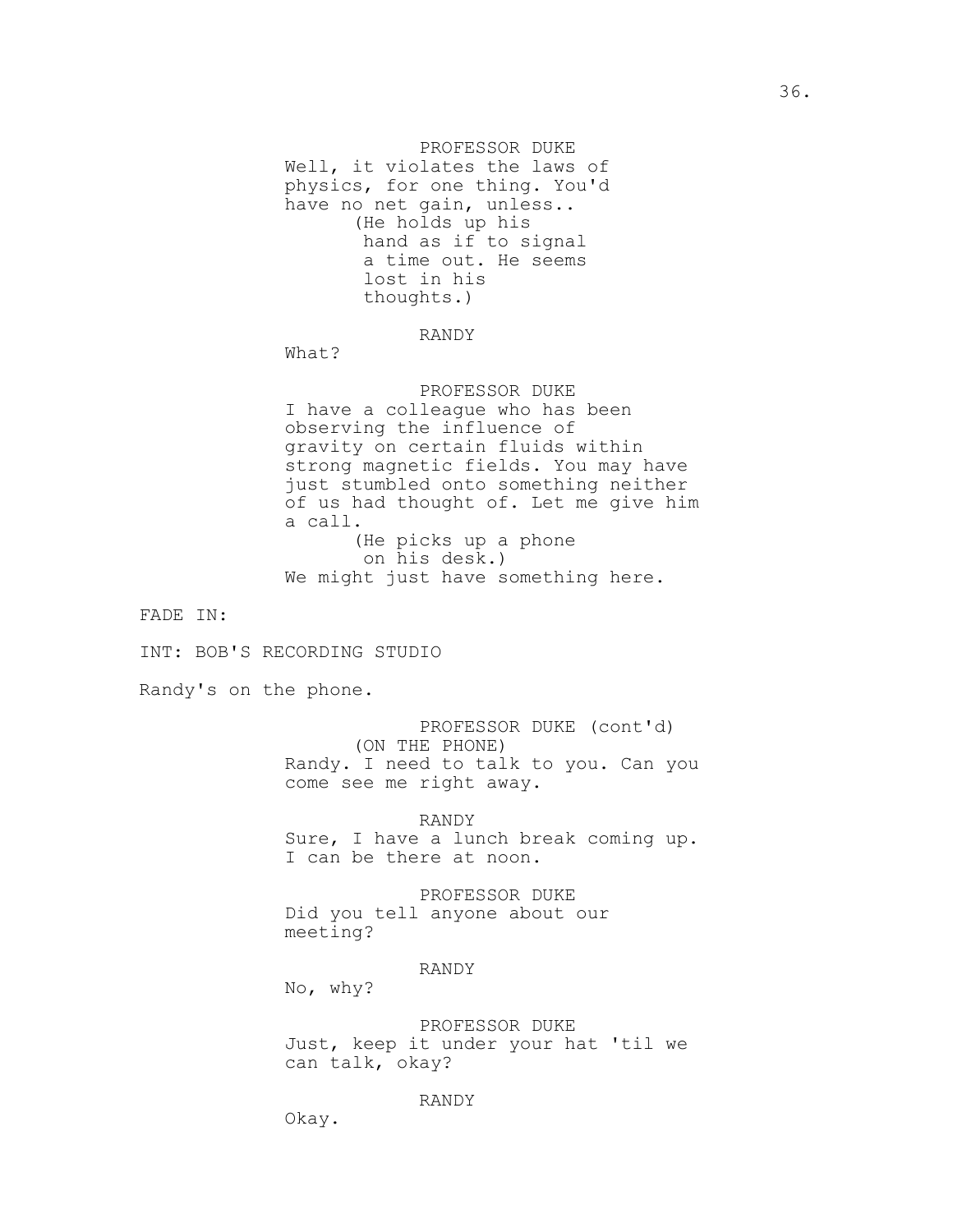## PROFESSOR DUKE It's important. See you at noon.

FADE

INT: DR.'S OFFICE

There's another scientist there, very intense, with a large notebook.

> PROFESSOR DUKE Randy, this is Andrew Leeks. Andrew, Randy Coles.

DR. LEEKS Randy. I am so happy to meet you.

RANDY Me too. What's this all about?

Leeks glances at Dr., then at the door, then back to Dr. Dr. closes the door.

### DR. LEEKS

As<sup>D</sup>Professor Duke may have told you, I'm a researcher, and you have just helped me to see a practical application for something I've been studying for 19 years. I don't know why I didn't see this before, but we may have come across a revolutionary propulsion system that could change the shape of all transportation as we know it. Listen. I can show you better in my lab. The Professor tells me I can trust you to keep this strictly between the three of us. Until I publish my findings we need to be very discreet. This is a very competitive area.

### RANDY

Sure. I don't know what I'd tell anybody. You haven't told me anything, but where's the bible? I'll swear.

DR. LEEKS Good boy! Then let's go to my lab.

## RANDY

Let's go!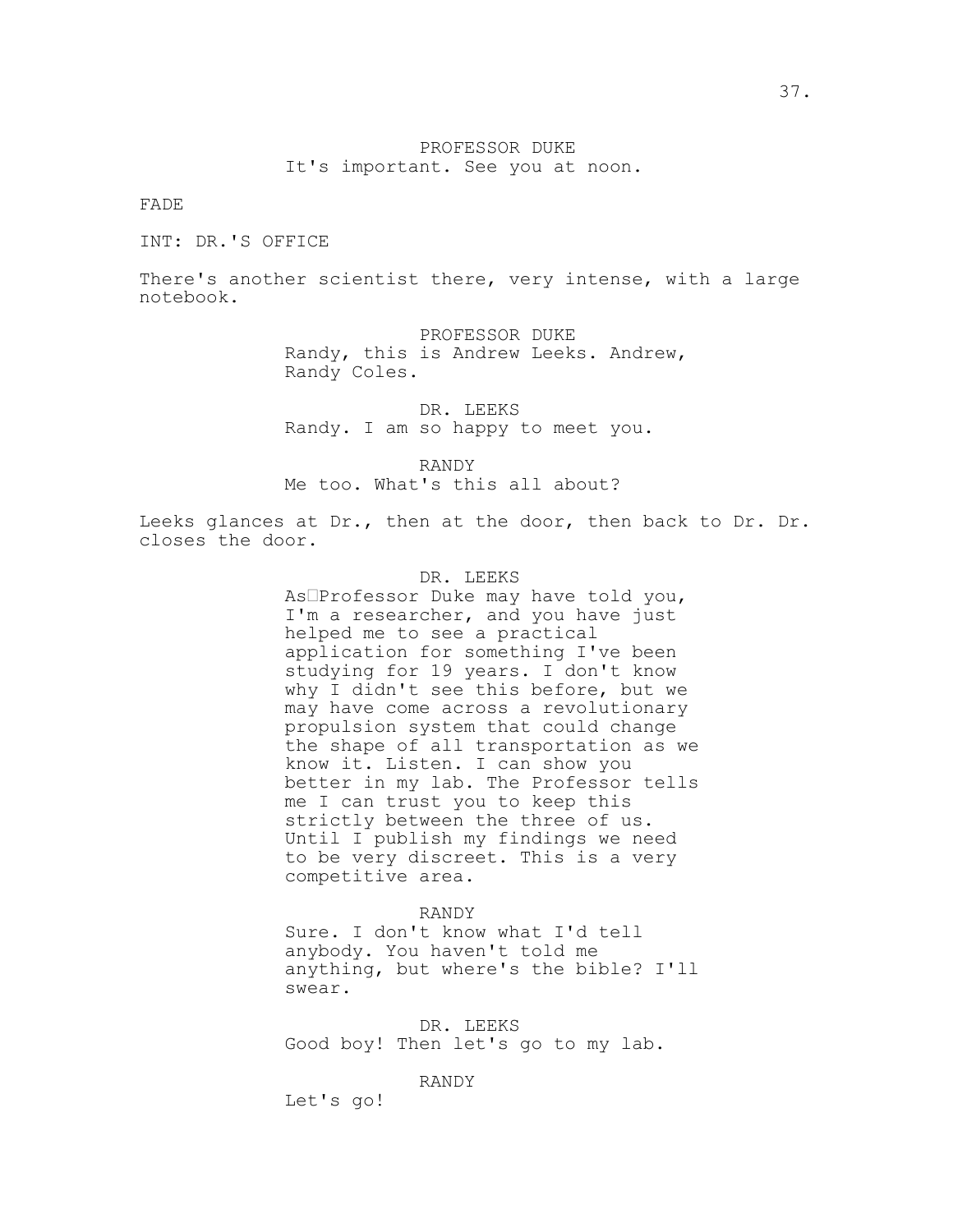## INT: ANDREW LEEKS LAB

There's a loud droning noise so the three have to speak up.

### DR. LEEKS

The generator makes a lot of noise, but at least I'm sure the room's not bugged. Plays havoc with anything electrical. I've set up a crude demonstration. I really didn't think we'd get this kind of movement. But the Professor insisted we give this a try. It's unbelievable and I'm just working on an explanation for why it works, but I think you will see that it does.

A mechanical contraption about a foot square sits at one end of a long narrow table. Wires lead from the top of the device up to a box in the ceiling. The device has small wheels on it.

> DR. LEEKS Now, as you can see, the wheels are free wheeling. They are not drive wheels.

He picks up a wired remote control.

DR. LEEKS Now, take this remote and push the joystick forward, very slowly.

As Randy pushes the stick a light goes on on the device and it glides effortlessly along a track on the table.

#### RANDY

Pretty slick!

#### DR. LEEKS

It's more than slick, Randy my boy. What you are looking at is the propulsion device of the future. Here, let me take the controls. Put your hand right here. I'll move the device forward and I want you to try to hold it back.

Randy does as told as the Dr pushes the stick causing the device to glide forward. Despite Randy's best efforts it moves against his hand.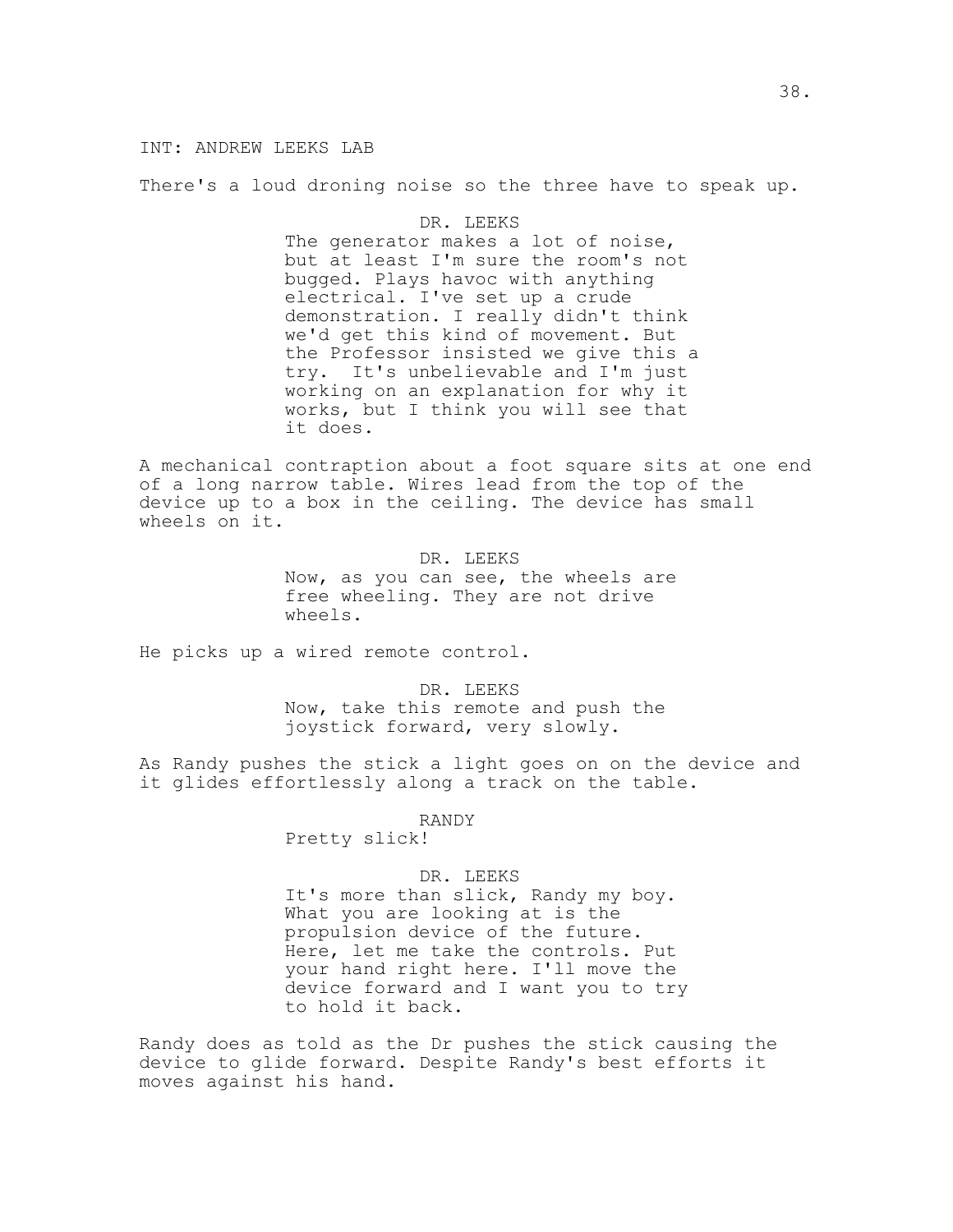### RANDY

Boy! That's strong!

## DR. LEEKS

Yes! It's amazingly powerful for its size. And it is very directional. It could just as easily be propelling a boat in water or an airplane, or a space ship. And we are only feeding it a little over 90 watts of power. This is truly a revolutionary discovery.

#### RANDY

Meaning, valuable?

#### PROFESSOR DUKE

Whoooah! Hold on there, Randy. Andrew has to publish his findings before any of this can become public.

### DR. LEEKS

Yes, but let me assure you, you will be named as co-discoverer in the official documents. You'll share the patent. It's part yours!

### RANDY Wow! But I didn't I mean ..

#### DR. LEEKS

Look, it might have been just dumb luck, or you might be a genius, but no matter. Your ideas proved to be the key to turning theory into usable technology. You have performed an invaluable service, and for that I am deeply indebted.

He shakes Randy's hand.

FADE TO:

INT: LOBBY OF RANDY'S APARTMENT BUILDING, DAY.

Randy opens his mailbox. There is an official looking brown envelope. He opens it. It's a check. A big check! From DR. ANDREW LEEKS. Randy is ecstatic! Skips and jumps down the hall, yelling with joy.

INT: CONDO, DAY.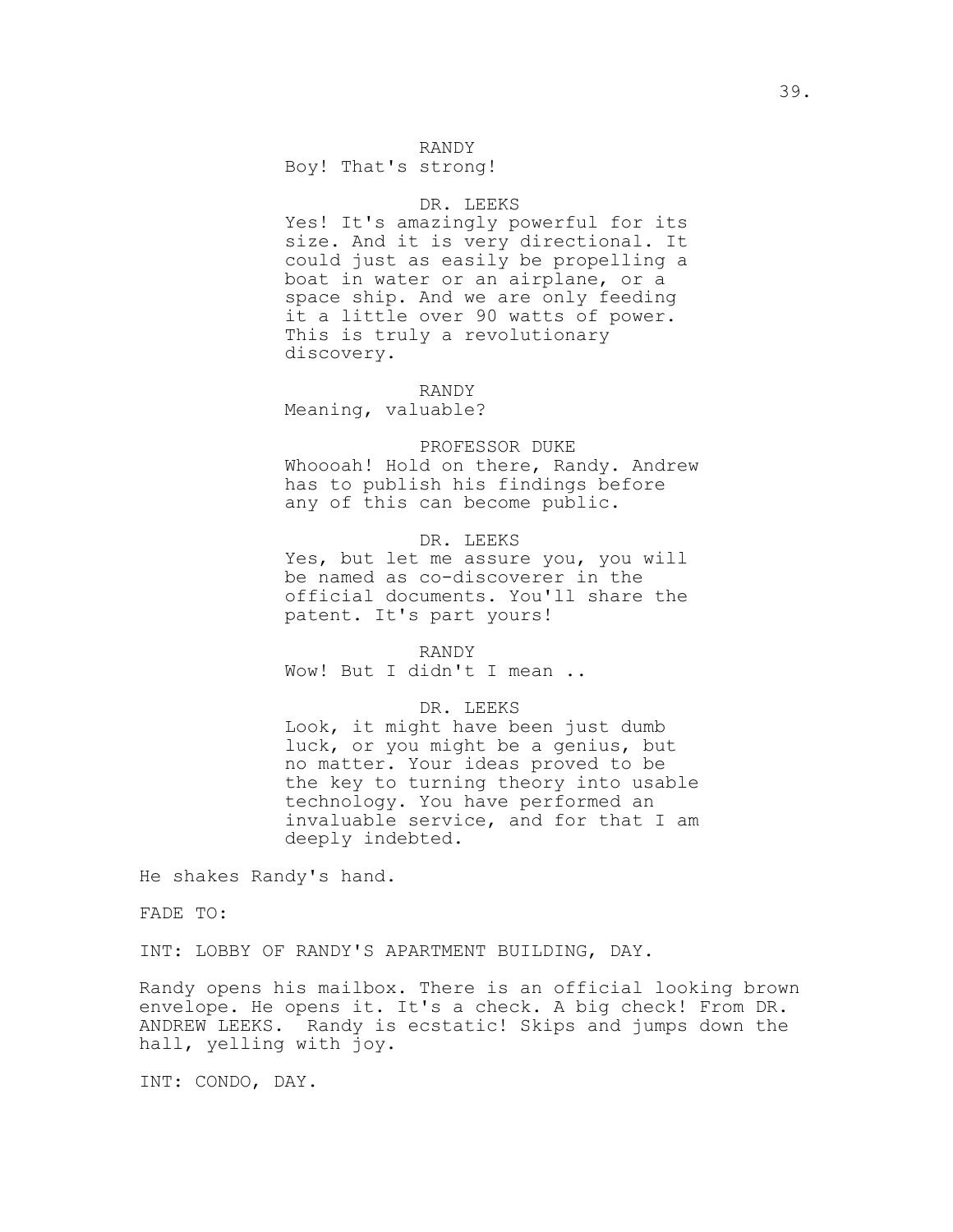Randy walks down the hall, past apartment 401, stops and runs his hand on the door lovingly, then goes to 405, inserts his key, enters, leaving the door open. The place is spacious with a great view of the downtown waterfront, but lots of boxes are stacked around. His old furniture looks a bit out of place, in its small new home. He flops on the couch surveying his domain. He hears a sound in the hall, jumps up, runs to the doorway, looks out. It's Jen just arriving at her door. He walks quickly towards her, pretending to be deep in thought. She sees him, recognizes him.

JENNIFER (PUZZLED)

Randy?

RANDY JENNIFER! Hi.

JENNIFER How are you? Why are you here?

RANDY You live here?

JENNIFER

Yeah.

RANDY So do I. I just moved in today.

JENNIFER 405? That's you?

RANDY Yeah $\Box$ imagine that.

CUT TO:

INT: JENNIFER'S APARTMENT, DAY.

RANDY

It's a propulsion designed for cars, boats, just about anything. Anyway, we just sent the patent to a place in Detroit, I have to keep it secret, and I'm getting my share of the royalties.

JENNIFER It's like a transmission?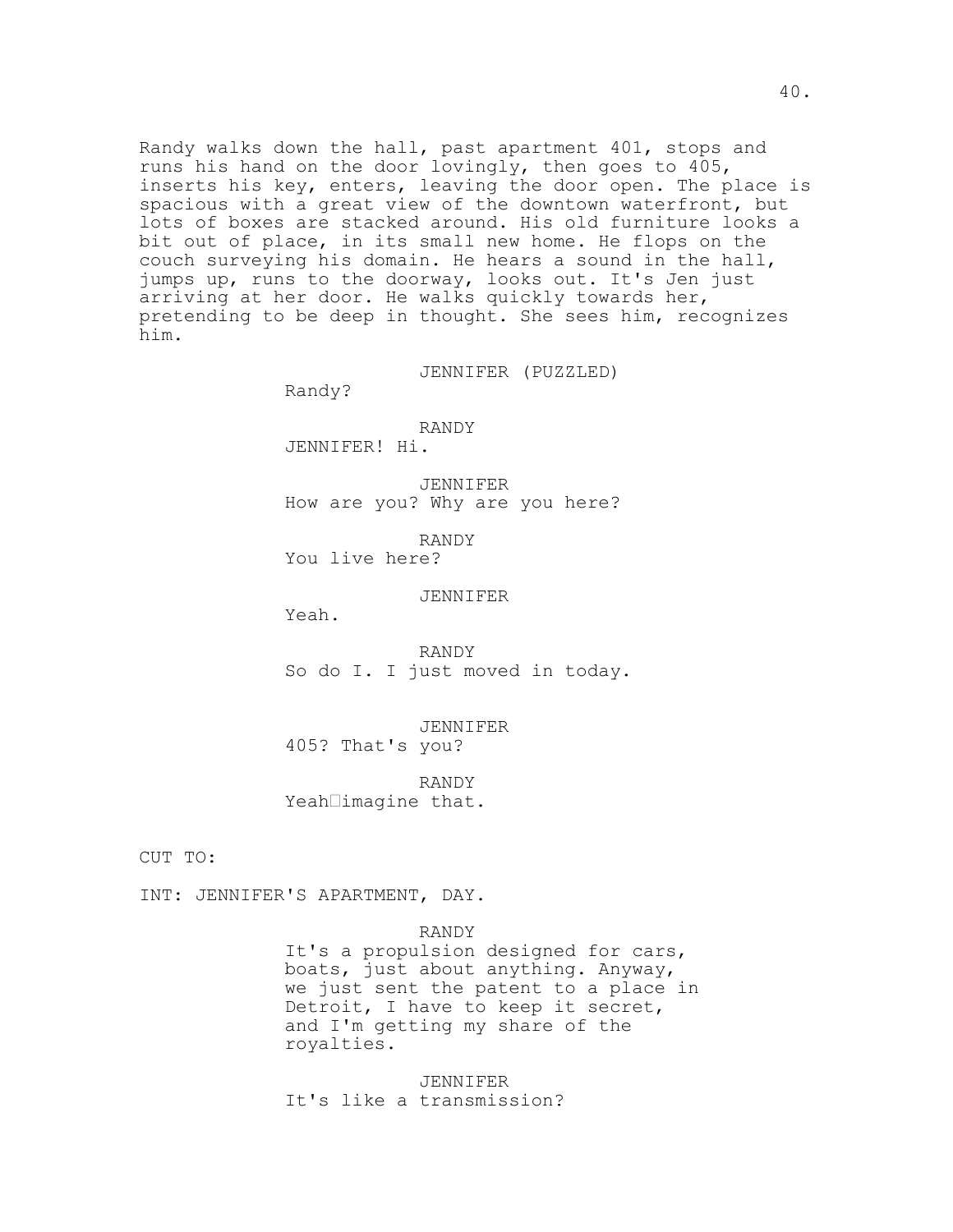## RANDY

Not really. More like gravity or inertia propulsion instead of gears and stuff.

#### JEN

My Dad owns a place that supplies (voice gets low) transmissions for Ford! Eh uh .. you should meet him.

#### RANDY

I'd love to, but I don't really get into the technical or manufacturing end of things. I just own part of the patent. It was my idea.

#### JENNIFER

Wow. And I thought you were just a computer geek.

## RANDY Well, geeking's my specialty.

JENNIFER

You're so modest. You just had a dream and revolutionized the transportation industry overnight?

#### RANDY

Yeah, I guess so.

Don't say anything, about me, to your dad.

JENNIFER Oh, I didn't think about that.

#### RANDY

Promise me. You'd better not tell him about me. Do you promise?

### JENNIFER

Wow, not tell him about you. Uh, okay I promise.

RANDY

Yeah, he could really come unglued. Besides, your gonna get married to ...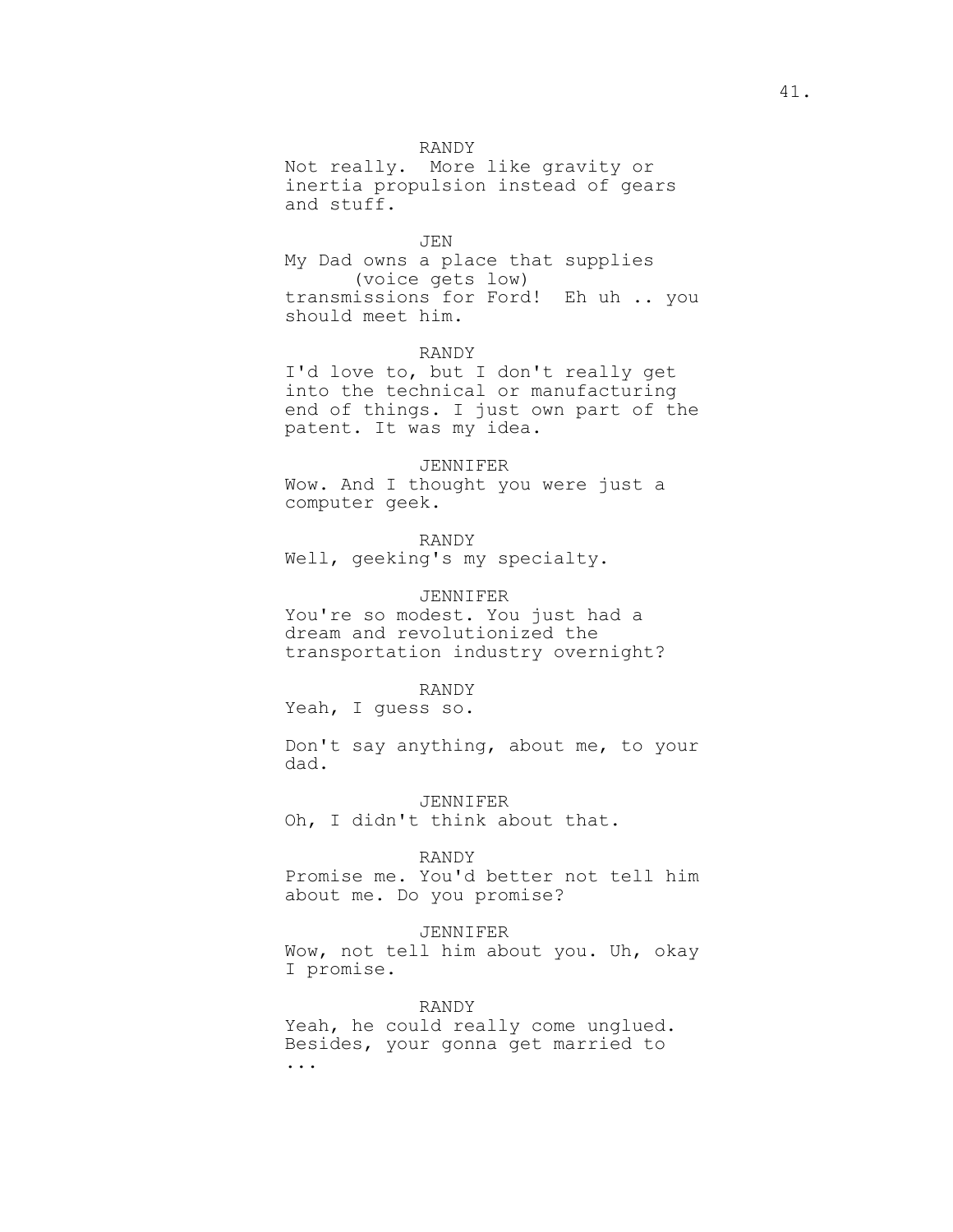## JENNIFER

Gordon .. OK. I won't tell, but on the married thing, we're putting it off.

### RANDY

I thought it was this summer, you've got the place and everything.

## JENNIFER

That was my Dad. He got the place, from a friend of his. I finally got him to slow down. He's got to give Gordon a secure place in the company. If he had it his way I'd already be married. I'm not sure I wanna get married.

#### RANDY

Aren't you living with Gordon?

### JENNIFER

I was, until last week. Gordon moved out. He left everything, in case Dad came by, and because he really wants me to come around. I think he he is looking forward to getting that big promotion.

CUT TO:

RANDY'S APARTMENT:

Doorbell rings, Randy answers.

PROFESSOR DUKE (Serious) Randy, can we talk.

PROFESSOR DUKE comes in. Locks door.

PROFESSOR DUKE Randy, there's something I have to tell you. DR. LEEKS is dead.

RANDY (Having trouble, he sits down) But I just saw him. He sent me, uh. What happened?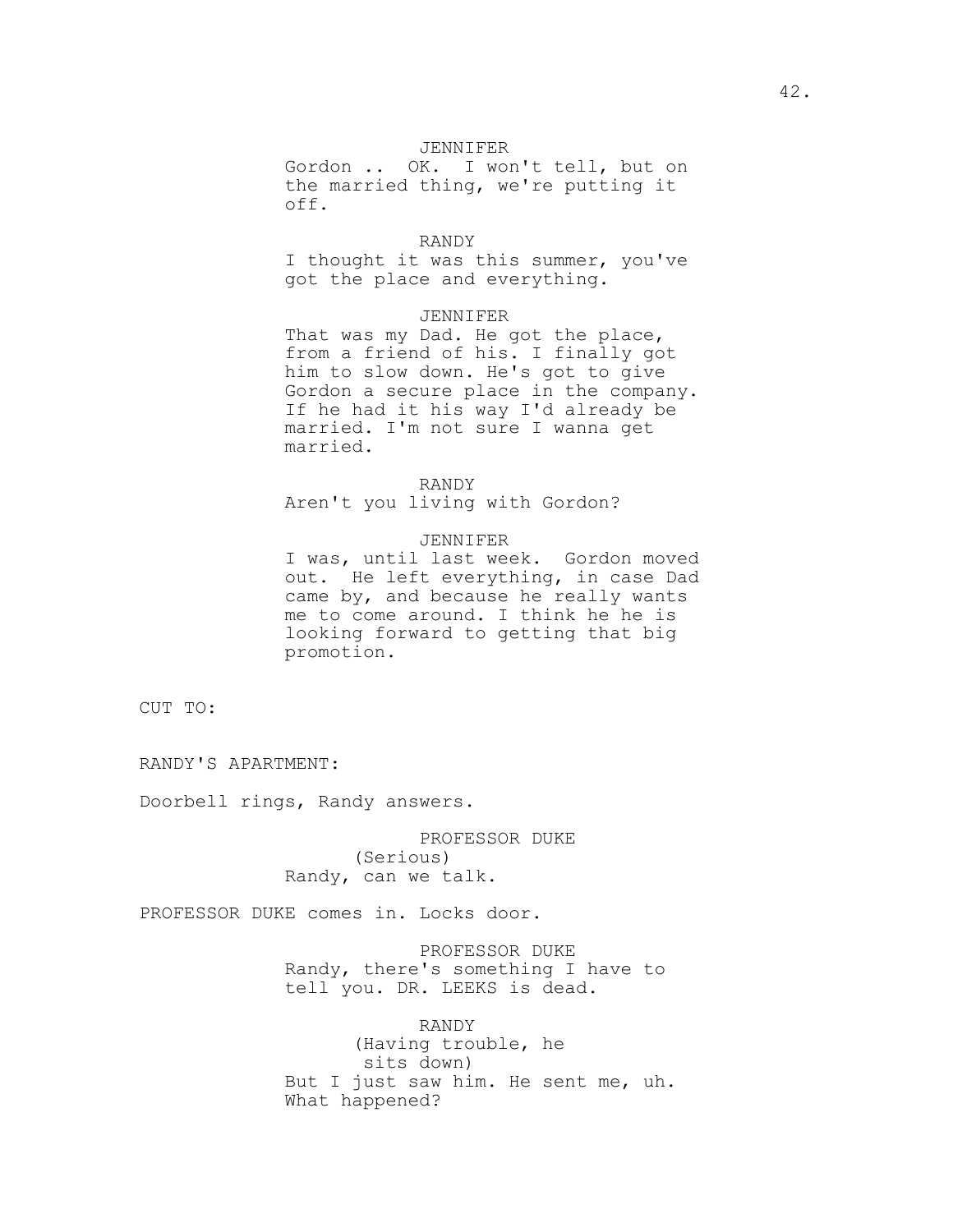### PROFESSOR DUKE

He was alone in his lab. Someone caught him from behind. Hit him on the head. Then shot him, twice. They set the place on fire.

## RANDY

That's awful.

PROFESSOR DUKE It was murder. And you could be next. I've been in touch with SGT. WALKER of the police. Told him everything. He'll be talking with you.

### RANDY

But, why ME?

#### PROFESSOR DUKE

Because YOU are right in the middle. YOU'RE name's on the patent, right along with DR. LEEKS. And whoever is causing all this, when they find out they are coming after YOU. Call SGT. WALKER now.

### RANDY

Okay I'LL call him.

RANDY shows PROFESSOR DUKE the way out. Closes and locks the door. Picks up the phone, looks in the phone book for the number, and calls.

CUT TO:

INT: POLICE STATION

#### SGT. WALKER

Oh, I'm glad you called. Where are you? (beat) Okay, stay there. Lock the doors and don't let anyone in. I'll be right over.

CUT TO:

INT: RANDY'S APARTMENT, DAY

SGT. WALKER and DETECTIVE WISE meet with RANDY.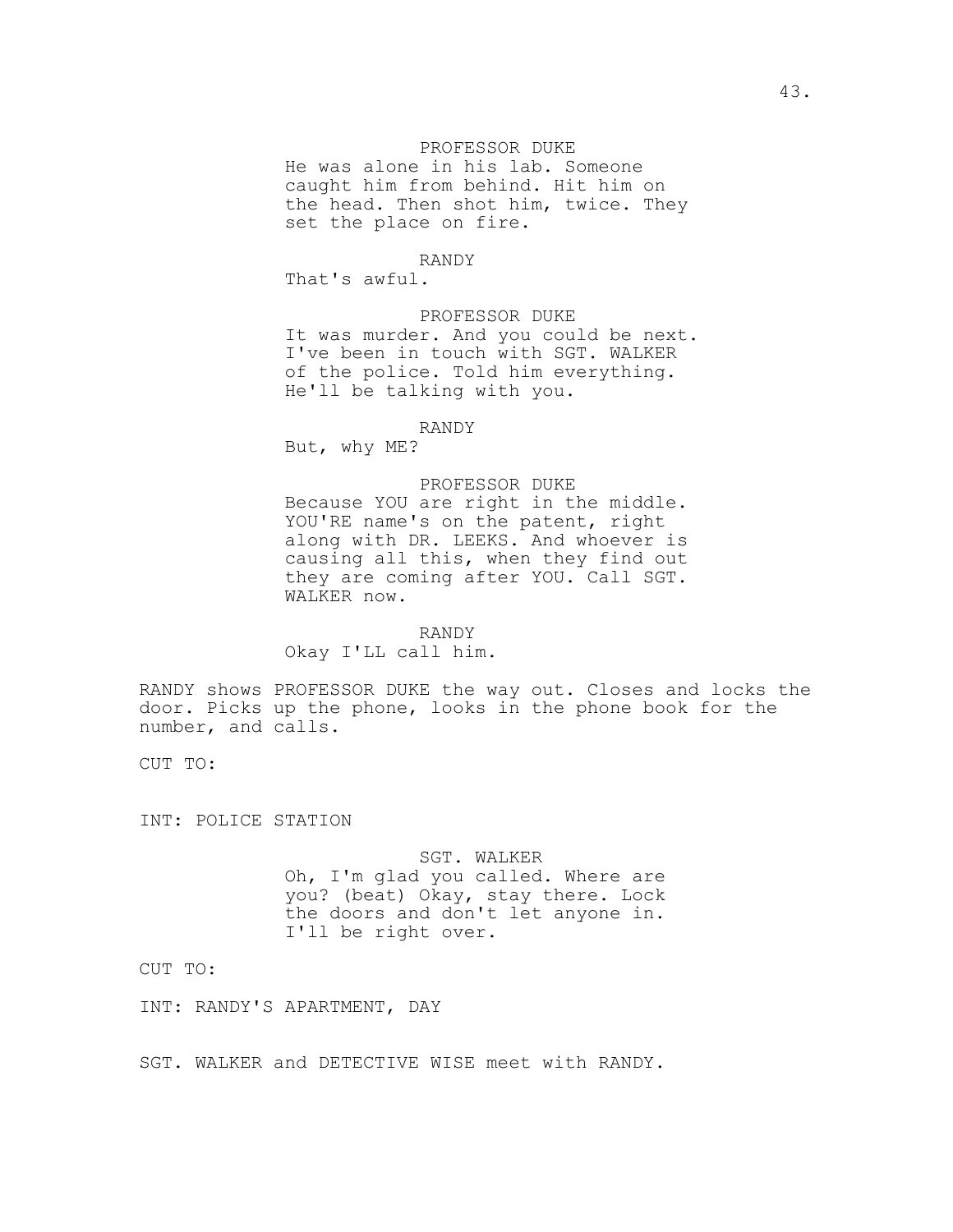SGT. WALKER (cont'd) My research tells me that the people have a lot to lose if news of this gets out. I talked with DR. LEEKS wife and she told me that the Doctor filed a patent a couple of days before his death and that your name was on it. They don't know this yet, but when they do they'll come a gunning for you.

#### RANDY

Your scaring me.

## SGT. WALKER

I know, you should be scared, we have a safe place for you, but you'll have to stay here for tonight. That's why DETECTIVE WISE is here, he'll be staying here, right outside your door. If anything happens, he will respond.

#### RANDY

OK.

RANDY and DETECTIVE WISE shake hands and RANDY gets him a chair, and he sits down outside. SGT. WALKER leaves.

INT: RANDY'S APARTMENT, NIGHT

He pulls covers over him and tosses, trying to sleep. But he can't sleep.

He puts pillows under the blankets and it looks like he's sleeping. He then goes in the living room and lies down between the couch and the table and goes to sleep.

CUT TO: RANDY'S APARTMENT OUTSIDE, NIGHT

## PIZZA MAN

Pizza!

DOORMAN hits button to open door. PIZZA MAN comes in. DETECTIVE WISE (quickly) comes in.

> DETECTIVE WISE Let me see that.

PIZZA MAN But it's only pizza.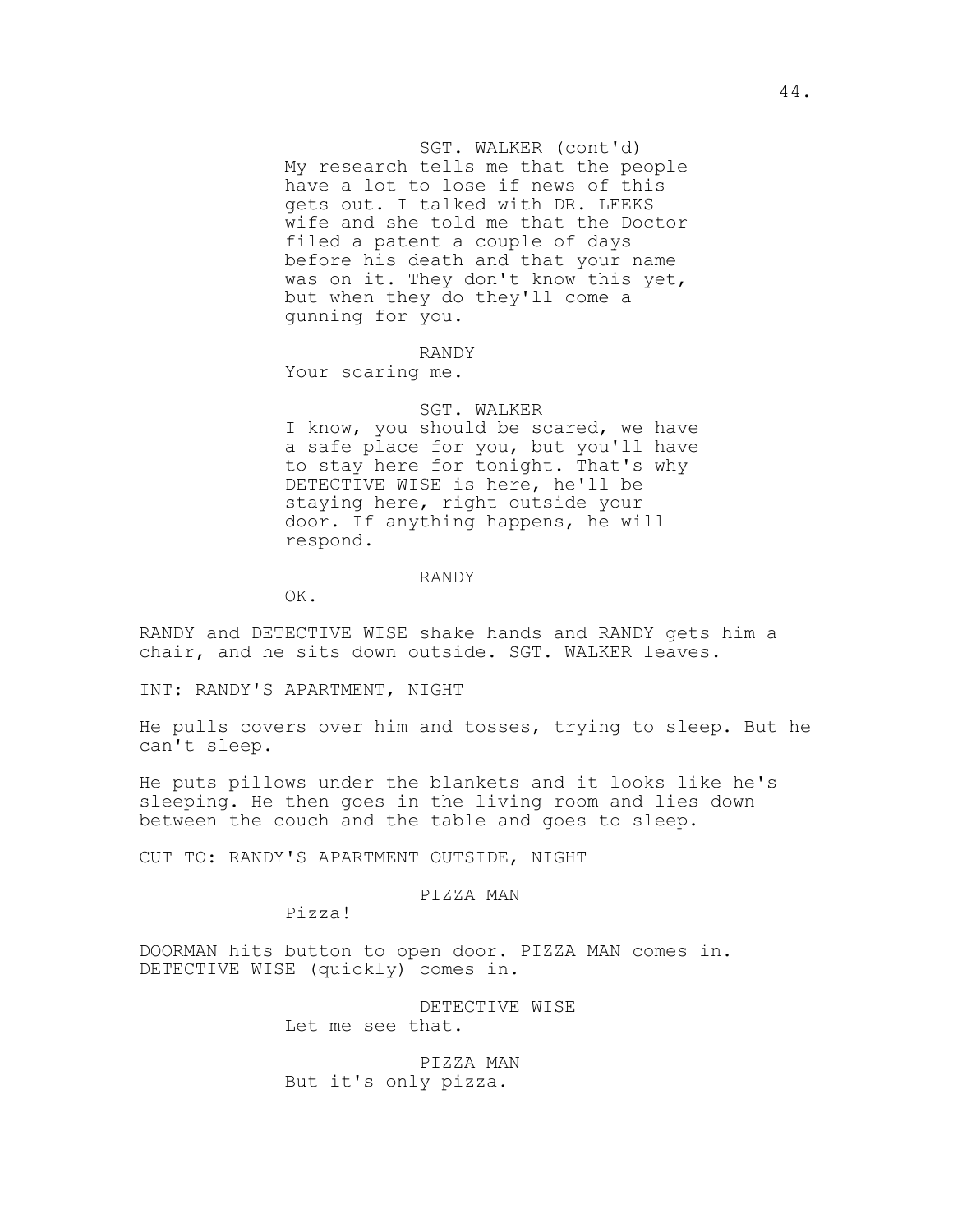#### DETECTIVE WISE

Open it.

PIZZA MAN takes pizza out of the hot box and opens the inside box, holding his breath. DETECTIVE WISE looks sick, closes his eyes and slumps down. PIZZA MAN drops pizza and grabs DETECTIVE WISE. Pulls a sniffer, puts it in his nose and yells to DOORMAN:

## PIZZA MAN

Don't think about it.

DOORMAN reacts, PIZZA MAN takes DETECTIVE WISE'S gun and points it at DOORMAN.

> PIZZA MAN (cont'd) Open the door.

OTHER MAN enters, with a sniffer in his nose, ties the two of them up. He is carrying a backpack, he reaches in gets a small bottle and sprays DOORMAN who immediately goes out. He gets the 2-way from DETECTIVE WISE and master key-card from the desk.

They go downstairs to the basement where they undo the fire alarm, and sprinklers, by cutting wires.

The two of them go back upstairs to Randy's apartment, slip the key-card in and open the door (quietly). They pull out their guns and go into the bedroom. They see (they think) Randy sleeping under the covers and fire three shots into him, with a silencer. Then they take out a bottle and squirt liquid around. One of them takes a match lights it and throws it. The bedroom lights up and flames go up as the two of them go out.

CUT TO:

INT: LARGE WAREHOUSE-LIKE BUILDING.(DREAM)

RANDY is being chased by 4 uniformed armed security guards. He takes flight, flapping his arms wildly, coming to rest briefly at the top of a light pole. For a moment he is above the arc light and is hidden from the men by the glare. He has just enough time to catch his breath when he is spotted by a guard with a powerful flashlight.

> GUARD There he is! Get him!

One of the guards fires a shot from his handgun, knocking out the light and narrowly missing Randy. Randy flies off with the guards close behind.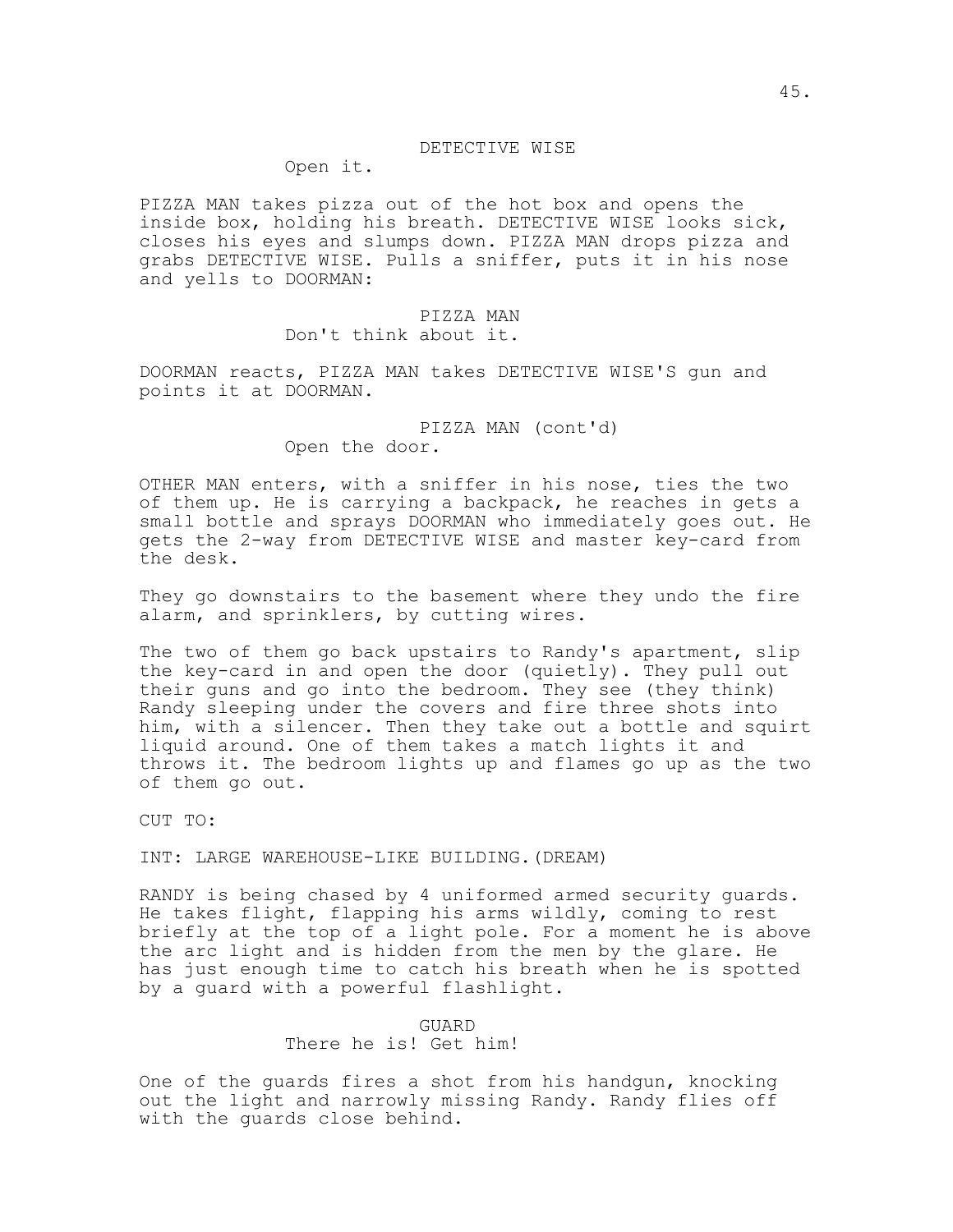His frantic arm flapping tires him quickly, but luckily there is a 5-story building in view. He gives a mighty effort, flying up and landing on the building's roof. Finding the door to the stairs locked, he concentrates hard and painfully pushes himself through the steel in the middle of the door.

He runs down one flight of stairs, then another before hearing the approaching pack of guards. He opens the door to the third floor, heads down the hallway and again pushes himself through a locked glass door. Just as he makes it through, the glass shatters, propelling Randy forward with enough force to fling him into a large copier at the far wall. Stunned for a moment, he again hears the approaching guards.

Randy closes his eyes, concentrates hard, and becomes invisible. He carefully stands and makes his way to a corner, behind a desk.

A guard kicks the rest of the glass out of the door and they enter through the hole. Even though they don't see him, they search the room with outstretched arms. Randy is approached by a guard and wriggles past him, but it's too close.

> GUARD 1 It's him! He's over here. I felt him!

GUARD 2 (POINTING) There! He's there!

The first guard pulls a small can of spray paint out of a holster on his belt, sprays it towards Randy, revealing his whereabouts. Randy coughs from the paint fumes as the guards rush towards him.

CUT TO:

INT: RANDY'S APARTMENT, DAY

Room is dark. Hard to see, smoke. You hear an alarm - a fire alarm from a truck. You see between the couch and the table in front of the couch, Randy is sleeping. A fireman comes in grabs Randy and pulls him out. He doesn't come to, and he is moved to an ambulance.

INT. HOSPITAL ROOM, DAY

BOB How ya doin?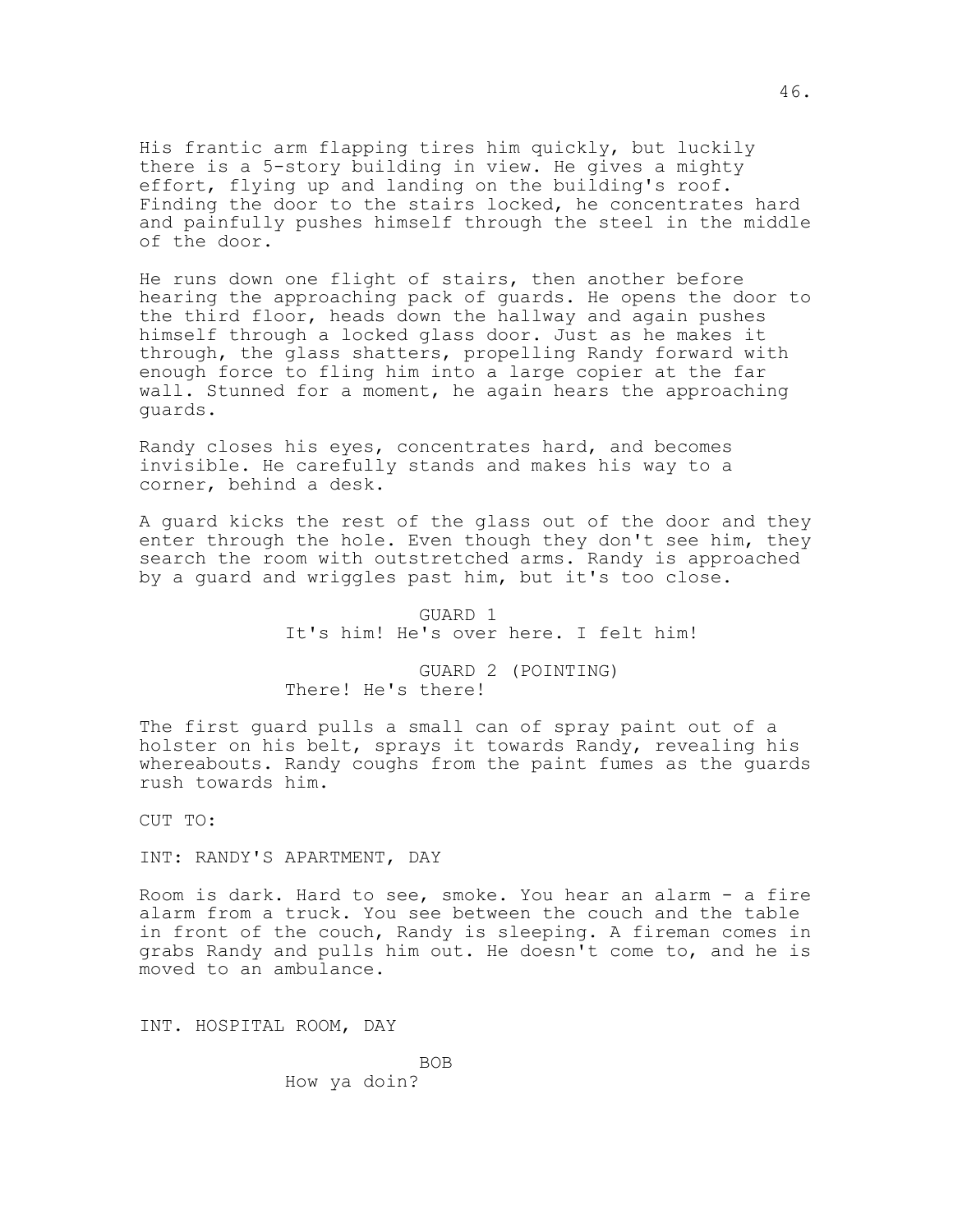Ah, okay I guess.

BOB

How'd this happen? I mean there's police outside the room and I had to be frisked to get in to see you.

### RANDY

Well, I don't know who, but someone's telling. And nearest I can tell, someone at the patent office, or online, is the mole. They watch for any patent that interferes with what they do, then they contact them.

BOB

You know what I think, now your not gonna like this, but it sounds like JENNIFER'S the real mole.

RANDY Jen? Why do you say her?

BOB Look at it: her dad supplies transmissions for Ford, and other cars. Your invention's gonna put him outta business.

RANDY

Oh my God. Jen?

DENICE COMES IN, LOOKING AT THE POLICEMAN. LOOKING BEAUTIFUL, HER EYES STANDING OUT, HER SKIN LOOKING WHITE.

> RANDY Hey, it's DENICE! This is BOB.

> > DENICE

Hi, Bob?

BOB Hi, glad to meet you, DENICE.

RANDY You look beautiful.

DENICE I look like I always do.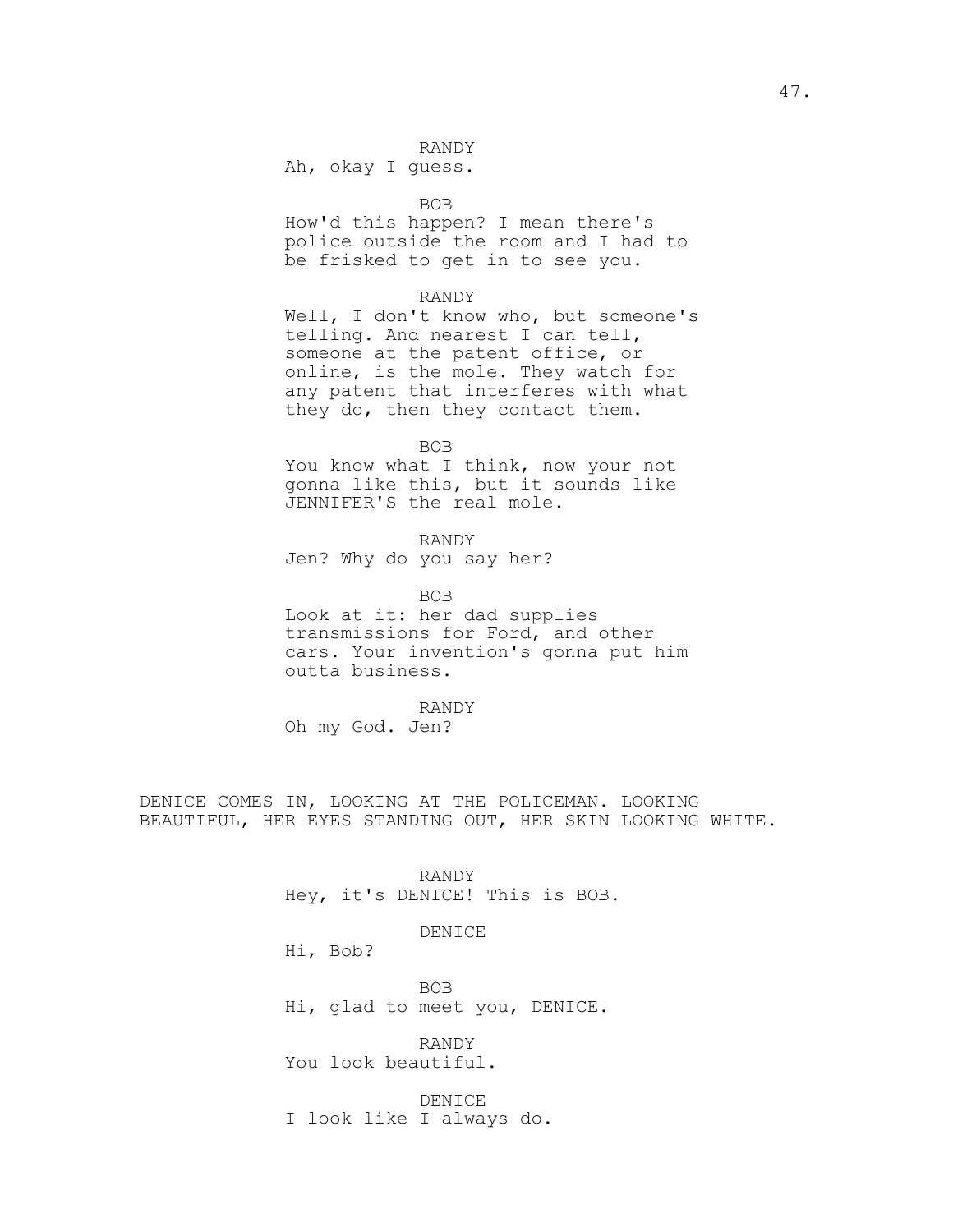I'll let you two alone.

BOB leaves.

#### RANDY

I guess I never saw you like this before.

## DENICE

Well thank you.

Hey what are the police doing here?

### RANDY

It's a long story. I can tell you about it tonight. Are you free tonight?

#### DENICE

I'm always free .. for you. You getting out?

# RANDY

Yeah. Doctor's got to give me a final exam, then I'm outa here. I've got a meeting, then I'll see you.

CUT TO:

EXT. DENICE'S MOTHER'S HOME

RANDY meets DENICE outside her home. She is clearly uninformed.

> DENICE Where are the cops? And you. Why so un-scared?

> RANDY All in time. Listen, do you want to come with me?

DENICE Oh RANDY. I always want to go with you. Any place, any time.

They kiss. At the car now, RANDY opens the door and motion her to get in.

CUT TO: